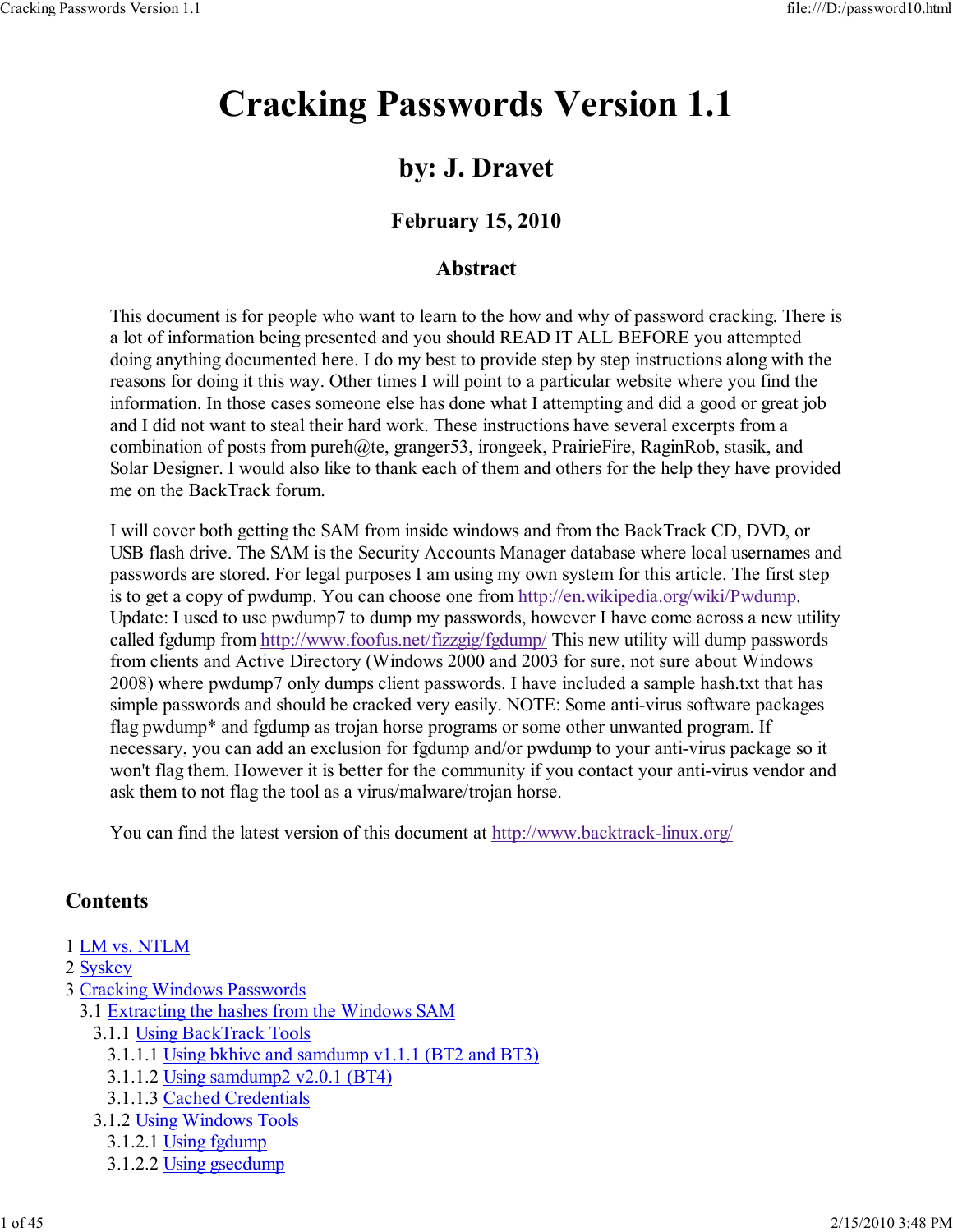- 3.1.2.3 Using pwdump7
- 3.1.2.4 Cached Credentials
- 3.2 Extracting the hashes from the Windows SAM remotely
	- 3.2.1 Using BackTrack Tools
		- 3.2.1.1 ettercap
	- 3.2.2 Using Windows Tools
	- 3.2.2.1 Using fgdump
- 3.3 Cracking Windows Passwords
	- 3.3.1 Using BackTrack Tools
		- 3.3.1.1 John the Ripper BT3 and BT4
			- 3.3.1.1.1 Cracking the LM hash
			- 3.3.1.1.2 Cracking the NTLM hash
			- 3.3.1.1.3 Cracking the NTLM using the cracked LM hash
			- 3.3.1.1.4 Cracking cached credentials
		- 3.3.1.2 John the Ripper current
			- 3.3.1.2.1 Get and Compile
			- 3.3.1.2.2 Cracking the LM hash
			- 3.3.1.2.3 Cracking the LM hash using known letter(s) in known location(s) (knownforce)
			- 3.3.1.2.4 Cracking the NTLM hash
			- 3.3.1.2.5 Cracking the NTLM hash using the cracked LM hash (dumbforce)
			- 3.3.1.2.6 Cracking cached credentials
		- 3.3.1.3 Using MDCrack
			- 3.3.1.3.1 Cracking the LM hash
			- 3.3.1.3.2 Cracking the NTLM hash
			- 3.3.1.3.3 Cracking the NTLM hash using the cracked LM hash
		- 3.3.1.4 Using Ophcrack
			- 3.3.1.4.1 Cracking the LM hash
			- 3.3.1.4.2 Cracking the NTLM hash
			- 3.3.1.4.3 Cracking the NTLM hash using the cracked LM hash
	- 3.3.2 Using Windows Tools
		- 3.3.2.1 John the Ripper
			- 3.3.2.1.1 Cracking the LM hash
			- 3.3.2.1.2 Cracking the NTLM hash
			- 3.3.2.1.3 Cracking the NTLM hash using the cracked LM hash
			- 3.3.2.1.4 Cracking cached credentials
		- 3.3.2.2 Using MDCrack
			- 3.3.2.2.1 Cracking the LM hash
			- 3.3.2.2.2 Cracking the NTLM hash
			- 3.3.2.2.3 Cracking the NTLM hash using the cracked LM hash
		- 3.3.2.3 Using Ophcrack
			- 3.3.2.3.1 Cracking the LM hash
			- 3.3.2.3.2 Cracking the NTLM hash
			- 3.3.2.3.3 Cracking the NTLM hash using the cracked LM hash
	- 3.3.2.4 Using Cain and Abel
	- 3.3.3 Using a Live CD
		- 3.3.3.1 Ophcrack
- 4. Changing Windows Passwords
	- 4.1 Changing Local User Passwords
		- 4.1.1 Using BackTrack Tools
		- 4.1.1.1 chntpw
		- 4.1.2 Using a Live CD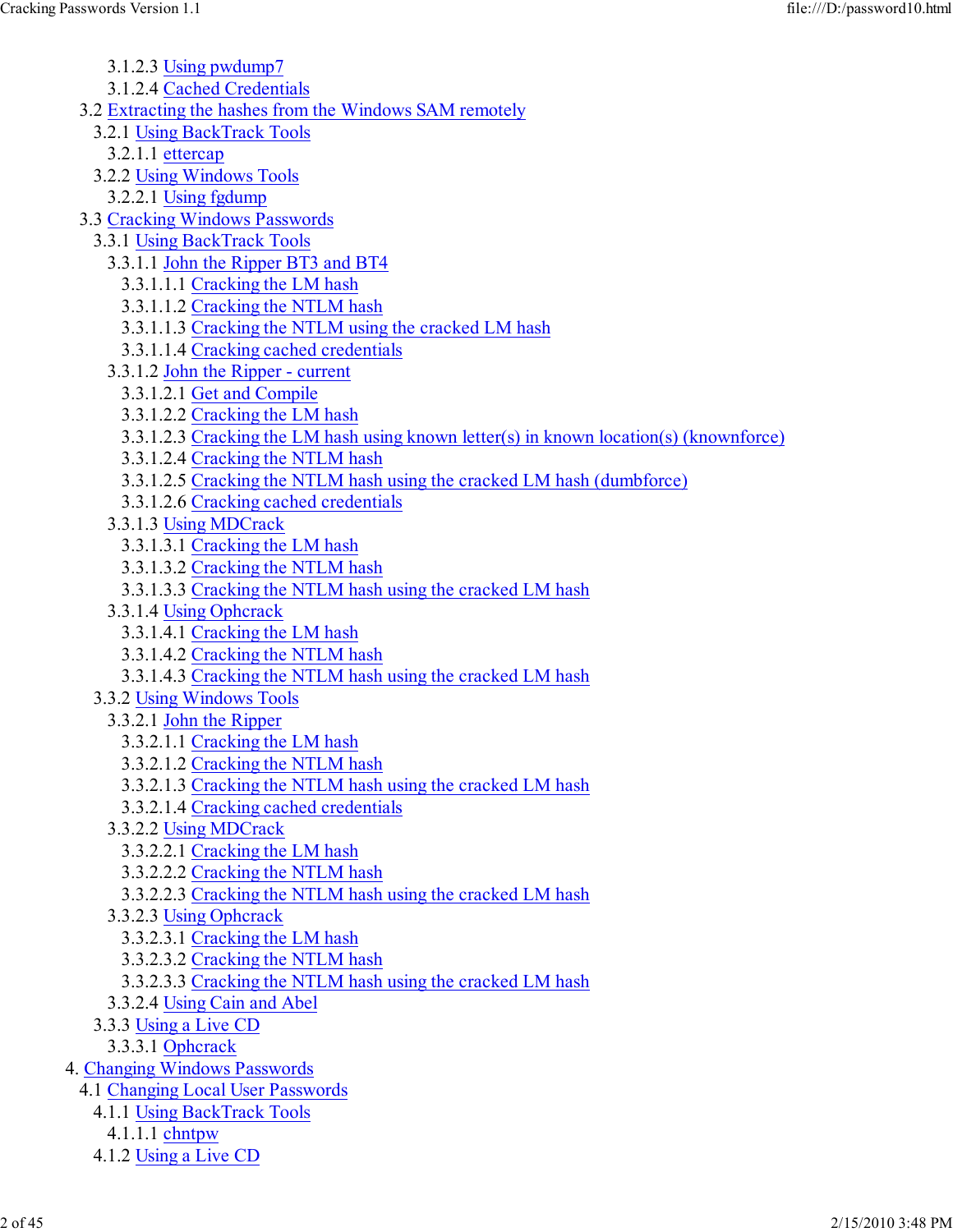4.1.2.1 chntpw

- 4.1.2.2 System Rescue CD
- 4.2 Changing Active Directory Passwords
- 5 plain-text.info
- 6 Cracking Novell NetWare Passwords
- 7 Cracking Linux/Unix Passwords
- 8 Cracking networking equipment passwords
	- 8.1 Using BackTrack tools
		- 8.1.1 Using Hydra
		- 8.1.2 Using Xhydra
		- 8.1.3 Using Medusa
	- 8.1.4 Using John the Ripper to crack a Cisco hash
	- 8.2 Using Windows tools
		- 8.2.1 Using Brutus
- 9 Cracking Applications
	- 9.1 Cracking Oracle 11g (sha1)
	- 9.2 Cracking Oracle passwords over the wire
	- 9.3 Cracking Office passwords
	- 9.4 Cracking tar passwords
	- 9.5 Cracking zip passwords
	- 9.6 Cracking pdf passwords
- 10 Wordlists aka Dictionary attack
	- 10.1 Using John the Ripper to generate a wordlist
	- 10.2 Configuring John the Ripper to use a wordlist
	- 10.3 Using crunch to generate a wordlist
	- 10.4 Generate a wordlist from a textfile or website
	- 10.5 Using premade wordlists
	- 10.6 Other wordlist generators
	- 10.7 Manipulating your wordlist

#### 11 Rainbow Tables

- 11.1 What are they?
- 11.2 Generating your own
- 11.2.1 rcrack obsolete but works
- 11.2.2 rcracki
- 11.2.3 rcracki boinc client
- 11.2.4 Generating a rainbow table
- 11.3 WEP cracking
- 11.4 WPA-PSK
	- 11.4.1 airolib
	- 11.4.2 pyrit
- 12 Distributed Password cracking
	- 12.1 john
- 12.2 medussa (not a typo this is not medusa)
- 13 using a GPU
	- 13.1 cuda nvidia
	- 13.2 stream ati
- 14 example hash.txt

# 1 LM vs. NTLM

The LM hash is the old style hash used in MS operating systems before NT 3.1. It converts the password to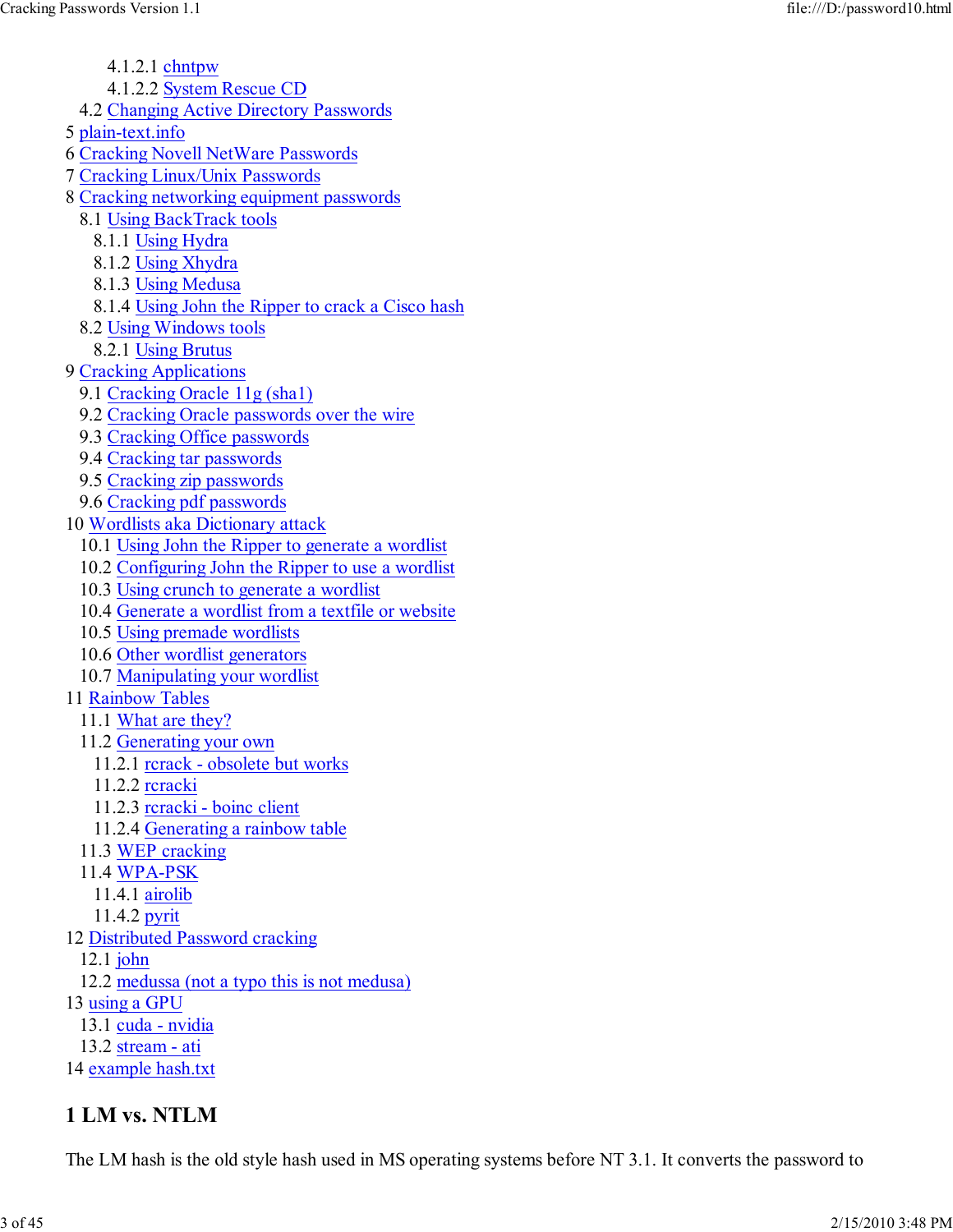uppercase, null-pads or truncates the password to 14 characters. The password is split into two 7 character halves and uses the DES algorithm. NT 3.1 to XP SP2 supports LM hashes for backward compatibility and is enabled by default. Vista supports LM hashes but is disabled by default. Given the weaknesses in the LM hash it is recommended to disable using LM hashes for all MS operating systems using the steps in http://support.microsoft.com/kb/299656

NTLM was introduced in NT 3.1 and does not covert the password to uppercase, does not break the password apart, and supports password lengths greater than 14. There are two versions of NTLM v1 and v2. Do to a weakness in NTLM v1 is should not be used. Microsoft has included support for NTLM v2 for all of its operating systems either via service pack or the Directory Services client (for windows 9X). You enable NTLM v2 by following the instructions at http://support.microsoft.com/kb/239869. For maximum security you should set the LMCompatibility to 3 for Windows 9X and LMCompatibilityLevel to 5 for NT, 2000, XP, and 2003. Of course you should test these changes BEFORE you put them into a production environment.

If LM hashes are disabled on your system the output of pwdump and/or the 127.0.0.1.pwdump text file will look like:

Administrator:500:NO PASSWORD\*\*\*\*\*\*\*\*\*\*\*\*\*\*\*\*\*\*\*\*\*\*:00AB1D1285F410C30A83B435F2CA798D::: Guest:501:NO PASSWORD\*\*\*\*\*\*\*\*\*\*\*\*\*\*\*\*\*\*\*\*\*\*\*31A6CAE0D36AD931B76C59D7E1C039C0::: HelpAssistant:1000:NO PASSWORD\*\*\*\*\*\*\*\*\*\*\*\*\*\*\*\*\*\*\*\*\*\*\*BF23C2595478A6279F7CB53EF76E601F::: SUPPORT\_3845a0:1002:NO PASSWORD\*\*\*\*\*\*\*\*\*\*\*\*\*\*\*\*\*\*\*\*\*\*:0C8D62E10A6240BACD910C8AB295BB79::: ASPNET:1005:9F07AE96CA4310752BDC083AAC960496:A99C1C3DB39E3C732EF5C2F63579AF96:::

The first field is the username. The second field is the last four numbers of the SID for that username. The SID is a security identifier that is unique to each username. The third field is the LM hash. The forth field is the NTLM hash.

If you do not have a ASPNET user account do not worry about it. If you do have a ASPNET user account do NOT change the password as I am told that will break something. What I did was delete the account and then recreate it using: systemroot%\Microsoft.NET\Framework\v1.1.4322\aspnet\_regiis.exe /i

# 2 Syskey

To make it more difficult to crack your passwords, use syskey. For more information on syskey see http://support.microsoft.com/kb/310105. The short version is syskey encrypts the SAM. The weakest option but most convenient is to store a system generated password locally; locally means the registry. The up side is the SAM gets encrypted and you can reboot the server remotely without extra equipment. The next option is password startup. This is slightly more difficult to get around, but if you remotely reboot the server, it will stop and wait for someone to enter the password. You will need a KVM over IP or a serial port concentrator so you can enter the password remotely. The most secure option is the system generated password stored on a floppy disk. The downside to this option is floppy disks fail, you misplace the floppy disk, newer equipment does not have a floppy disk drive, no remote reboots, and you will probably leave the floppy in the drive so you can remote reboot and that defeats security. I use a system generated password stored locally, weak but better than not doing it. To disable syskey use chntpw and follow its instructions.

# 3 Cracking Windows Passwords

# 3.1 Extracting the hashes from the Windows SAM

# 3.1.1 Using BackTrack Tools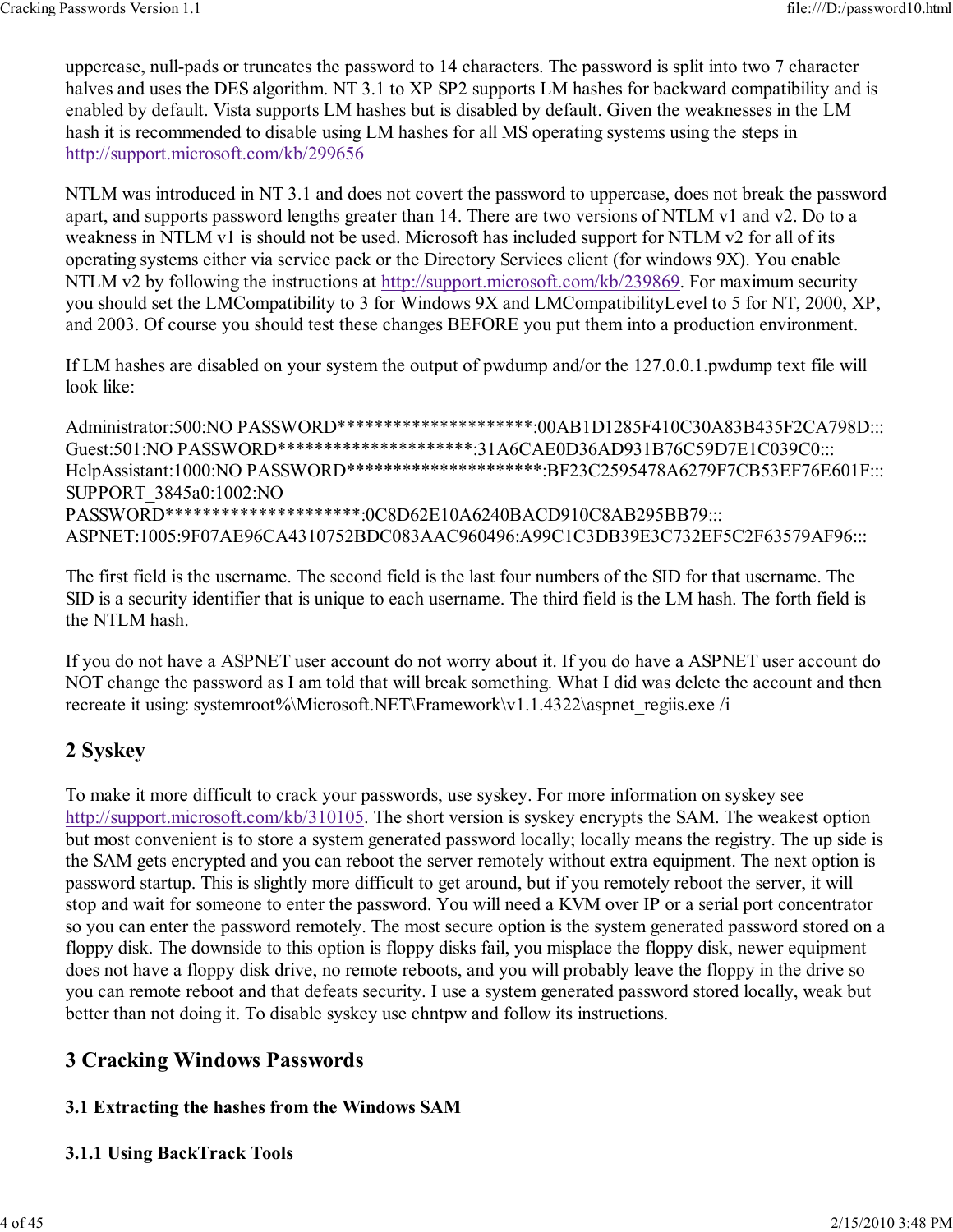# 3.1.1.1 Using bkhive and samdump2 v1.1.1 (BT2 and BT3)

- 1.  $#$  mount /dev/hda1 /mnt/XXX
	- mount your windows partition substituting hda1 for whatever your windows partition is
- 2. if the syskey password is stored locally you need to extract it from the registry so you can decrypt the SAM. If syskey is setup to prompt for a password or the password is on a floppy, stop now and read the syskey documentation in this document for more information about syskey. If you installed windows to something other C:\WINDOWS please substitute the correct path. WARNING the path is case sensitive. The filenames of sam, security, and system are case sensitive. On my system these files are lowercase. I have come across other XP systems where they are uppercase. On the Vista system I have used the filenames are uppercase.

BackTrack 2 users use the following: # bkhive-linux /mnt/XXX/WINDOWS/system32/config/system syskey.txt

BackTrack 3 users use the following: # bkhive /mnt/XXX/WINDOWS/system32/config/system syskey.txt

# samdump2 /mnt/XXX/WINDOWS/system32/config/sam syskey.txt >hash.txt 3. samdump2 will dump the SAM to the screen and the > character redirects the output to a file called hash.txt

you can also run samdump2 with the -o parameter to write the output to a file # samdump2 -o hash.txt /mnt/XXX/WINDOWS/system32/config/sam syskey.txt

# 3.1.1.2 Using new samdump2 v2.0 (BT4)

The current version is 2.0.1 and has the benefit of being able to extract the syskey on its own. This means dumping the hashes in now a 1 step process instead of two. To upgrade and run sampdump2 v2.0.1:

- 1. download the current sampdump2 from http://sourceforge.net/project/showfiles.php?group\_id=133599
- 2. # tar -xjvf samdump2-2.0.1.tar.bz2
- 3. # cd samdump2-2.0.1
- 4.  $#$  make
- # cp samdump2 /usr/local/bin/samdump20 5. this will keep the existing version. If you want to overwrite the existing version do: # cp samdump2 /usr/local/bin/
- mount your windows partition substituting hda1 for whatever your windows partition is 6. # mount /dev/hda1 /mnt/XXX
- 7. if the syskey password is stored locally samdump2 v2.0 will extract it from the registry so it can decrypt the SAM. If syskey is setup to prompt for a password or the password is on a floppy, stop now and read the syskey documentation in this document for more information about syskey. If you installed windows to something other C:\WINDOWS please substitute the correct path. WARNING the path is case sensitive. The filenames of sam, security, and system are case sensitive. On my system these files are lowercase. I have come across other XP systems where they are uppercase. On the Vista system I have used the filenames are uppercase.
- # samdump2 /mnt/XXX/WINDOWS/system32/config/system /mnt/XXX/WINDOWS/system32 8. /config/sam >hash.txt samdump2 will dump the SAM to the screen and the > character redirects the output to a file called hash.txt

you can also run samdump2 with the -o parameter to write the output to a file # samdump2 -o hash.txt /mnt/XXX/WINDOWS/system32/config/sam syskey.txt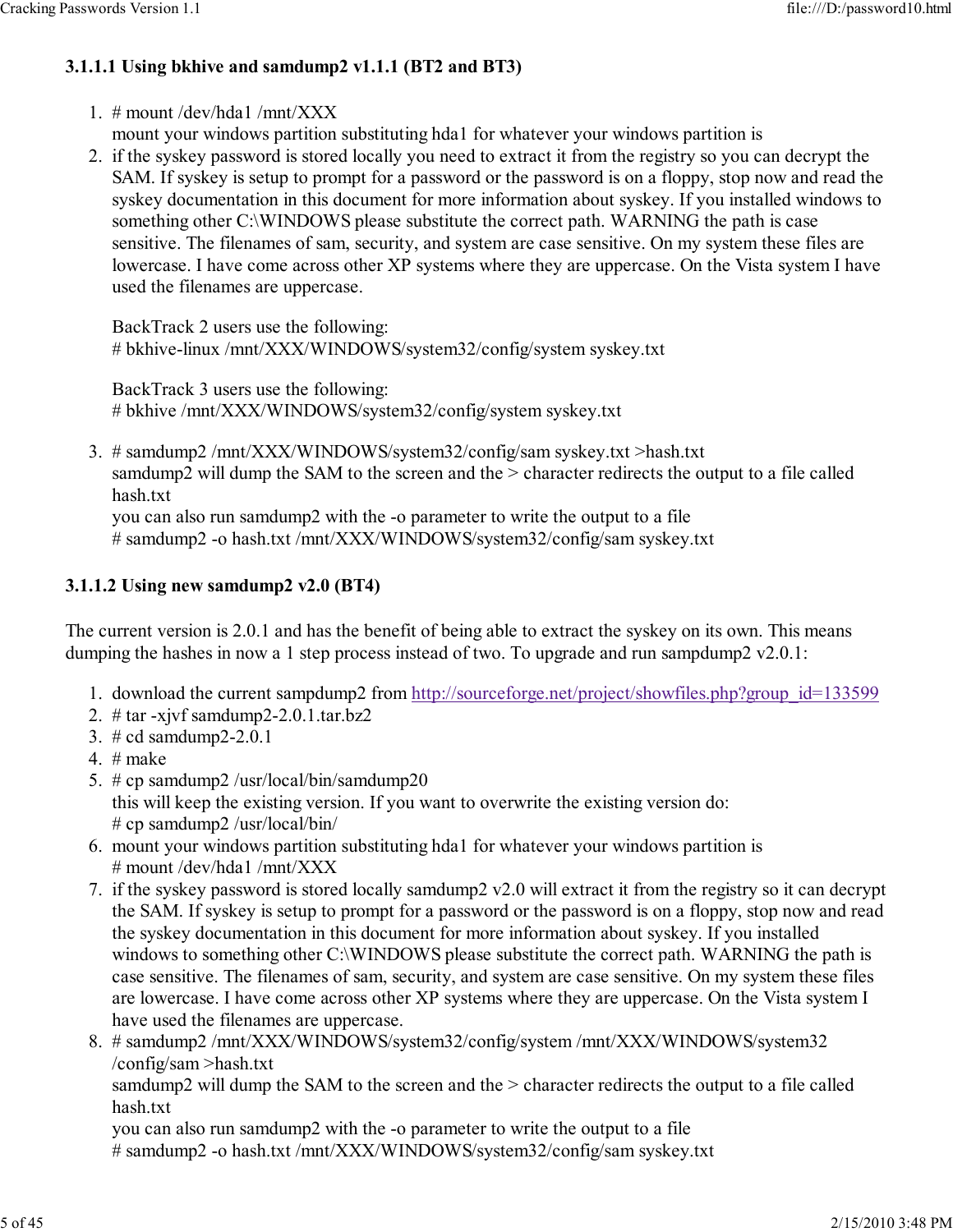## 3.1.1.3 Cached Credentials

The only Linux based application to dump cached credentials I found is creddump which can be found at http://code.google.com/p/creddump/. samdump v2.0.1 couldn't do this so I wrote the code to dump cached credentials. I have submitted it upstream so I hope to see this feature in the next version.

#### 3.1.2 Using Windows Tools

#### 3.1.2.1 Using fgdump

To dump local passwords:

- 1. Login to the system as an administrator and get to a command prompt (Start, Run, cmd). Since this my system I know administrator password. You could also try to use metasploit to attack your system to get to a command prompt.
- 2. Download one of the fgdump files from http://swamp.foofus.net/fizzgig/fgdump/downloads.htm and unzip it.
- 3. run the fgdump utility you downloaded  $C$ : $\ge$  fgdump -v
- 4. copy the 127.0.0.1 pwdump file to a floppy or USB thumb drive if you are going to use BackTrack to crack the hashes

You can dump passwords from remote systems but only if you know the remote local administrator password or have domain administrator privledges.

- 1. Login to the system as an administrator and get to a command prompt (Start, Run, cmd). Since this my system I know administrator password. You could also try to use metasploit to attack your system to get to a command prompt.
- 2. Download one of the fgdump files from http://swamp.foofus.net/fizzgig/fgdump/downloads.htm and unzip it.
- 3. run the fgdump utility you downloaded

C:\> fgdump -v -h hostname -u Username -p Password

where hostname is the name or ip of the remote system you want to retreive the passwords from Username is the username of the account to connect to the remote system with; usually Administrator or Domain\Administrator or an account with Domain Administrator privledges.

Password is the password of the above account

NOTE: If you have a firewall installed on the remote system this will not work.

4. copy the 127.0.0.1 pwdump file to a floppy or USB thumb drive if you are going to use BackTrack to crack the hashes

#### 3.1.2.2 Using gsecdump

Thanks to williamc for pointing out another password dumping tool. These instructions are based on the Exploitation part of his Intranet Exploitation tutorial.

- 1. Login to the system as an administrator and get to a command prompt (Start, Run, cmd). Since this my system I know administrator password. You could also try to use metasploit to attack your system to get to a command prompt.
- 2. Download the gsecdump file from http://www.truesec.com/PublicStore/catalog /categoryinfo.aspx?cid=223. You have to click on the Hamta filen link to download it. Once downloaded, unzip it.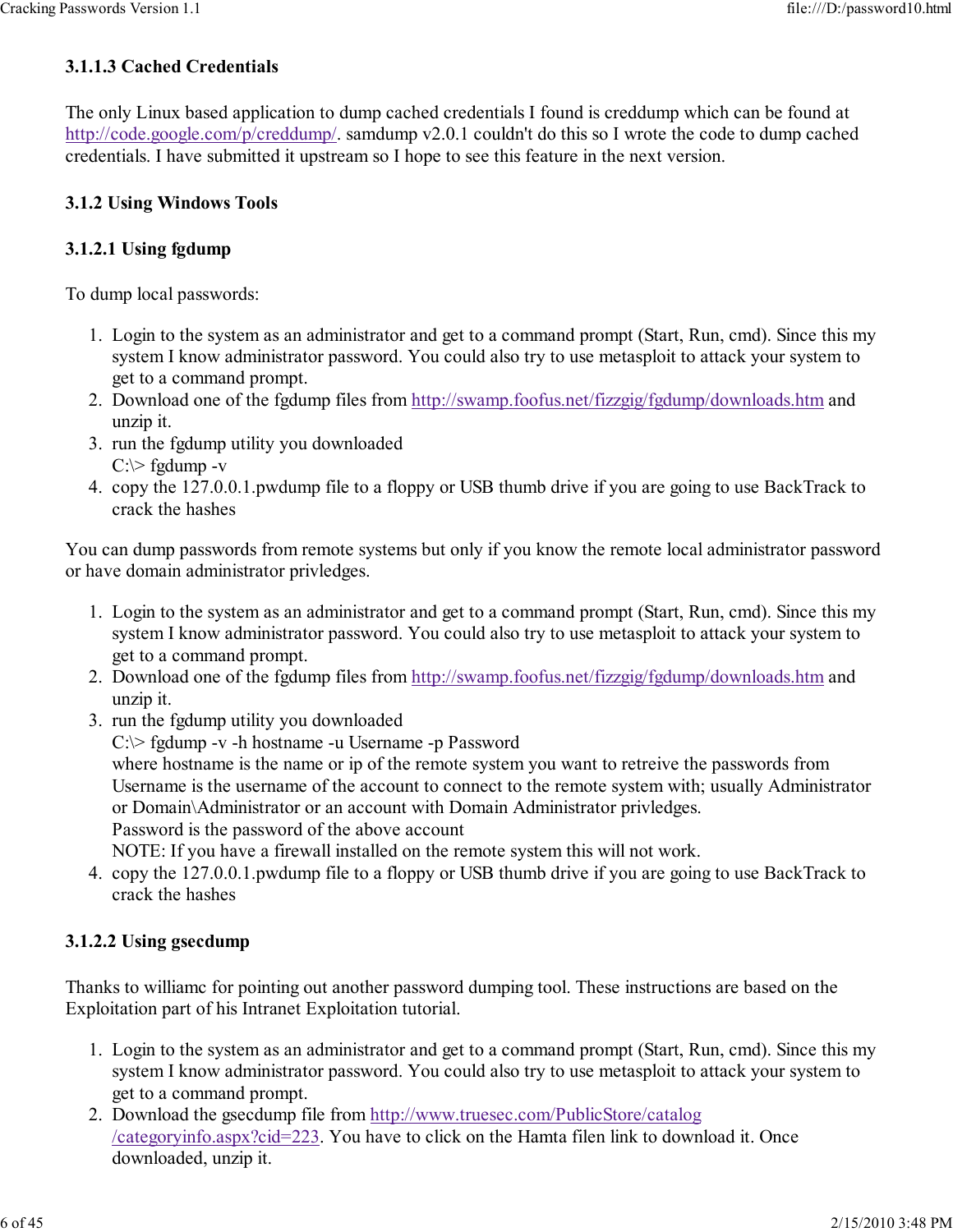- 3. Download the psexec tool from http://technet.microsoft.com/en-us/sysinternals/bb897553.aspx and unzip it
- run as follows: 4.

C: $\triangleright$  psexec \\hostname -u username -p password -s -f -c gsecdump.exe -s > hash.txt

hostname is the name of the PC where you want psexec to run. AKA the target.

username is the username to login to the remote PC.

password is the password of the above username. If you don't put in it here you be prompted to enter it. If you are prompted the password won't be displayed.

-s tells the process to runas the system account

-f copies the program to the target pc even if it exists

-c copies the program to the target pc

gsecdump.exe is the utility you want to run

-s tells gsecdump to dump the SAM/AD hashes

the > character redirects the output to a file called hash.txt

NOTE: If you have a firewall installed on the remote system this will not work.

5. copy the hash.txt file to a floppy or USB thumb drive if you are going to use BackTrack to crack the hashes

# 3.1.2.3 Using pwdump

- 1. Download one of the pwdump files from http://en.wikipedia.org/wiki/Pwdump and unzip it.
- Login to the system as an administrator and get to a command prompt (Start, Run, cmd). Since this my 2. system I know administrator password. You could also try to use metasploit to attack your system to get to a command prompt.
- 3. run the pwdump utility you downloaded  $C:\rangle$  pwdump7 > c:\hash.txt pwdump7 will dump the SAM to the screen and the > character redirects the output to a file called hash.txt
- copy the hash.txt file to a floppy or USB thumb drive if you are going to use BackTrack to crack the 4. hashes

# 3.1.2.4 Cached Credentials

When a user logs into a domain their password is cached in the registry so that in the event that the Domain Controller or network goes down the user can still login to their PC. To export these registry keys you need a tool call cachedump. It can be downloaded from ftp://ftp.openwall.com/john/contrib/cachedump/

The readme.txt in the zip contains everything you want to know about where the cached credentials are stored, how cached credentials work, how they are hashed, and how the tool works. Cachedump does not work on Windows Vista. Vista changed the way that cached creditionals work.

You can also download the fgdump with source file from http://www.foofus.net/fizzgig/fgdump/ and get cachedump and its source code.

To use:

- 1. Extract the cachedump.exe from the zip
- 2. Login to the PC as an administrator
- 3. Goto a cmd prompt (Start, Run, cmd)
- 4.  $C \geq c d$  \path to cachedump.exe
- 5. C:\> cachedump.exe -v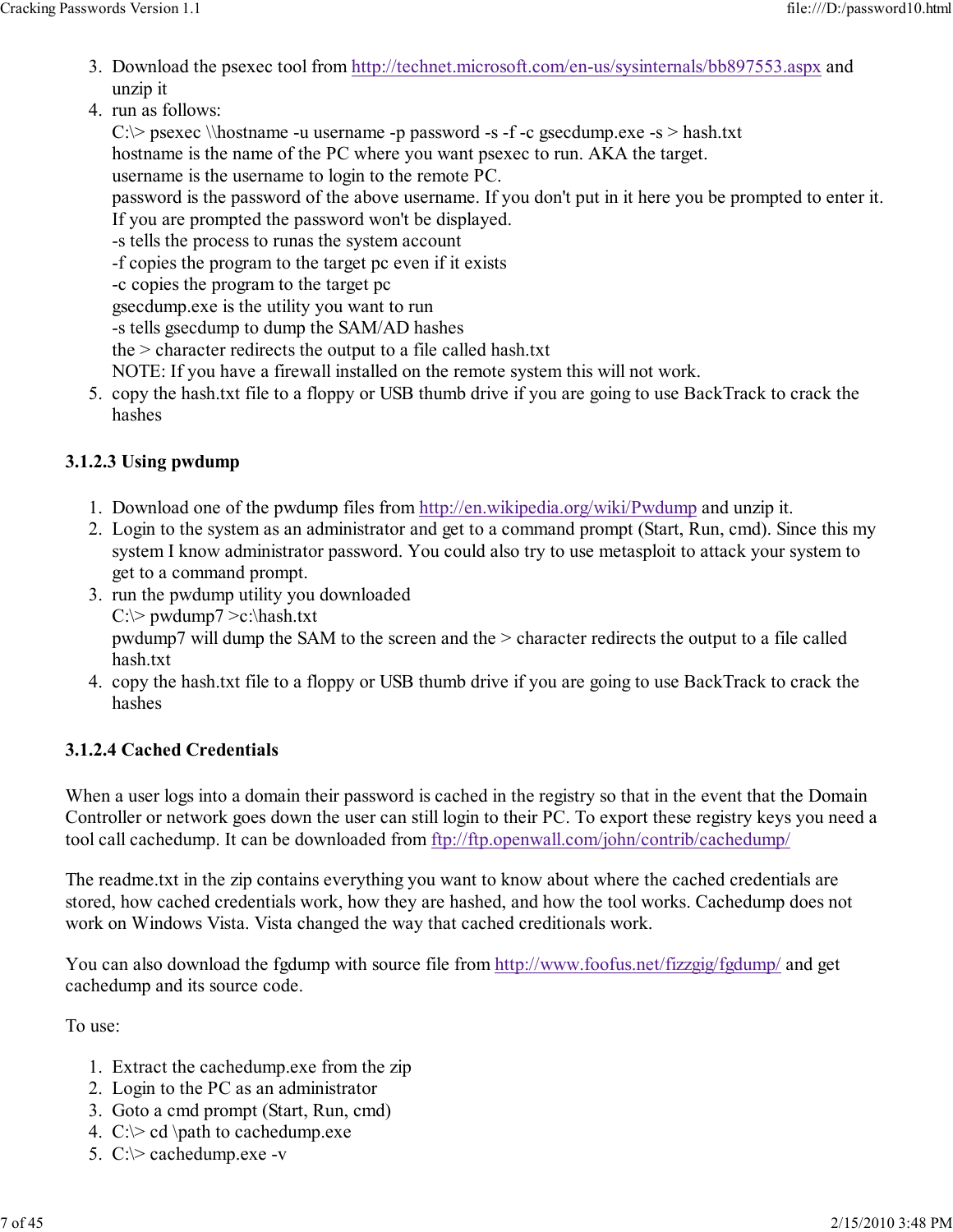This runs cachedump.exe in verbose mode. I suggest running cachedump in verbose the first time you use it so you know what is going on and can identify any problems. Once you have good information displayed on the screen you can use:

C:\> cachedump.exe >cache.txt

and this will redirect the output from the screen to a file called cache.txt

Now you can use John The Ripper or Cain and Abel to crack the hashes. Please note that Cached Credentials use a different hash than LM or NTLM. The lowercase username is salted with the password.

The best way to protect yourself from this is to disable cached credentials. Change the value of the following registry key: HKEY\_LOCAL\_MACHINE\SOFTWARE\MICROSOFT\WINDOWS NT\CURRENTVERSION\WINLOGON\CACHEDLOGONSCOUNT to 0. You can do this manually or with Group Policy.

#### 3.2 Extracting Windows Password hashes remotely

#### 3.2.1 Using BackTrack Tools

#### 3.2.1.1 Using ettercap

You can use ettercap and the man in the middle attacks to sniff the username and password of a user over the network. DO NOT ATTEMPT THIS WITHOUT PERMISSION OF THE USER WHOSE ACCOUNT YOU WANT TO SNIFF.

You can read an ettercap tutorial at http://openmaniak.com/ettercap.php which covers the basics on how to use ettercap. There so much that ettercap can do and there are many tutorials covering how to use it I am not going to duplicate the effort. Just do a quick search using your favorite internet search engine for ettercap tutorials and read.

#### 3.2.1.2 Using hashdump (metasploit)

I am not going to cover this in great detail. To use hashdump you first have to use metasploit to compromise the PC from which you want the password hashes. There are already a number of tutorials that explain how to use metaspolit. The best documentation is at http://www.metasploit.com/framework/support/. Once you have compromised the PC using metasploit you can extract the hashes doing:

use priv

hashdump

#### 3.2.2 Using Windows Tools

#### 3.2.2.1 Using fgdump

- 1. Download one of the fgdump files from http://swamp.foofus.net/fizzgig/fgdump/downloads.htm and unzip it.
- Login to the system as an administrator and get to a command prompt (Start, Run, cmd). Since this my 2. system I know administrator password. You will need the administrator password or the username and password of a an account that is in the local Administrators group on the PC from which you want the hashes.
- 3. run the fgdump utility you downloaded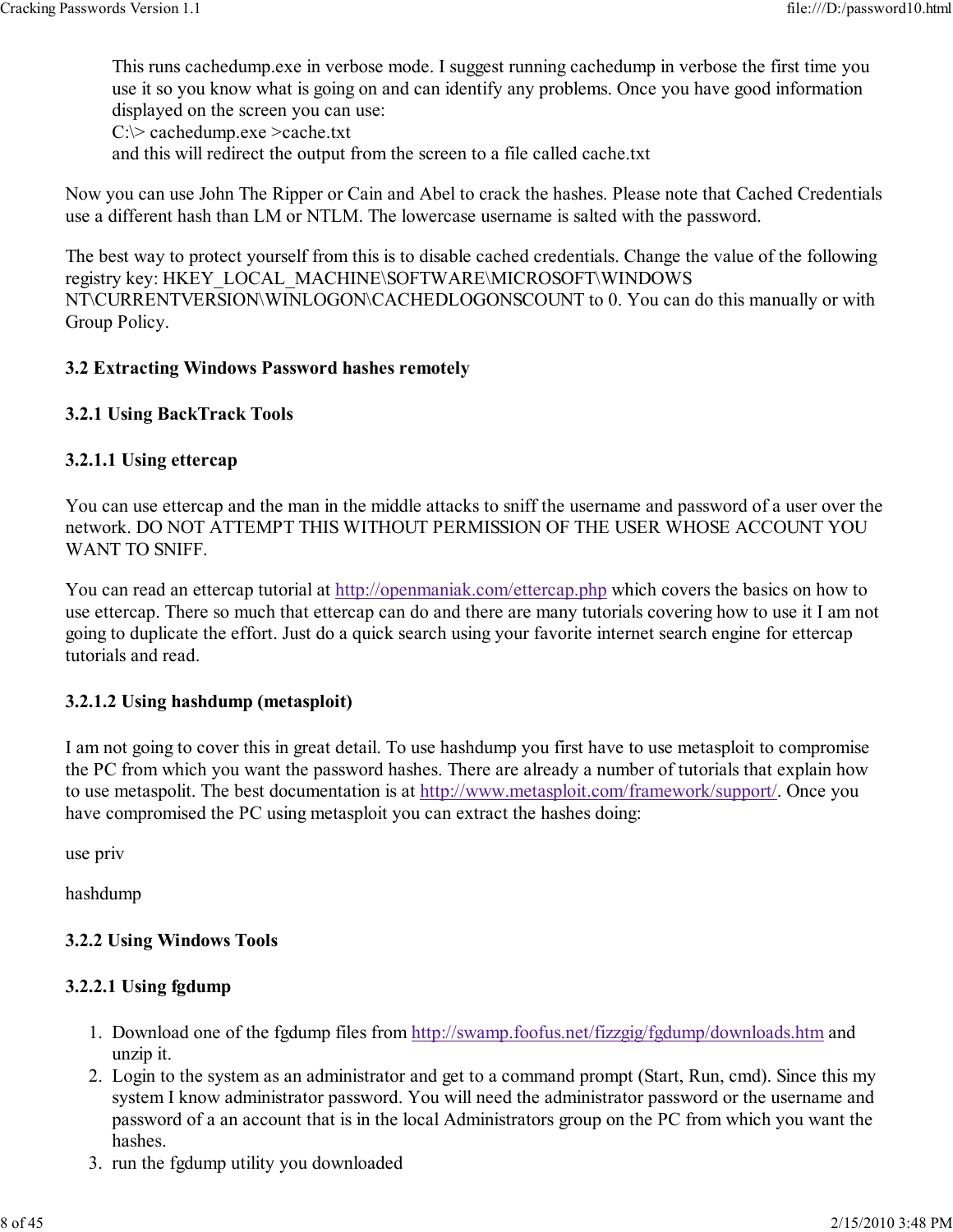$C \geq$  fgdump -v -h hostname or IP Address of Target -u username -p password where username and password are an account with administrator privileges.

copy the 127.0.0.1.pwdump file to a floppy or USB thumb drive if you are going to use BackTrack to crack the hashes

#### 3.2.2.2 Using pwdump6

- 1. Download pwdump6 from http://en.wikipedia.org/wiki/Pwdump and unzip it.
- Login to the system as an administrator and get to a command prompt (Start, Run, cmd). Since this my 2. system I know administrator password. You will need the administrator password or the username and password of a an account that is in the local Administrators group on the PC from which you want the hashes.
- 3. run the utility you downloaded C: $\triangleright$  pwdump6 -u username -p password hostname or IP\_Address\_of\_Target $\triangleright$ c:\hash.txt where username and password are an account with administrator privileges. pwdump6 will dump the SAM to the screen and the > character redirects the output to a file called hash.txt
- copy the hash.txt file to a floppy or USB thumb drive if you are going to use BackTrack to crack the 4. hashes

#### 3.3 Cracking Windows Passwords

#### 3.3.1 Using BackTrack Tools

My strategy for cracking windows passwords is like this:

- 1. Get/Develop a really good wordlist/dictionary
- 2. Find the password policy that is enforced for the account you are trying crack
- 3. Crack the LM hash using John the Ripper
- Crack the NTLM hash with the results of the cracked LM hash and the password policy information 4. using mdcrack

If there is no LM hash to crack I proceed to cracking with John the Ripper using the password policy information and my wordlist. Then I use rainbowtables if the tables match the password policy. http://plaintext.info is back up and running so I check if they have the cracked password already. To successfully use a rainbow table you need to know the password policy. No sense downloading a rainbow table that contains letters and numbers when the password policy requires a symbol ( $\langle \phi \rangle = \langle \phi \rangle = \langle \phi \rangle$ ).

#### 3.3.1.1 John the Ripper BT3 and BT4

Version 1.7.2 shipped with BackTrack 3. Version 1.7.3.1 with jumbo patch 5 shipped with BT4. The john the ripper that ships with BT4 requires at least a P4 with SSE2 instructions. If you don't have a processor that supports SSE2 then you have download and compile john yourself. See the next section for instructions on how to do this.

#### 3.3.1.1.1 Cracking the LM hash

john only needs to know the path to the hash.txt to begin bruteforcing and return the uppercase password # /usr/local/john/john hash.txt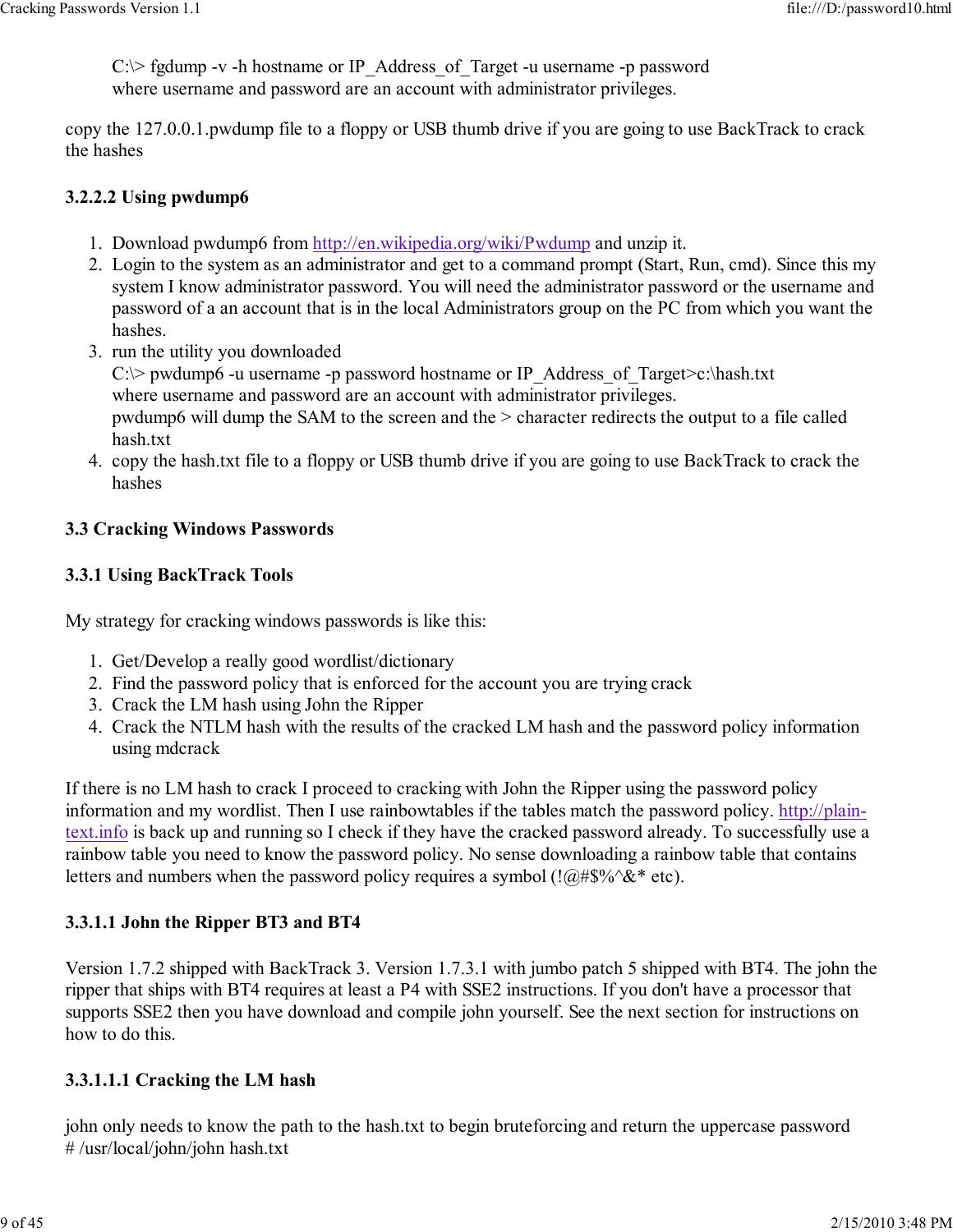#### 3.3.1.1.2 Cracking the NTLM hash

john only needs to know the path to the hash.txt to begin bruteforcing and return the password # /usr/local/john/john --format:NT hash.txt will begin to bruteforce the NTLM hashes

#### 3.3.1.1.3 Cracking the NTLM hash using the cracked LM hash

Stasik told me it is much easier to crack the NTLM hash if you know the character set. This way you do not need to bruteforce all possible characters combinations. Once you have TESTTEST, feed a custom character set of tesTES to john and it will return the proper case password much faster than if you did not limit the character set. The issue is john has no easy way to limit the character set. You will have to modify the john.conf file and include the following code that Solar Designer has kindly published to the john-users mail list:

```
[List.External:customcharset]
int running; // Are we already running?
int last; // Last character position, zero-based
int c0, c[0x100]; // Cyclic charset
void init()
{
   int length, cm, i;
  length = 10; // password length
  c[c0 = 't'] = 'e'; // change the t and the e to the first and second letters of the custom character set
  c['e'] = 's'; // change the e and the s to the second and third letters of the character setc['s'] = T'; // change the s and T to the third and fourth letters
  c[T'] = 'E'; // etcc['E'] = 'S'; // etcc[cm = 'S'] = c0; // change the S to the last letter of the character set
  // If you cannot see the pattern then do not bother with this trick.
  // If you can make the necessary changes to suit you environment.
  running = 0;
  last = length - 1;
  i = 0;
  while (i < length) word[i++] = cm; word[i] = 0;
}
void generate()
{
   int i;
 i = last:
  while ((word[i] = c[word[i]]) == c0)if (!i--) {
      if (running++) word = 0;
      return;
     }
}
```
Once you make the necessary changes begin cracking using: # /usr/local/john/john -external=customcharset --format:NT hash.txt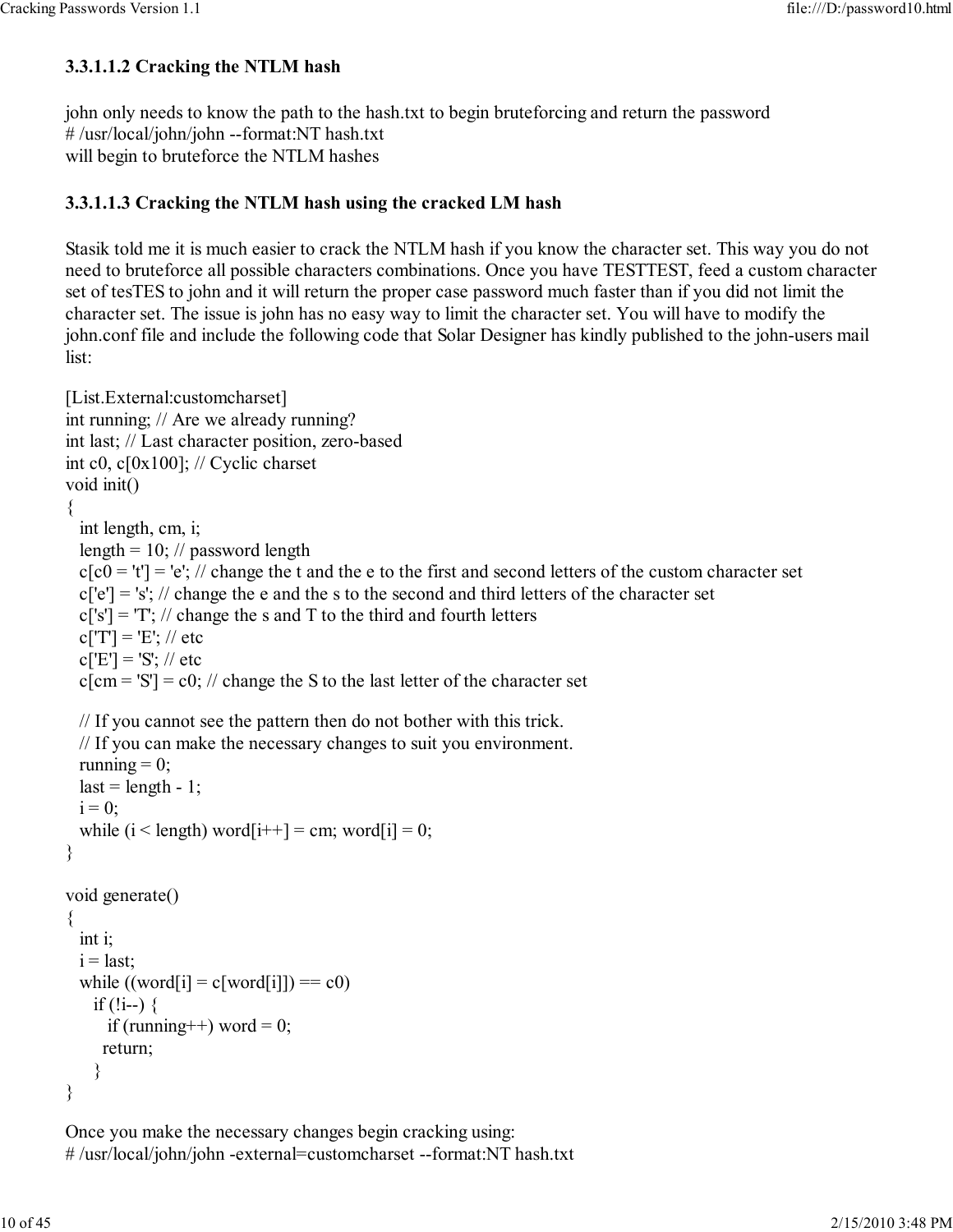Some notes from Solar Designer:

- 1. Being an external mode, this is not the fastest way to generate candidate passwords, although its performance is acceptable. Some further optimizations are possible (e.g., cache the last character outside of the word[] array). Also, be careful when you edit it (such as for a different charset) - errors in the way the cyclic charset is defined may result in the "while" loop in generate() becoming endless.
- 2. In order to actually crack an NTLM hash with this, you need a build of JtR with support for NTLM hashes. You may do a custom build with the latest jumbo patch (john-1.7.2-all-9.diff.gz), which means that you will need to install Cygwin on your Windows system, or you can download such a build made by someone else (one is linked from the JtR homepage - it is for an older version of the patch, though, so it is many times slower at NTLM hashes).
- 3. On a modern system, with a recent jumbo patch, and with the proper "make" target for your system, this should complete its work against an NTLM hash (or against many such hashes) in just a few minutes.

#### 3.3.1.1.4 Cracking cached credentials

john only needs to know the path to the hash.txt to begin bruteforcing and return the password # /usr/local/john/john --format:mscash hash.txt

#### 3.3.1.2 John the Ripper - current

The current version of John the Ripper doesn't ship with BT4. It adds some new features (dumbforce and knownforce) and speeds up several algorithms. However given the way BT4 handles updates I don't recommend updating the package yourself unless your processor doesn't support SSE2 instructions (i.e. something less than a P4). I recommend going to http://www.backtrack-linux.org/forums/tool-requests/ and requesting they update the package to the latest version. Do NOT ask them to drop the SSE2 requirement. The SSE2 instructions provide real benefits to the cracking process. If you need to compile your own version here is how.

#### 3.3.1.2.1 Get and Compile

We first have to remove the existing package and then we can download and compile the program.

- 1. open a terminal window
- 2.  $# dpkg r$  john
- 3. # wget http://www.openwall.com/john/g/john-1.7.4.2.tar.bz2
- goto ftp://ftp.openwall.com/john/contrib/ 4. and look for something like john-1.7.4.2-jumbo-1.diff.gz This is version 1 of the jumbo patch for john 1.7.4.2. Download the latest version that is there.
- 5. # tar -xvf john-1.7.4.2.tar.bz2
- 6. # cd john-1.7.4.2
- # zcat ../john-1.7.4.2-jumbo-1.diff.gz | patch -p1 -Z 7.

You should see a long list of patching file XXX. If you see X out of Y hunk ignored it means that the patch did not apply correctly. You either downloaded the wrong version of john or the jumbo patch. Start over and make sure the jumbo patch matches the version of john you download.

- 8.  $# cd$  src
- 9. # make

This will display the various systems you can compile john for. I have a P3 that supports MMX so I will use the command: make linux-x86-mmx. To see which options your CPU supports do a: cat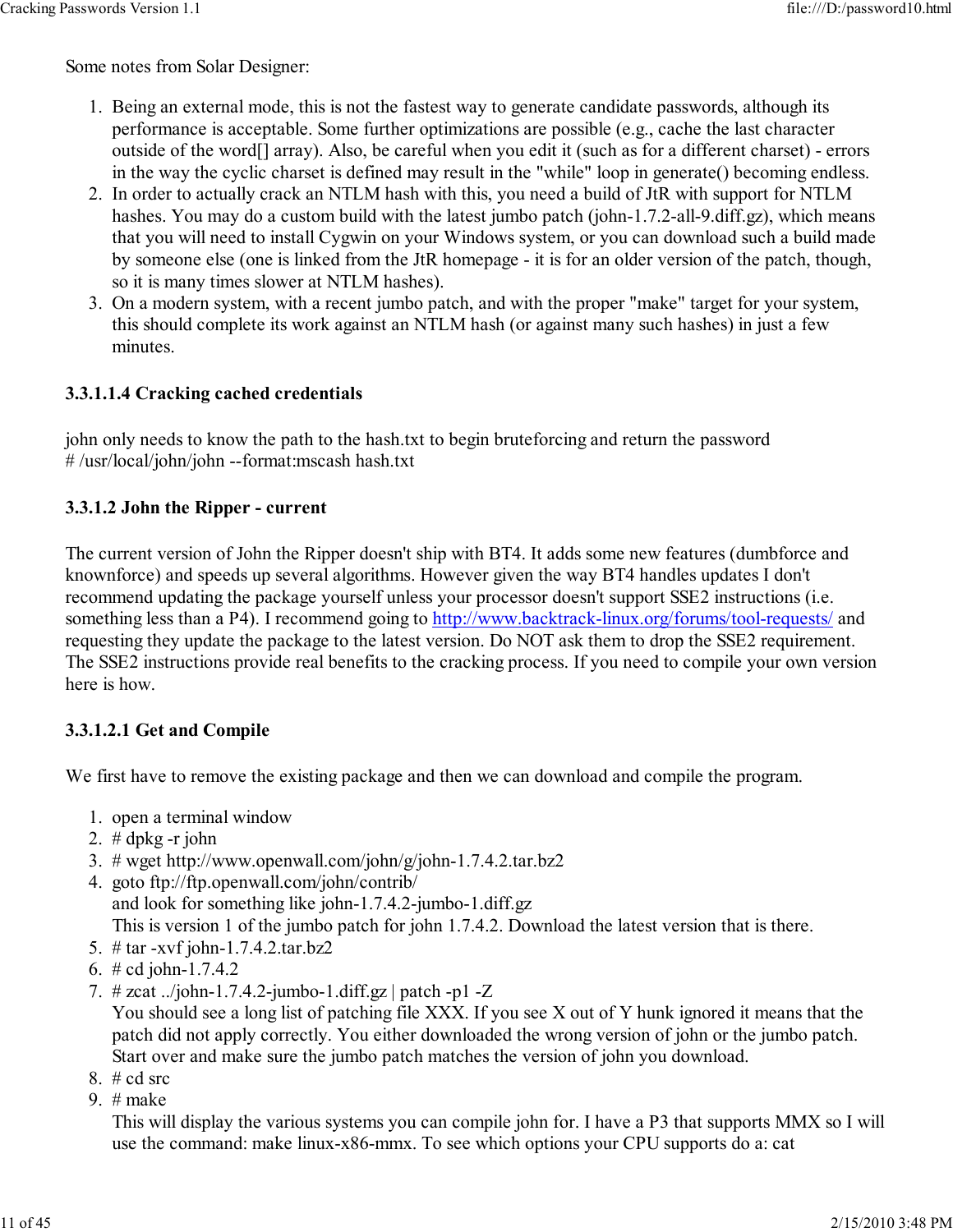/proc/cpuinfo and look at the flags. If you have a P4 you probably have SEE2 (check the cpuinfo flags) then you would use: make linux-x86-see2.

10.  $#$  make linux-x86-mmx

You should see the following when john is done compiling:

gcc DES\_fmt.o DES\_std.o DES\_bs.o BSDI\_fmt.o MD5\_fmt.o MD5\_std.o MD5\_apache\_fmt.o BFEgg\_fmt.o BF\_fmt.o BF\_std.o AFS\_fmt.o LM\_fmt.o NT\_fmt.o XSHA\_fmt.o DOMINOSEC\_fmt.o lotus5\_fmt.o oracle\_fmt.o MYSQL\_fmt.o mysqlSHA1\_fmt.o KRB5\_fmt.o KRB5\_std.o md5\_go.o rawMD5go\_fmt.o md5\_eq.o PO\_fmt.o md5.o hmacmd5.o hmacMD5\_fmt.o IPB2\_fmt.o rawSHA1\_fmt.o NSLDAP\_fmt.o NSLDAPS\_fmt.o OPENLDAPS\_fmt.o base64.o md4.o smbencrypt.o mscash\_fmt.o NETLM\_fmt.o NETNTLM\_fmt.o NETLMv2\_fmt.o NETHALFLM\_fmt.o mssql\_fmt.o mssql05\_fmt.o EPI\_fmt.o PHPS\_fmt.o MYSQL\_fast\_fmt.o pixMD5\_fmt.o sapG\_fmt.o sapB\_fmt.o NS fmt.o HDAA fmt.o batch.o bench.o charset.o common.o compiler.o config.o cracker.o crc32.o external.o formats.o getopt.o idle.o inc.o john.o list.o loader.o logger.o math.o memory.o misc.o options.o params.o path.o recovery.o rpp.o rules.o signals.o single.o status.o tty.o wordlist.o mkv.o mkvlib.o unshadow.o unafs.o undrop.o unique.o x86.o x86-mmx.o sha1-mmx.o md5-mmx.o -s -L/usr /local/lib -L/usr/local/ssl/lib -lcrypto -lm -o ../run/john rm -f ../run/unshadow ln -s john ../run/unshadow rm -f ../run/unafs ln -s john ../run/unafs rm -f ../run/unique ln -s john ../run/unique rm -f ../run/undrop ln -s john ../run/undrop gcc -c -Wall -O2 -fomit-frame-pointer -I/usr/local/include -L/usr/local/lib -funroll-loops genmkvpwd.c gcc -c -Wall -O2 -fomit-frame-pointer -I/usr/local/include -L/usr/local/lib -funroll-loops -D\_JOHN\_MISC\_NO\_LOG misc.c -o miscnl.o gcc genmkvpwd.o mkvlib.o memory.o miscnl.o -s -lm -o ../run/genmkvpwd gcc -c -Wall -O2 -fomit-frame-pointer -I/usr/local/include -L/usr/local/lib -funroll-loops mkvcalcproba.c gcc mkvcalcproba.o -s -lm -o ../run/mkvcalcproba gcc -c -Wall -O2 -fomit-frame-pointer -I/usr/local/include -L/usr/local/lib -funroll-loops calc\_stat.c gcc calc\_stat.o -s -lm -o  $./run/calc$  stat make[1]: Leaving directory `/root/john-1.7.4.2/src' 11.  $\#$  cd ..

12. # mv run /pentest/passwords/john

You now have the latest version of John the Ripper and it supports more algorithms than the vanilla John the Ripper thanks to the jumbo patch.

#### 3.3.1.2.2 Cracking the LM hash

john only needs to know the path to the hash.txt to begin bruteforcing and return the uppercase password # /usr/local/john/john hash.txt

#### 3.3.1.2.3 Cracking the LM hash using known letter(s) in known location(s) (knownforce)

I haven't figured out how to use this feature. John the Ripper is a very powerful tool however it is not very intuitive to use. I can point you to the John the Ripper wiki which has maillist excerpts cover how to use dumbforce and knownforce. The url is http://openwall.info/wiki/john/mailing-list-excerpts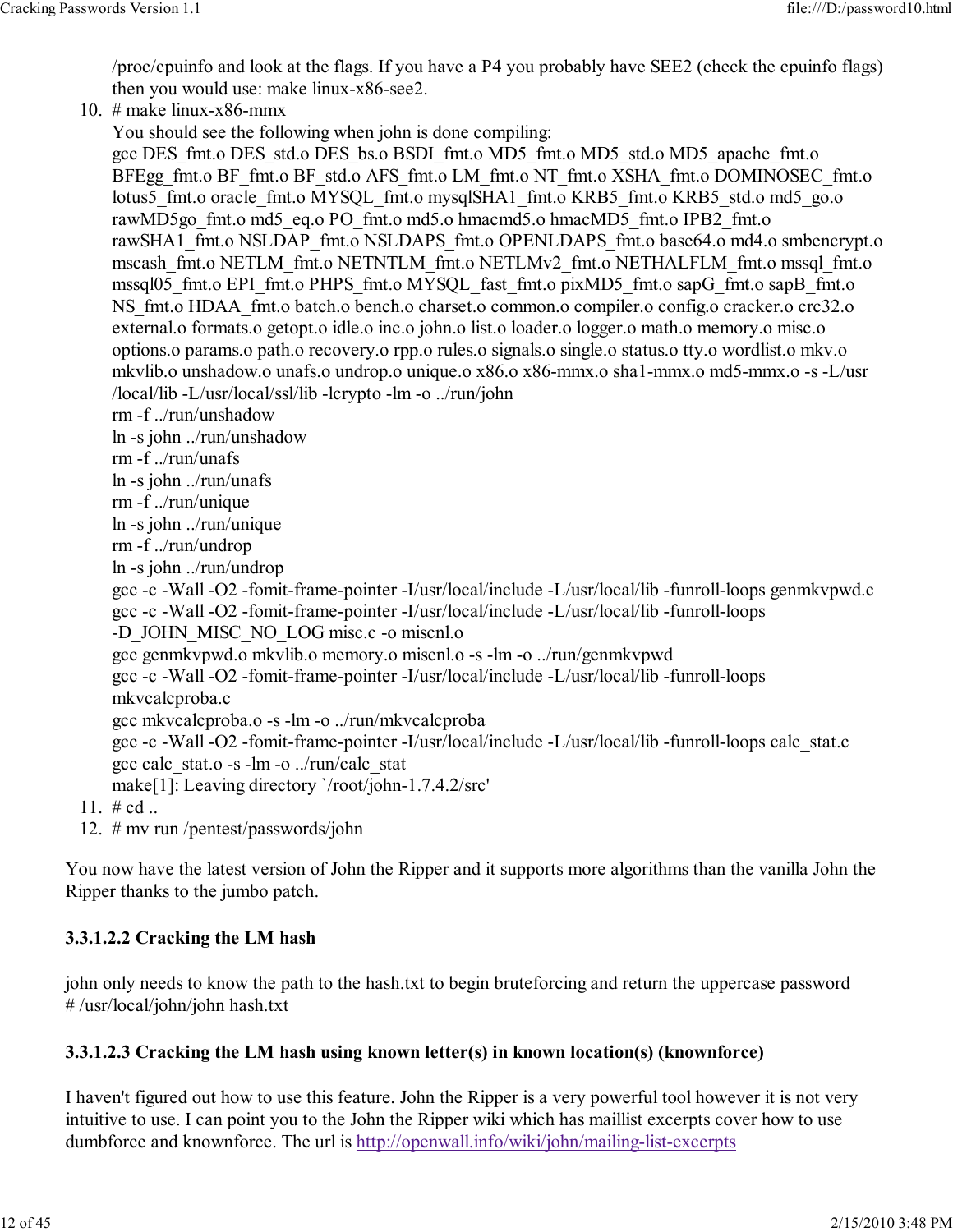#### 3.3.1.2.4 Cracking the NTLM hash

john only needs to know the path to the hash.txt to begin cracking and return the password # /usr/local/john/john --format:NT hash.txt will begin to bruteforce the NTLM hashes

#### 3.3.1.2.5 Cracking the NTLM hash using the cracked LM hash (dumbforce)

I haven't figured out how to use this feature. John the Ripper is a very powerful tool however it is not very intuitive to use. I can point you to the John the Ripper wiki which has maillist excerpts cover how to use dumbforce and knownforce. The url is http://openwall.info/wiki/john/mailing-list-excerpts

#### 3.3.1.2.6 Cracking cached credentials

john only needs to know the path to the hash.txt to begin bruteforcing and return the password # /usr/local/john/john --format:mscash hash.txt

#### 3.3.1.3 Using MDCrack

For whatever reason I have been unsuccessful in getting mdcrack-183 to work with any version of wine. This is strange as I know I had it working previously. To use mdcrack with BackTrack you should upgrade wine to the latest development version of wine and then use mdcrack-182.zip

For BackTrack 3 users:

- 1. Goto http://www.winehq.org/site/download and click on slackware.
- 2. download the latest tgz file, which as of this writting is 1.1.29
- 3. open a xterm window
- 4. # upgradepkg wine-1.1.29-i486-1kjz.tgz
- 5. Now you can download mdcrack-182.zip download mdcrack # wget http://membres.lycos.fr/mdcrack/download/MDCrack-182.zip or

# wget http://c3rb3r.openwall.net/mdcrack/download/MDCrack-182.zip

- 6. # mkdir mdcrack
- 7. # mv MDCrack-182.zip mdcrack
- 8. # cd mdcrack
- 9. # unzip MDCrack-182.zip

For BackTrack 4 users:

- 1. open a xterm window
- 2. # wget -q http://wine.budgetdedicated.com/apt/387EE263.gpg -O- | sudo apt-key add -
- # sudo wget http://wine.budgetdedicated.com/apt/sources.list.d/jaunty.list -O /etc/apt/sources.list.d 3. /winehq.list
- 4. # sudo apt-get update
- 5. # sudo apt-get install wine
- 6. Now you can download mdcrack-182.zip download mdcrack # wget http://membres.lycos.fr/mdcrack/download/MDCrack-182.zip or

# wget http://c3rb3r.openwall.net/mdcrack/download/MDCrack-182.zip

7. # mkdir mdcrack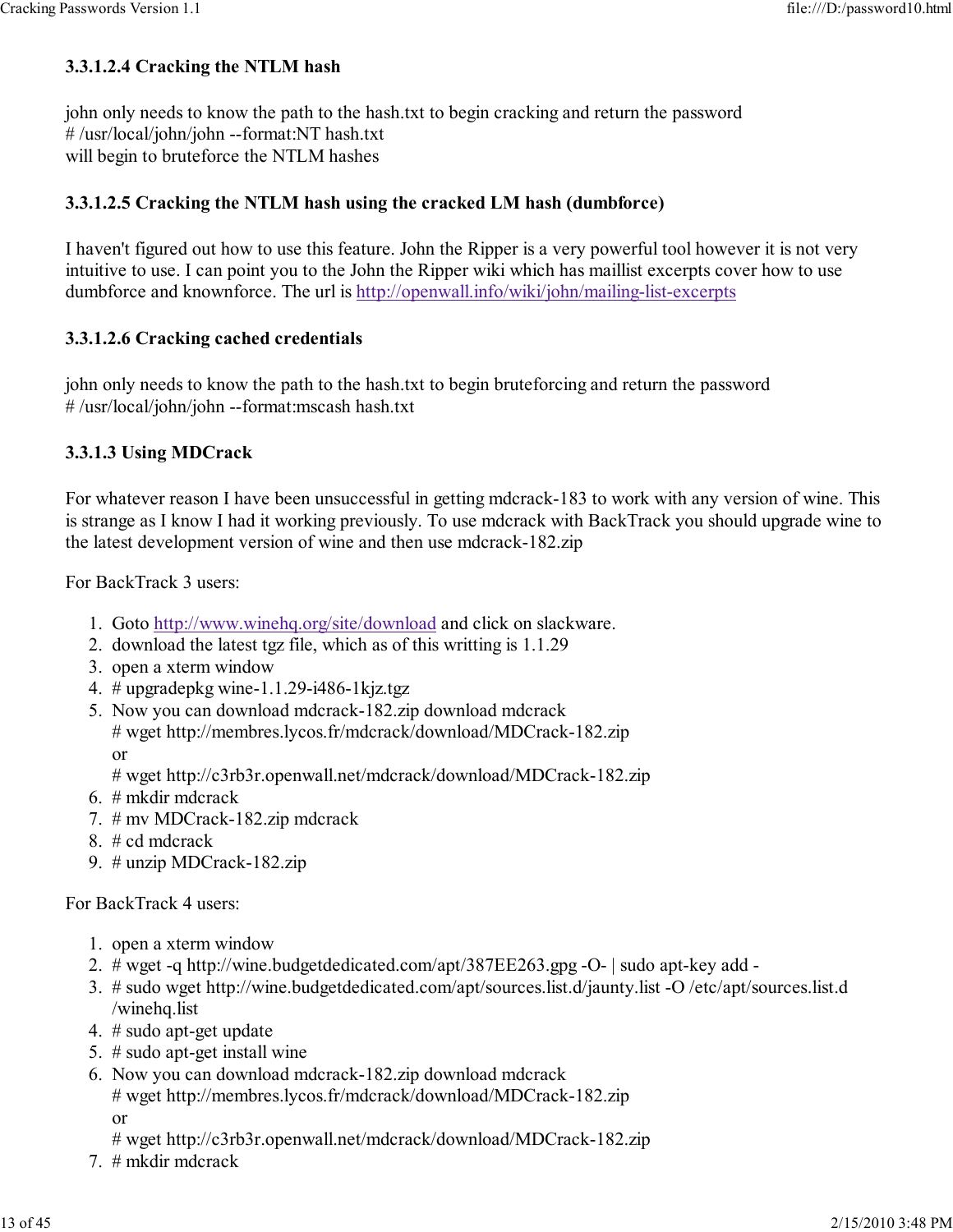- 8. # mv MDCrack-182.zip mdcrack
- 9. # cd mdcrack
- 10. # unzip MDCrack-182.zip

# 3.3.1.3.1 Cracking the LM hash

MDCrack doesn't crack LM hashes.

# 3.3.1.3.2 Cracking the NTLM hash

# wine MDCrack-sse.exe --algorithm=NTLM1 NTLMHASH NTLMHASH would be D280553F0103F2E643406517296E7582 for example

The result should be TestTest

The only way to speed up cracking is to know the minimum length of the password and use --minsize= to specify it.

# 3.3.1.3.3 Cracking the NTLM hash using the cracked LM hash

Stasik told me it is much easier to crack the NTLM hash if you know the character set. This way you do not need to bruteforce all possible characters combinations. Once you have TESTTEST, feed a custom character set of tesTES to mdcrack and it will return the proper case password much faster than if you did not limit the character set.

# wine MDCrack-sse.exe --charset=tesTES --algorithm=NTLM1 D280553F0103F2E643406517296E7582

If you know the password length you can use:

```
# wine MDCrack-sse.exe --charset=tesTES --algorithm=NTLM1 --minsize=8 --maxsize=8
D280553F0103F2E643406517296E7582
```
The password is TestTest however mdcrack 1.8.3 returns sestTest. I filed a bug report with Gregory Duchemin, the author of mdcrack, and he has fixed the problem with version 1.8.4.

# 3.3.1.4 Using Ophcrack

# 3.3.1.4.1 Cracking the LM hash

download ophcrack and the rainbow tables from http://sourceforge.net/project

/showfiles.php?group\_id=133599. If you have the hard drive space I would recommend downloading XP free fast formally known as SSTIC04-5K. If this is a demo or do not have a lot of disk space download XP free small formally known as SSTIC04-10K. This is not a typo; SSTIC04-5K is a larger download than SSTIC04-10K. You can also purchase the XP Special table which contain longer passwords and the special characters. There are special tables for Vista. The small table is Vista free and is free. There is a table you can purchase called Vista Special which contains hashes for passwords up to 8 characters. See http://ophcrack.sourceforge.net/tables.php for the details. The rainbow tables that ophcrack uses are NOT compatible with the rainbow tables generated by rtgen.

- 1. # tar -xvzf ophcrack-2.4.1.tar.gz
- 2. # cd ophcrack-2.4.1
- 3. # ./configure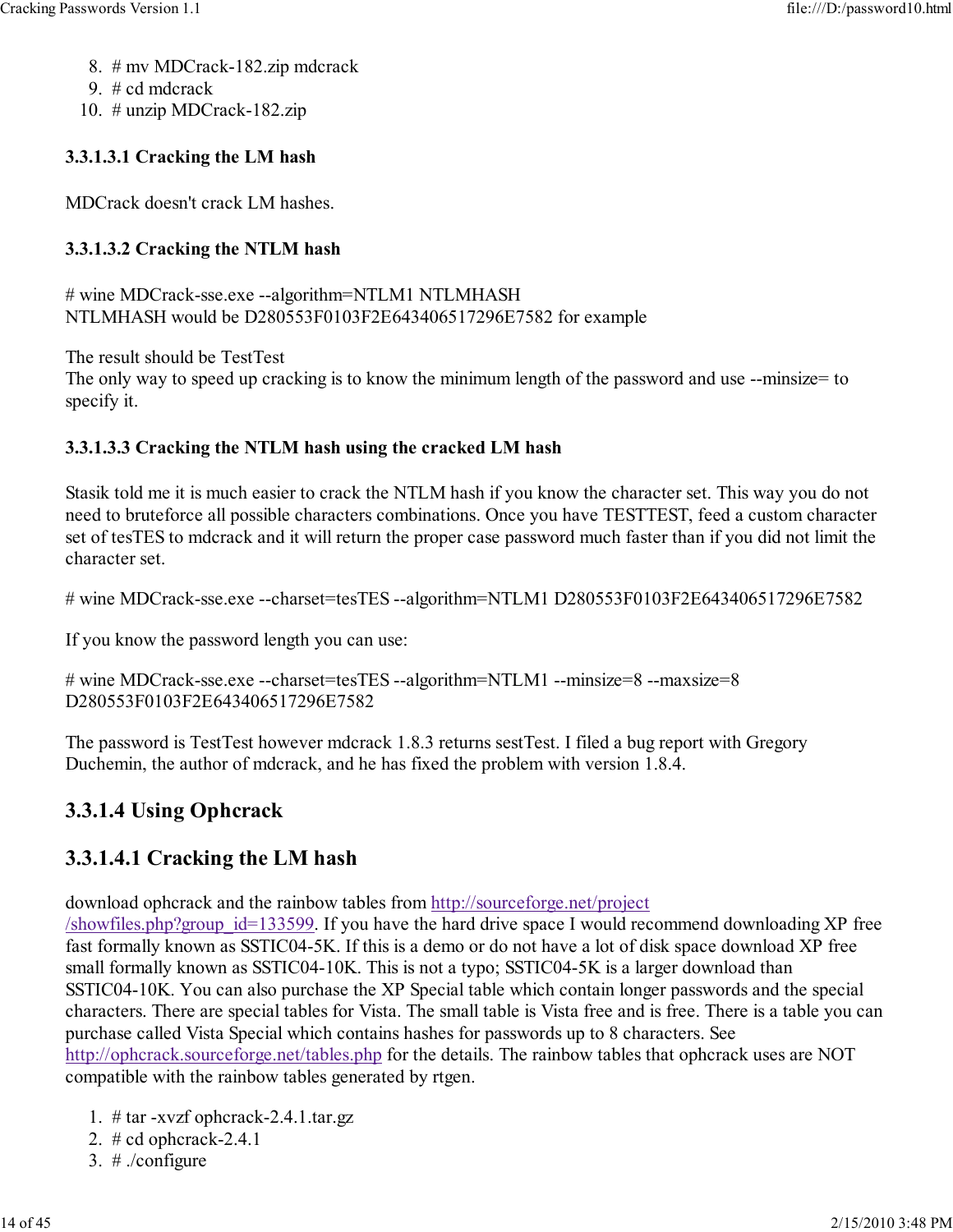- 4.  $#$  make
- 5. # make install
- 6. # ophcrack
- 7. click on the load button and select the appropriate option, I will select local SAM.
- 8. click on the tables button and select the rainbow table you installed.
- 9. click on the launch button. You will see pre-loading table boxes on the screen. You may also see a message that says "All LM hashes are empty. Please use NThash tables to crack the remaining hashes." This means that the administrators have disabled windows ability to save LM hashes.
- 10. wait until ophcrack is done

#### 3.3.1.4.2 Cracking the NTLM hash

You will have to purchase the NTLM rainbow tables from http://www.objectif-securite.ch/en/products.php. The rainbow table contains 99% of passwords of made of following characters:

length 1 to 6:

```
0123456789abcdefghijklmnopqrstuvwxyzABCDEFGHIJKLMNOPQRSTUVWXYZ!"#$%&'()*+,-./:;&<
\equiv >?(\partial[\]^_`{|}~ (space included)
```
length 7:

0123456789abcdefghijklmnopqrstuvwxyzABCDEFGHIJKLMNOPQRSTUVWXYZ

length 8: 0123456789abcdefghijklmnopqrstuvwxyz

You CANNOT generate your own rainbow tables for ophcrack to use. If you know that the password meets the above specs you can purchase the table and give it a try.

#### 3.3.1.4.3 Cracking the NTLM hash using the cracked LM hash

There is no way to do this. If ophcrack cracks the LM hash you should switch to john or mdcrack to get the NTLM password.

#### 3.3.2 Using Windows Tools

#### 3.3.2.1 John the Ripper

#### 3.3.2.1.1 Cracking the LM hash

- 1. download john the ripper from http://www.openwall.com/john/
- 2. open a command prompt (Start, Run, cmd, enter)
- 3. cd to where you extracted john (I extracted john to the root of my C drive) so it would be cd \john171w\run
	- $C:\rangle$  cd \john171w\run
- 4. john only needs to know the path to the hash.txt to begin bruteforcing and return the uppercase password  $C:\rangle$  john-386 C:\hash.txt

#### 3.3.2.1.2 Cracking the NTLM hash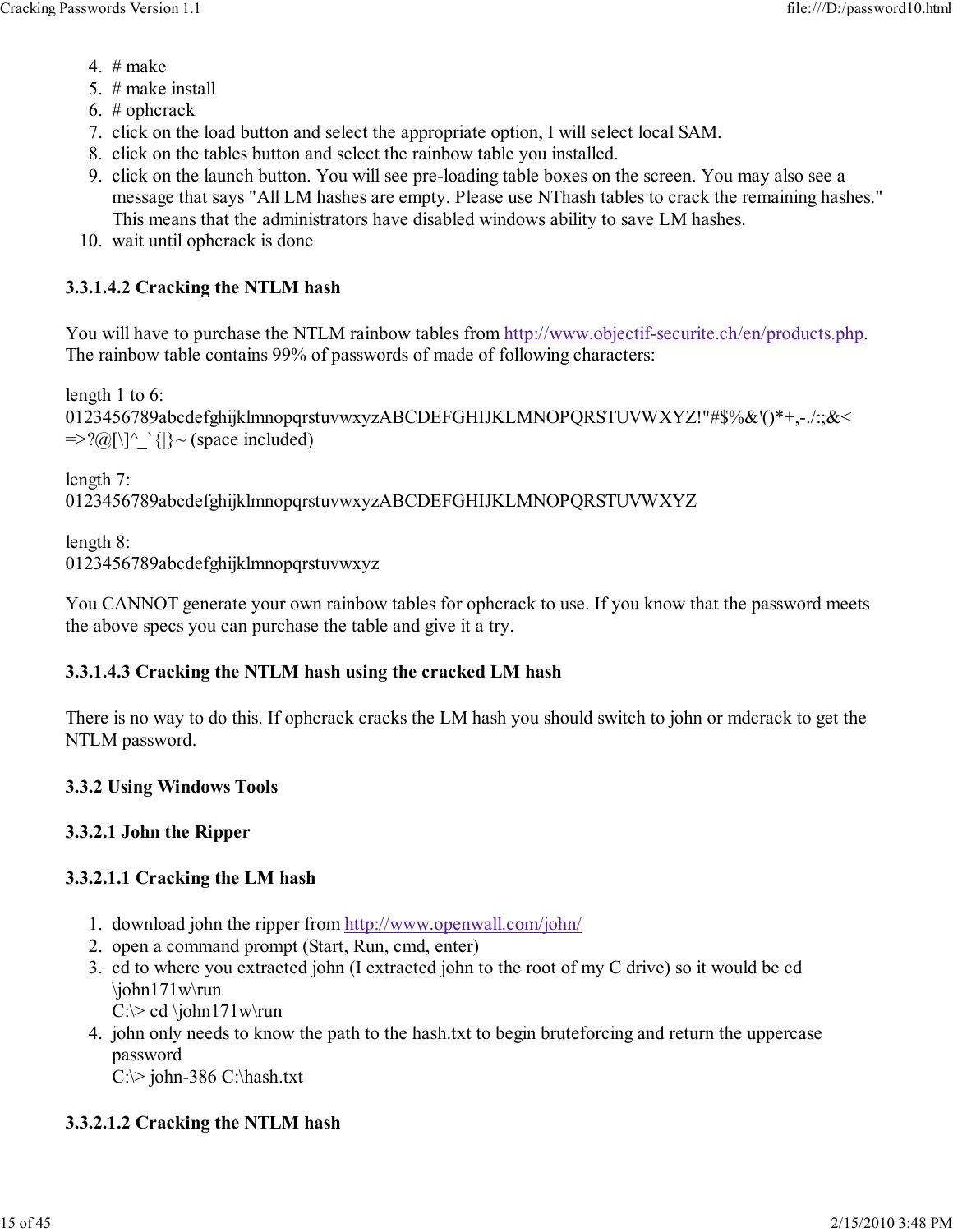You cannot as the windows binary of john the ripper that you can download from the website does not support NTLM. You will have to download the source code, one of the patches that adds support for NTLM and compile it yourself. There are also one or two places where you can download a john binary that already has the patches applied.

#### 3.3.2.1.3 Cracking the NTLM hash using the cracked LM hash

You cannot as the windows binary of john the ripper that you can download from the website does not support NTLM. You will have to download the source code, one of the patches that adds support for NTLM and compile it yourself. There are also one or two places where you can download a john binary that already has the patches applied.

#### 3.3.2.2 MDCrack

#### 3.3.2.2.1 Cracking the LM hash

MDCrack doesn't support LM hashes.

#### 3.3.2.2.2 Cracking the NTLM hash

- 1. download mdcrack from http://membres.lycos.fr/mdcrack/ or http://c3rb3r.openwall.net/mdcrack/ and extract the files
- 2. open a command prompt (Start, Run, cmd, enter)
- 3. cd to where you extracted the files  $C \geq c d \text{~mod}$ -183
- C:\MDCrack-183> MDCrack-sse.exe --algorithm=NTLM1 NTLMHASH 4. NTLMHASH would be D280553F0103F2E643406517296E7582 for example

The result should be TestTest

#### 3.3.2.2.3 Cracking the NTLM hash using the cracked LM hash

Stasik told me it is much easier to crack the NTLM hash if you know the character set. This way you do not need to bruteforce all possible characters combinations. Once you have TESTTEST, feed a custom character set of tesTES to mdcrack and it will return the proper case password much faster than if you did not limit the character set.

C:\MDCrack-183> MDCrack-sse.exe --charset=tesTES --algorithm=NTLM1 D280553F0103F2E643406517296E7582

If you know the password length you can use:

C:\MDCrack-183> MDCrack-sse.exe --charset=tesTES --algorithm=NTLM1 --minsize=8 --maxsize=8 D280553F0103F2E643406517296E7582

The password is TestTest

#### 3.3.2.3 Ophcrack

#### 3.3.2.3.1 Cracking the LM hash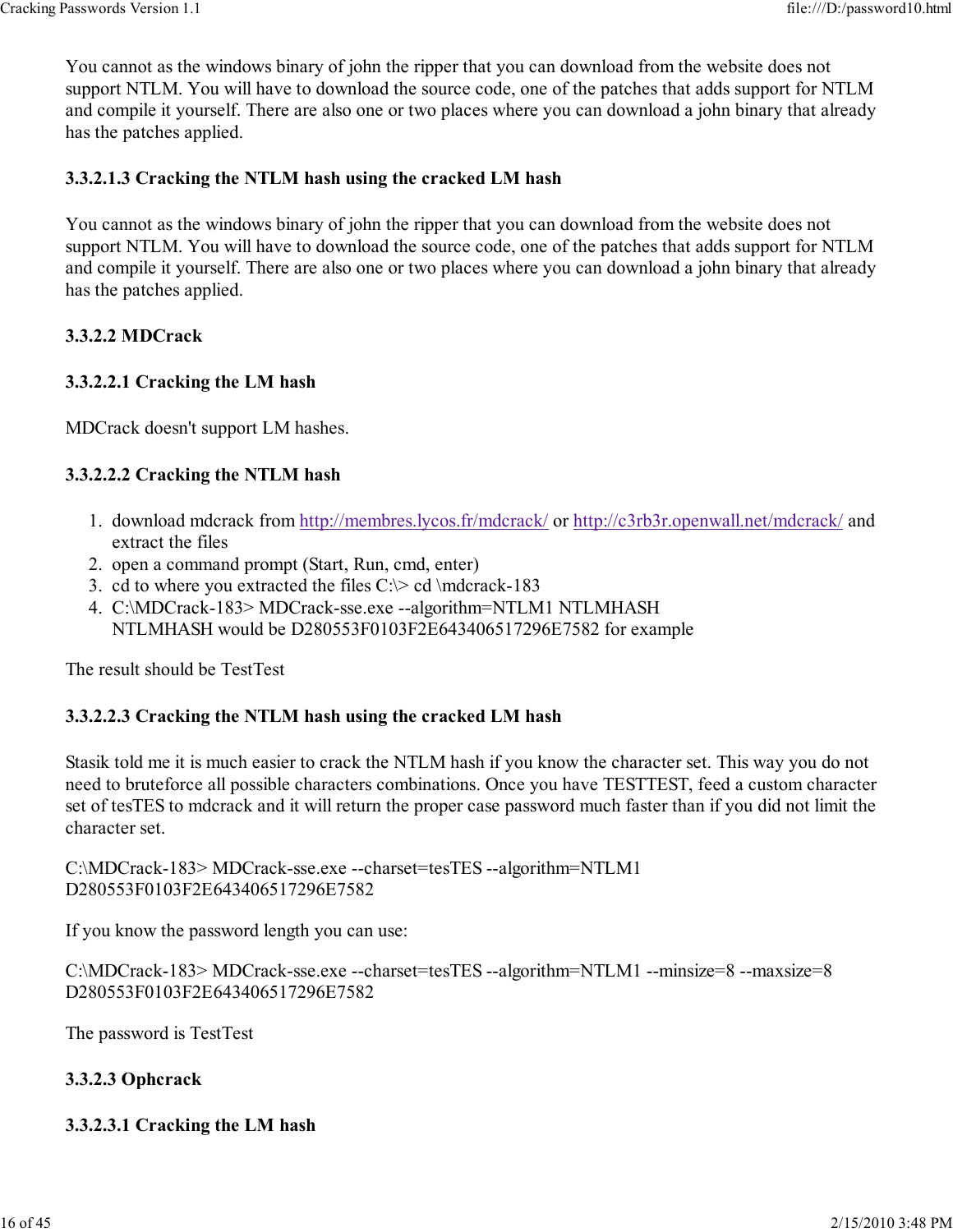- 1. download ophcrack from http://sourceforge.net/project/showfiles.php?group\_id=133599
- 2. start the installation and select next until you get to the Select Components screen. Select one of the two download options. If you have the hard drive space I would recommend downloading SSTIC04-5K. If this is for a demo or do not have a lot of disk space download SSTIC04-10K. This is not a typo; SSTIC04-5K is a larger download than SSTIC04-10K. Answer the rest of the install questions and click on install. The installer will start downloading the rainbow table you selected. The other options on the Select Components screen will cost you money as you have to purchase the DVD or CD. The rainbow tables that ophcrack uses are NOT compatible with the rainbow tables generated by rtgen.
- 3. start ophcrack using the icon on the start menu bar.
- 4. click on the load button and select the appropriate option, I will select local SAM.
- 5. click on the tables button and select the rainbow table you installed.
- 6. click on the launch button. You will see pre-loading table boxes on the screen. You may also see a message that says "All LM hashes are empty. Please use NThash tables to crack the remaining hashes." This means that the administrators have disabled windows ability to save LM hashes.
- 7. wait until ophcrack is done

#### 3.3.2.3.2 Cracking the NTLM hash

You will have to purchase the NTLM rainbow tables from http://www.objectif-securite.ch/en/products.php. The rainbow table contains 99% of passwords of made of following characters sets:

length 1 to 6: 0123456789abcdefghijklmnopqrstuvwxyzABCDEFGHIJKLMNOPQRSTUVWXYZ!"#\$%&'()\*+,-./:;&<  $\equiv >?(\partial$ [\]^\_`{|}~ (space included)

length 7: 0123456789abcdefghijklmnopqrstuvwxyzABCDEFGHIJKLMNOPQRSTUVWXYZ

length 8:

0123456789abcdefghijklmnopqrstuvwxyz

You CANNOT generate your own rainbow tables for ophcrack to use. If you know that the password meets the above specs you can purchase the table and give it a try.

#### 3.3.2.3.3 Cracking the NTLM hash using the cracked LM hash

There is no way to do this. If opcrack cracks the LM hash you should switch to john or mdcrack to get the NTLM password.

#### 3.3.2.4 Using Cain and Abel

- 1. Download Cain and Abel from http://www.oxid.it/cain.html
- 2. Install Cain and Abel using the default settings
- 3. Start Cain and Abel
- 4. Click on the Cracker tab
- 5. Click somewhere inside the table
- 6. Click on File, Add to list.
- 7. Select Import hashes from local system and click next
- 8. Right click on the account you want the password for and select Brute-force attack. Chose the option you want to use (for windows passwords either LM hashes or NTLM hashes).
- 9. Select the character set you want to use, set the minimum and/or maximum password length if you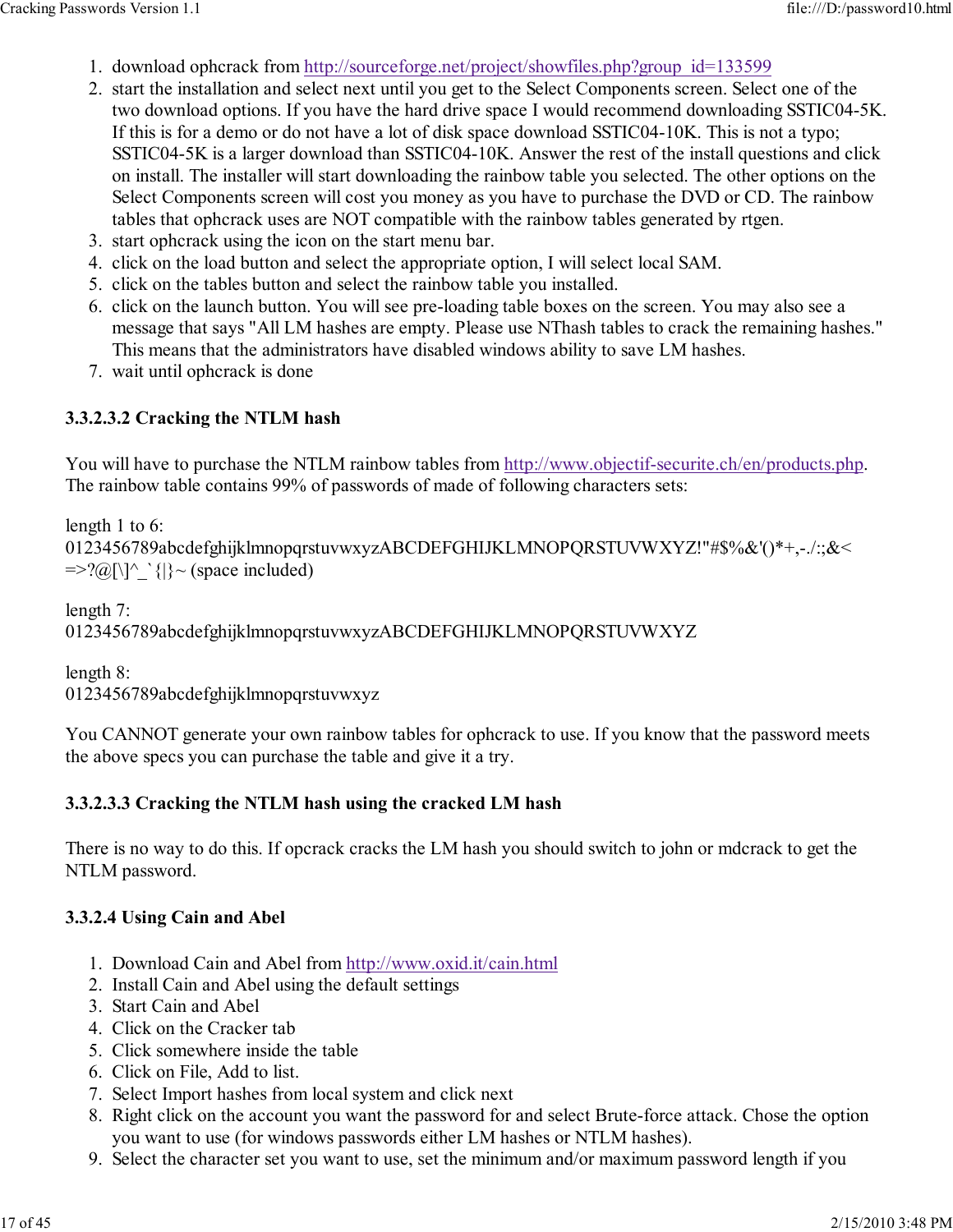know it to decrease the amount of cracking time needed.

10. Click on Start and wait

#### 3.3.3 Using a Live CD

#### 3.3.3.1 Ophcrack

The ophcrack LiveCD is good when you have physical access to the PC. Just download ophcrack-livecd from http://sourceforge.net/project/showfiles.php?group\_id=133599, burn the iso to a CD, boot from the CD, and start cracking using the included SSTIC04-10K rainbow table. This will crack the LM hashes. To crack NTLM hashes you have to purchase 1 of the NTLM hash tables. See section 3.2.2.3.2 for details.

## 4 Changing Windows Passwords

#### 4.1 Changing Local Windows Passwords

Warning: If the user account you are going to change the password on has encrypted files you will lose access to the encrypted files until you remember the old password. This only applies to local user accounts and not domain accounts. In a properly setup forest/domain, the administrator can recover encrypted files for domain users.

#### 4.1.1 Using BackTrack tools

#### 4.1.1.1 chntpw

chntpw is a part of BackTrack and can reset a forgotten local user account password. If you don't have BackTrack you can download a CD or floppy disk image from http://pogostick.net/~pnh/ntpasswd/, unzip the file, and either burn the iso the to a CD or use rawrite2 to transfer the image to a floppy. Follow the directions at http://pogostick.net/~pnh/ntpasswd/walkthrough.html on how to use the software. The current version supports Vista.

- 1. # mount -t ntfs-3g /dev/XXX /mnt/XXX
- 2. # cd /pentest/password/chntpw
- 3.  $#$  chntpw

chntpw version 0.99.5 070923 (decade), (c) Petter N Hagen

chntpw: change password of a user in a NT/2k/XP/2k3/Vista SAM file, or invoke registry editor.

chntpw [OPTIONS] <samfile> [systemfile] [securityfile] [otherreghive] [...]

- -h This message
- -u <user> Username to change, Administrator is default
- -l list all users in SAM file
- -i Interactive. List users (as -l) then ask for username to change
- -e Registry editor. Now with full write support!
- -d Enter buffer debugger instead (hex editor),
- -t Trace. Show hexdump of structs/segments. (deprecated debug function)
- -v Be a little more verbose (for debuging)
- -L Write names of changed files to /tmp/changed

-N No allocation mode. Only (old style) same length overwrites possible

See readme file on how to get to the registry files, and what they are.

Source/binary freely distributable under GPL v2 license. See README for details.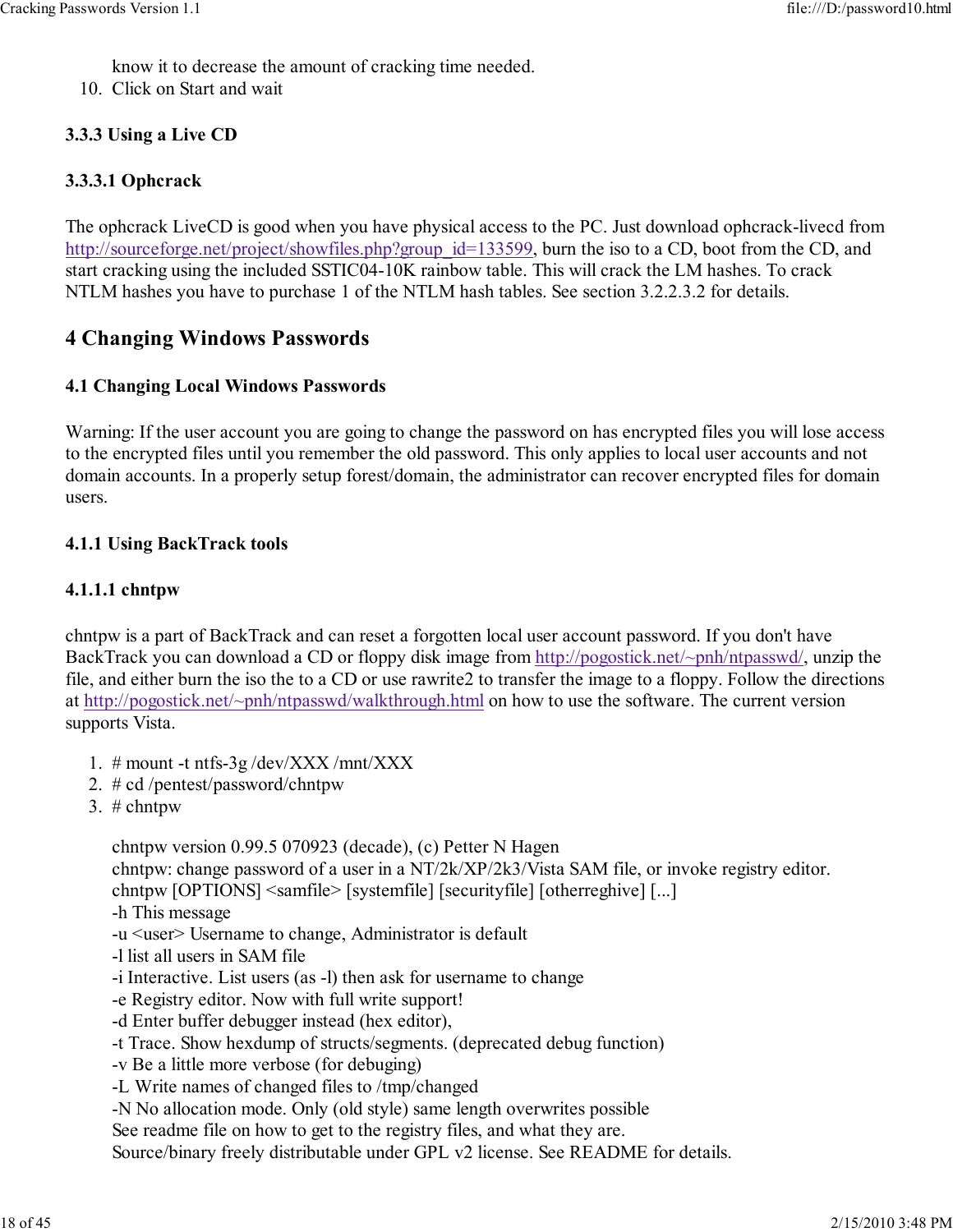NOTE: This program is somewhat hackish! You are on your own!

# chntpw /mnt/sda1/WINDOWS/system32/config/sam /mnt/sda1/WINDOWS/system32/config/system 4. /mnt/sda1/WINDOWS/system32/config/security -u test

chntpw version 0.99.5 070923 (decade), (c) Petter N Hagen Hive </mnt/sda1/WINDOWS/system32/config/sam> name (from header): <\SystemRoot\System32 \Config\SAM> ROOT KEY at offset: 0x001020 \* Subkey indexing type is: 666c <lf> Page at 0x7000 is not 'hbin', assuming file contains garbage at end File size 262144 [40000] bytes, containing 6 pages (+ 1 headerpage) Used for data: 240/19064 blocks/bytes, unused: 15/5320 blocks/bytes.

Hive </mnt/sda1/WINDOWS/system32/config/system> name (from header): <SYSTEM> ROOT KEY at offset: 0x001020 \* Subkey indexing type is: 686c <lh> Page at 0x5c4000 is not 'hbin', assuming file contains garbage at end File size 6291456 [600000] bytes, containing 1366 pages (+ 1 headerpage) Used for data: 91697/4664232 blocks/bytes, unused: 3600/1333656 blocks/bytes.

Hive </mnt/sda1/WINDOWS/system32/config/security> name (from header): <emRoot\System32 \Config\SECURITY> ROOT KEY at offset: 0x001020 \* Subkey indexing type is: 666c <lf> Page at 0xc000 is not 'hbin', assuming file contains garbage at end File size 262144 [40000] bytes, containing 11 pages (+ 1 headerpage) Used for data: 879/40312 blocks/bytes, unused: 11/4392 blocks/bytes.

\* SAM policy limits: Failed logins before lockout is: 0 Minimum password length : 0 Password history count : 0

|           | RID ----------- Username ---------- Admin? Lock? |              |          |
|-----------|--------------------------------------------------|--------------|----------|
|           | 01f4 Administrator                               | <b>ADMIN</b> |          |
| 03fc test |                                                  |              |          |
|           | 01f5 Guest                                       |              | dis/lock |
|           | 03e8 HelpAssistant                               |              | dis/lock |
|           | 03ea SUPPORT 388945a0                            |              | dis/lock |

---------------------> SYSKEY CHECK <-----------------------SYSTEM SecureBoot : 1 -> key-in-registry SAM Account $F : 1 \rightarrow \text{key-in-regular}$ SECURITY PolSecretEncryptionKey: 1 -> key-in-registry

\*\*\*\*\*\*\*\*\*\*\*\*\*\*\*\*\* SYSKEY IS ENABLED! \*\*\*\*\*\*\*\*\*\*\*\*\*\*

This installation very likely has the syskey passwordhash-obfuscator installed It's currently in mode  $= 1$ , key-in-registry-mode SYSKEY is on! However, DO NOT DISABLE IT UNLESS YOU HAVE TO! This program can change passwords even if syskey is on, however if you have lost the key-floppy or passphrase you can turn it off, but please read the docs first!!!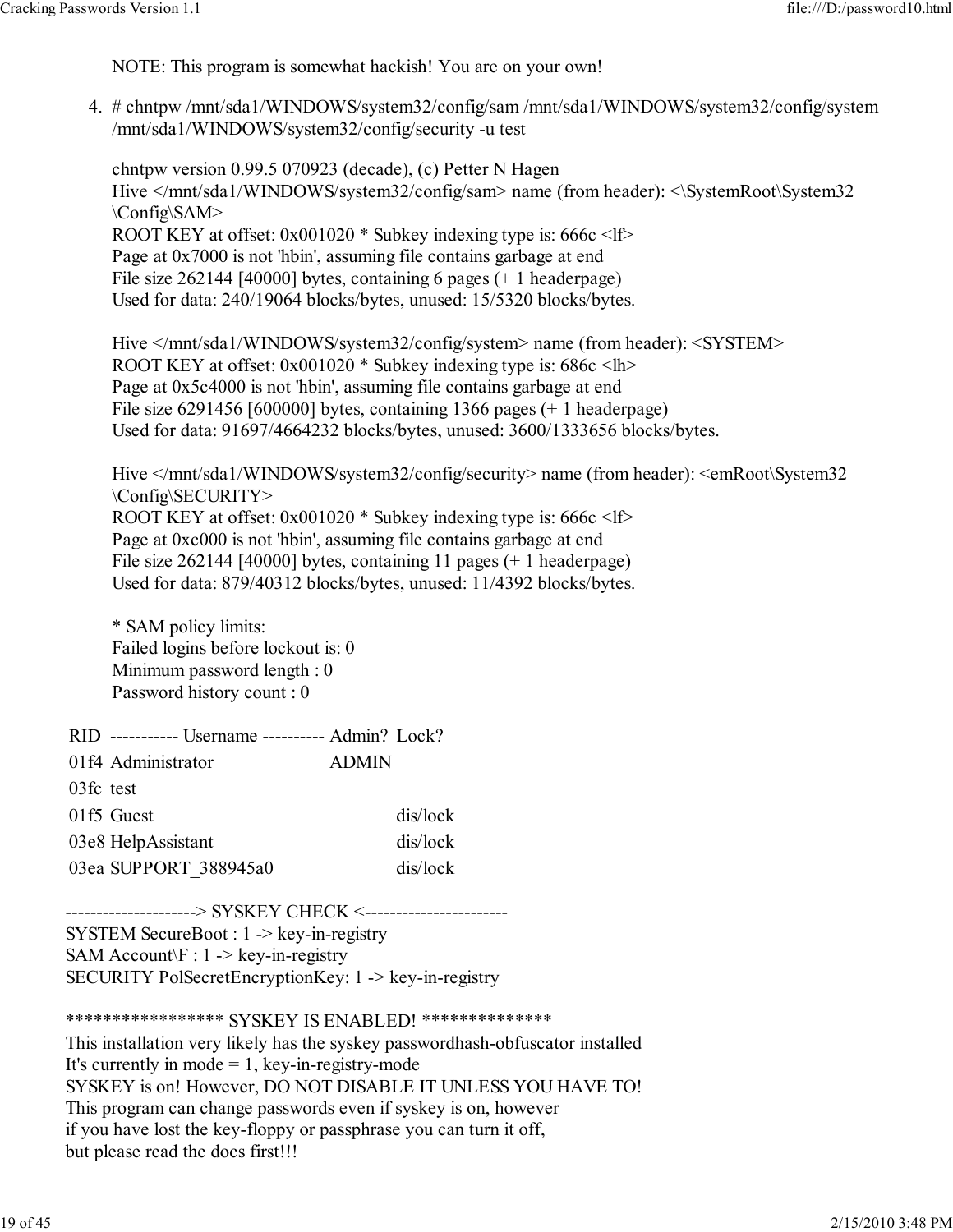\*\* IF YOU DON'T KNOW WHAT SYSKEY IS YOU DO NOT NEED TO SWITCH IT OFF!\*\* NOTE: On WINDOWS 2000 it will not be possible to turn it on again! (and other problems may also show..)

NOTE: Disabling syskey will invalidate ALL passwords, requiring them to be reset. You should at least reset the administrator password using this program, then the rest ought to be done from NT.

Do you really wish to disable SYSKEY? (y/n) [n] n

RID : 1020 [03fc] Username: test fullname: test comment : homedir :

User is member of 1 groups:  $00000221$  = Users (which has 3 members)

Account bits:  $0x0010 =$ 

[ ] Disabled | [ ] Homedir req. | [ ] Passwd not req. |

[ ] Temp. duplicate | [X] Normal account | [ ] NMS account |

[ ] Domain trust ac | [ ] Wks trust act. | [ ] Srv trust act |

 $\lceil$  | Pwd don't expir  $\lceil$  | Auto lockout  $\lceil$  | (unknown 0x08) |

 $\left[ \right]$  (unknown 0x10)  $\left[ \right]$  (unknown 0x20)  $\left[ \right]$  (unknown 0x40)  $\left[ \right]$ 

Failed login count: 0, while max tries is: 0 Total login count: 0

- - - - User Edit Menu:

- 1 Clear (blank) user password
- 2 Edit (set new) user password (careful with this on XP or Vista)

3 - Promote user (make user an administrator)

(4 - Unlock and enable user account) [seems unlocked already]

q - Quit editing user, back to user select Select:  $[q] > 2$ 

New Password: TestTest Password changed!

Hives that have changed: # Name 0 </mnt/sda1/WINDOWS/system32/config/sam> Write hive files?  $(y/n)$  [n] : y 0 </mnt/sda1/WINDOWS/system32/config/sam> - OK

The password for the user account test has been set to TestTest. Rarely chntpw screws up and the password is not reset properly. Your best bet is to blank the password (option 1).

#### 4.1.2 Using a Live CD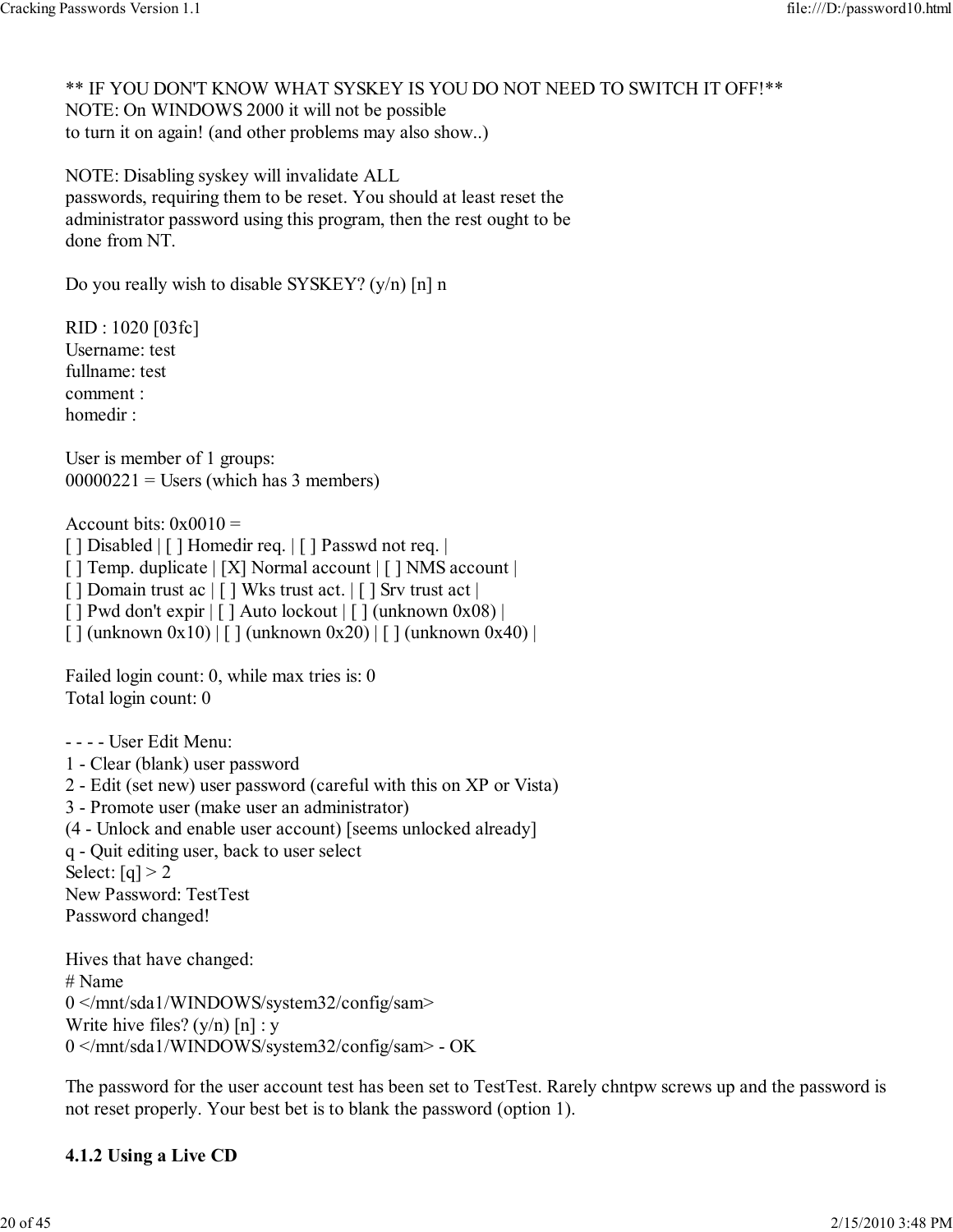#### 4.1.2.1 chntpw

chntpw comes in two versions: floppy and cd iso. The floppy version only contains drivers for the more popular hard drive controllers. Since the number of drivers is limited, the floppy version will not boot your PC if you have a controller that is not supported. Also floppy drives are becoming hard to find on PCs. I recommend you download the iso as it contains all possible drivers and CD/DVD drives are more common than floppy drives these days. You can download either version from http://pogostick.net/~pnh/ntpasswd/ and click on bootdisk. Just below the download links are instructions on what to do with the file you downloaded. The iso is approximately 3MB in size. This Live CD only contains the drivers necessary to find your hard drives and the chntpw command. This is a great tool when all you need to do a change a password. The current version supports Vista.

#### 4.1.2.2 System Rescue CD

The System Rescue CD is a Linux bootable CD you can use to repair your PC and recover data after a crash. You can download the iso from http://www.sysresccd.org/ The iso is almost 250MB for version 1.1 for x86. The website has some really good documentation on how to use the cd. To change a local user password with the System Rescue CD, you use the chntpw command.

#### 4.2 Changing Active Directory Passwords

The pwdump7 utility only work on locally stored SAMs. It will not work on windows server 2000, 2003, or windows 2008 Active Directory. pwdump6 from http://www.foofus.net/fizzgig/pwdump/ can dump windows server 2000 and 2003 Active Directory to a file that john the ripper can crack. fgdump is a newer utility that can dump Active Directory and cached credentials. See section 3.1.2 on how to use fgdump

See http://www.jms1.net/nt-unlock.shtml for resetting a windows 2000 domain account. See http://www.nobodix.org/seb/win2003\_adminpass.html for resetting a windows 2003 domain account.

# 5 plain-text.info

The http://plain-text.info website is where you can take a LM or MD5 hash and see if someone has already cracked it. The website is easy to use and has a very large list of hashes for you to search. The website also has support for NTLM hashes, but none of the hashes I had were cracked there.

# 6 Cracking Novell NetWare Passwords

If you have a windows client with the Novell NDS client installed you will notice that the client creates a local account on the PC. Usually the local password is the same as the NDS account password. By dumping the local SAM you can usually get a persons NDS password. The above trick I know works as I have used this once. The other techniques listed here I cannot say if they work or not as I retired the last Novell NetWare server a long time ago.

I would recommend starting to read the documentation at http://www.nmrc.org/pub/faq/hackfaq/hackfaq-19.html to hackfaq-26.html for learning quite abit about attacking Novell servers v2.x to 4.x.

If you have access to the console and the floppy drive of the server you can try one of the console attacks from http://www.nmrc.org/pub/faq/hackfaq/hackfaq-21.html.

If all you have access to is a client you can try some of the client attacks from http://www.nmrc.org/pub/faq /hackfaq/hackfaq-22.html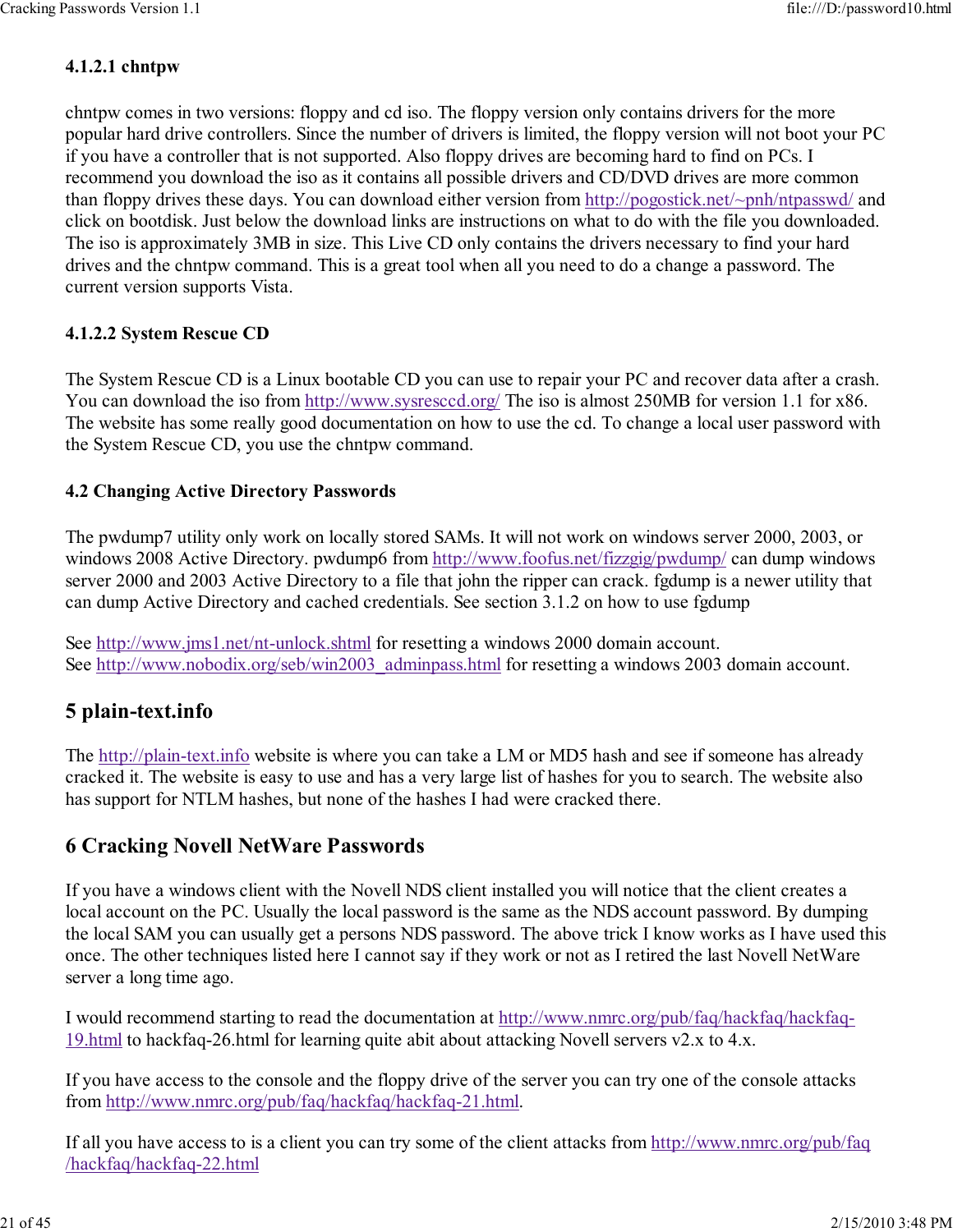If you don't have local administrator rights and your server is Novell you can watch the video at http://youtube.com/watch?v=GEl-CsUOY6A and get local administrator rights to your XP box. The attack is very simple you just have to pull your network cable at the right time. UPDATE: The user has removed the video from youtube.

You can use Pandora from http://www.nmrc.org/project/pandora/ to do online and offline attack against Novell 4.x and 5.x servers.

From williamc's posting of at the old remote-exploit forums: "I confirmed an interesting vulnerability with Novell. According to this advisory, the Novell password can be dumped out of memory: http://www.securityfocus.com/archive/1/402767 We confirmed this on a Novell 7 environment while performing a pentest. Use both psexec and pmdump as follows: psexec \\hostname -u username -p password -s -f -c pmdump -list

Find the PID of the Gwise.exe service. Then: psexec \\hostname -u -p password -s -f -c pmdump PID PID\_dump.txt

This will dump the memory to \\hostname\c\$\windows\system32 Open the dump file in a hex editor and search for an organizational string, like an OU in the targets memory dump file.

From there you can find the Novell password for the user within the file.

To simplify this, if you have already found one Novell password, dump the PID for gwise of that user and search for the password. From there, you can work backwards to find the OU format, and apply it to other targets. For instance, at this particular location, the client's OU is similar to clientname.AA\_FINANCE.AA\_NW

If you do a search for AA\_FINANCE.AA\_NW in the memory dump you will see the password in plain text. Suppose the CFO is whomever.AA\_FINANCE.AA\_NW. By dumping his memory, you can search for the OU and reference your original dump, match up the location and password."

# 7 Cracking Linux/Unix passwords

Unix passwords are located in the /etc/shadow file or the /etc/passwd file. Next unix passwords are "shadowed" and we must "unshadow" them before we can do anything. Without getting into too much detail shadowing the passwords removes the passwords, which are usually stored in world readable /etc/passwd, and moves them to /etc/shadow which can only be read and written to by root or programs run as suid root. Goto http://www.tldp.org/HOWTO/Shadow-Password-HOWTO-2.html if you want details on how shadowing works. Finally unix passwords are salted. The short version is a salt is randomly generated value that is used to encode the user's password, which is usually already encrypted; thus adding another layer of security. The long version can be found at http://www.tldp.org/HOWTO/Shadow-Password-HOWTO-2.html

- 1. boot BackTrack and login as root
- 2. # cd /usr/local/john
- # unshadow /etc/passwd /etc/shadow >saltedpasswords 3.

You have now written the unshadowed "salted" passwords to a file called saltedpasswords

4. # john saltedpasswords

The above steps will crack the passwd file on the CD. If you want to crack a passwd file located on a hard drive: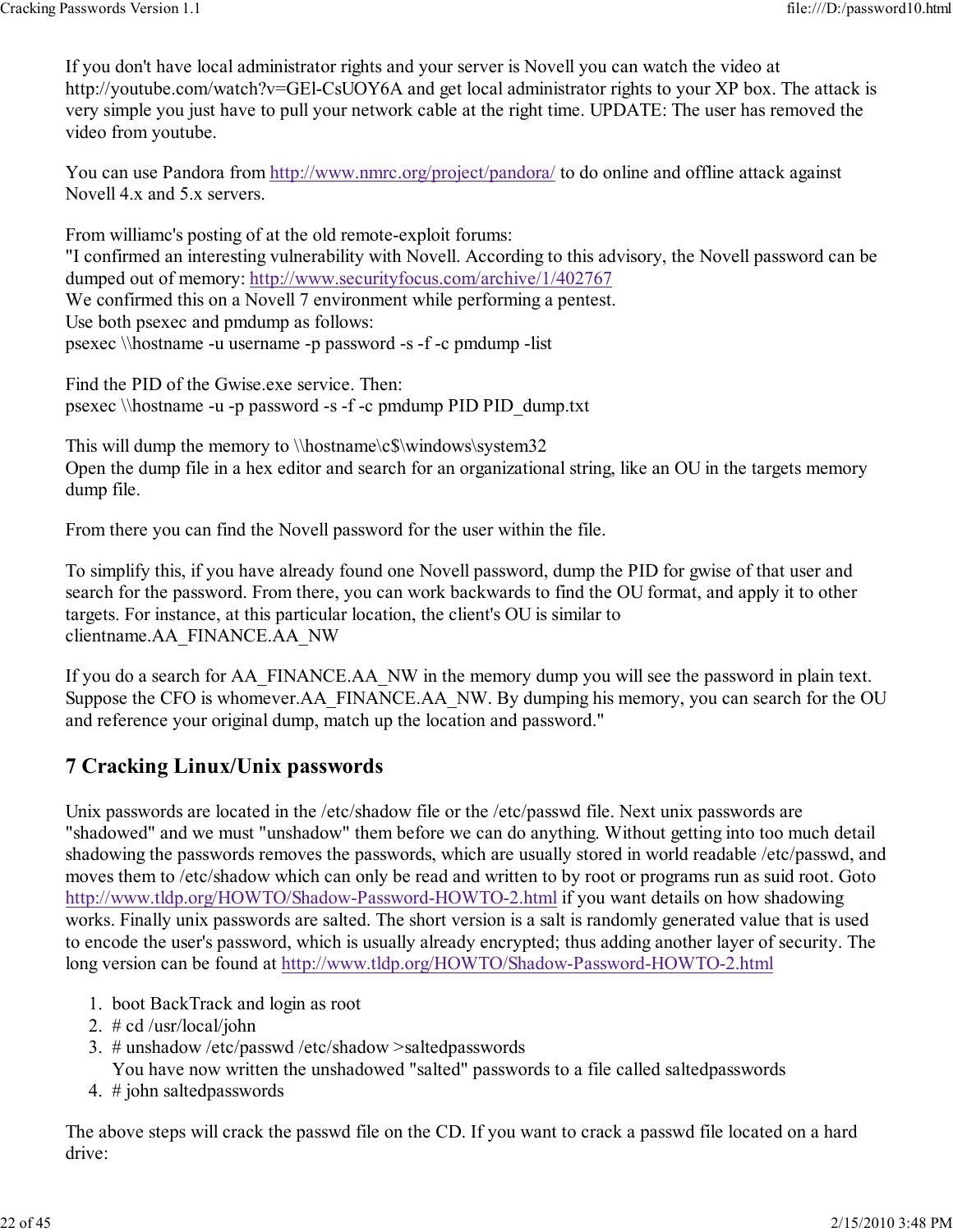- 1. boot BackTrack and login as root
- 2. # mount /dev/hda1 /mnt/XXX
	- mount your Linux partition substituting hda1 for whatever your Linux partition is
- 3. # cd /usr/local/john
- 4. # unshadow /mnt/XXX/etc/passwd /mnt/XXX/etc/shadow >saltedpasswords
- 5. # john saltedpasswords

# 8 Cracking networking equipment passwords

Your first step should be to try the default username and password. You can find a list over 3500 devices at http://artofhacking.com/etc/passwd.htm.

#### 8.1 Using BackTrack Tools

#### 8.1.1 Using Hydra

Say you have wireless router to which you have forgotten the password. The easiest thing to do in this case is to reset the router to factory defaults. However if you have a lot of custom settings and your backup is nonexistent, out-dated, corrupted, or the backup restored a password which you do not remember, you can try a brute force attack on the router. From http://freeworld.thc.org/thc-hydra/. Hydra currently supports: TELNET, FTP, HTTP-GET, HTTP-HEAD, HTTPS-GET, HTTPS-HEAD, HTTP-PROXY, LDAP2, LADP3, SMB, SMBNT, MS-SQL, MYSQL, POSTGRES, REXEC, RSH, RLOGIN, CVS, SNMP, SMTP-AUTH, SOCKS5, VNC, POP3, IMAP, NNTP, PCNFS, ICQ, SAP/R3, SSH2, Teamspeak, Cisco auth, Cisco enable, Cisco AAA (incorporated in telnet module)

For the sake of this document I will use a Linksys WRT54GL, hardware v1.1, Linksys firmware 4.30.11 and dd-wrt v2.4sp1. The first thing you have to do is find out if the device uses a username AND password to login. Several devices only require a password to login into the device as admin, root, system, etc. The easiest way to find this out is to goto the vendor's website and download installation manual which will give you this information. For the Linksys firmware

- 1. boot BackTrack and login as root
- hydra -l "" -P wordlist.txt -f -v -e ns 192.168.1.1 http-get / 2.
	- -l is for a username which is null in this case
	- -P is a wordlist of passwords to try
	- -f stop hydra when it finds the password
	- -v is for verbose

-e try no password and password the ip address of the device one of the currently supported options 192.168.1.1 is the IP of the AP

http-get is the correct option to this AP

/ is where you have to put in the username and password. In this case you have to put in the username and password before you can do anything. You will have to figure this out for yourself as each device is different.

3. some other option you may need are:

-t TASKS run TASKS number of connects in parallel (default: 16)

You may have to adjust this number down as larger numbers may cause the router to crash or misbehave. I usually use 10.

-v / -V verbose mode / show login+pass combination for each attempt

As I said earlier, http-get is the correct option for my Linksys AP (with the factory firmware). When you goto the AP website a dialog box opens and prompts for a username and password. Each AP is different and as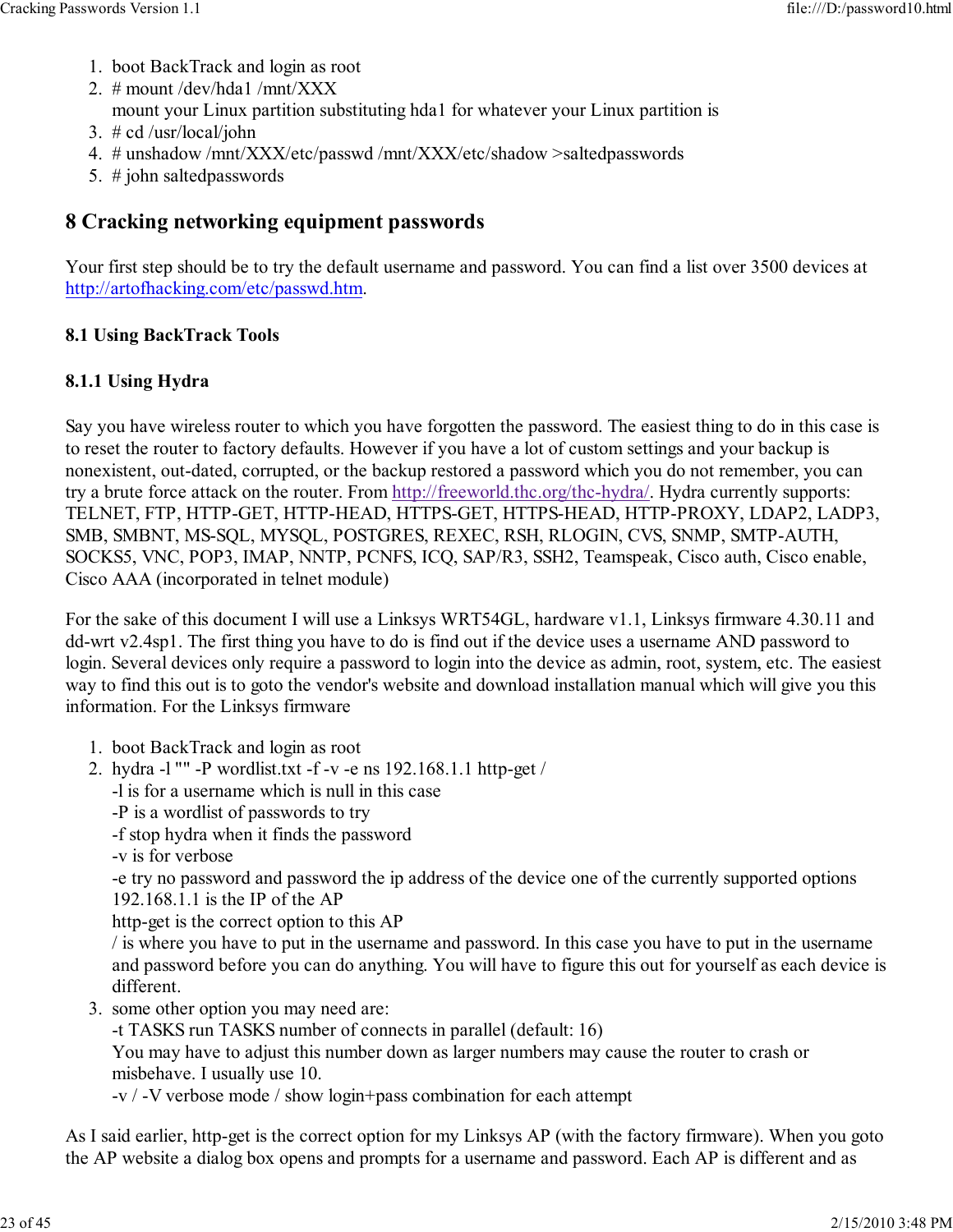such you will have to change options as RaginRob found out. The following is a slightly modified version from his tutorial.

I recently started playing around with Hydra and tried to hack my router. After searching the forum and googling around a while I noticed that there are only some howto's for routers that have http-auth authentication. That is, when you go to 192.168.2.1 e.g. and before showing anything you have to enter login and password in a popup. My router (T-Com Sinus 154 DSL Basic 3) and many others I've dealt with so far work differently. When I want to login to my router, I have to go to 192.168.2.1, a web interface with a password field shows up, and I have to enter the password which is then checked by /cgi-bin/login.exe via http-post.

It was quite tricky to find out how to use this authentication with hydra, so I guess there are some of you that can benefit from this. I'll describe how I did it, so you can adapt the method and use it with your own router.

First of all I examined the login page of the web interface. Be sure to look at the frame source and not the frameset. You should see the form and the action, here's what I saw:

The form is defined as:

<form name="tF" method="post" action="/cgi-bin/login.exe" onSubmit="evaltF();">

Somewhere in the form there will be the field that takes the password:

<input type="password" name="pws" class="stylepwd" size="12" maxlength="12">

This is probably the most important data you need. You need to write down the field name ("pws" in my case). The size attribute comes in very handy too because it tells us that the password's max length is 12 characters.

After that I tried to get familiar with Hydra's options. I figured out that you need the following options:

hydra -l "" -P passwords.txt -t 1 -f -v -V 192.168.2.1 http-post-form /cgi-bin /login.exe:pws=^PASS^:loginpserr.htm

-l Sets the login name. In the end I don't need a login name but hydra gets kind of pissed when you don't pass something, so I gave an empty string.

-P The wordlist to use for the password

-t 1 task only, not really necessary, I just wanted to make sure Hydra doesn't choke on too many requests -f Hydra shall stop when a working password is found

-v be verbose. and even more. I skipped that in the final version but it's ok for debugging

192.168.1.1 is victim's ip

http-post-form the method to use

/cgi-bin/login.exe:pws=^PASS^:loginpserr.htm

This is the most important part. Here we tell Hydra what to pass the passwords to. The argument consists of three parts separated by ":".

The first part is the script that takes the POST data, we found that in the frame source above.

The second part is the field name of the password field with an added  $=\gamma PASS\gamma$ .  $\gamma PSS\gamma$  is the variable that hydra substitutes with the passwords in the wordlist.

The third part is the "incorrect" condition. Hydra has to find out somehow if the current password that was send to the router is correct or not. You have to find a string that is actually IN A NEGATIVE RESPONSE from the router. As we don't have the password yet we can't know what the router will send if the password is correct, therefore we have to check if it is NOT, which we can find out easily. To find out what the router sends back to hydra I used Wireshark.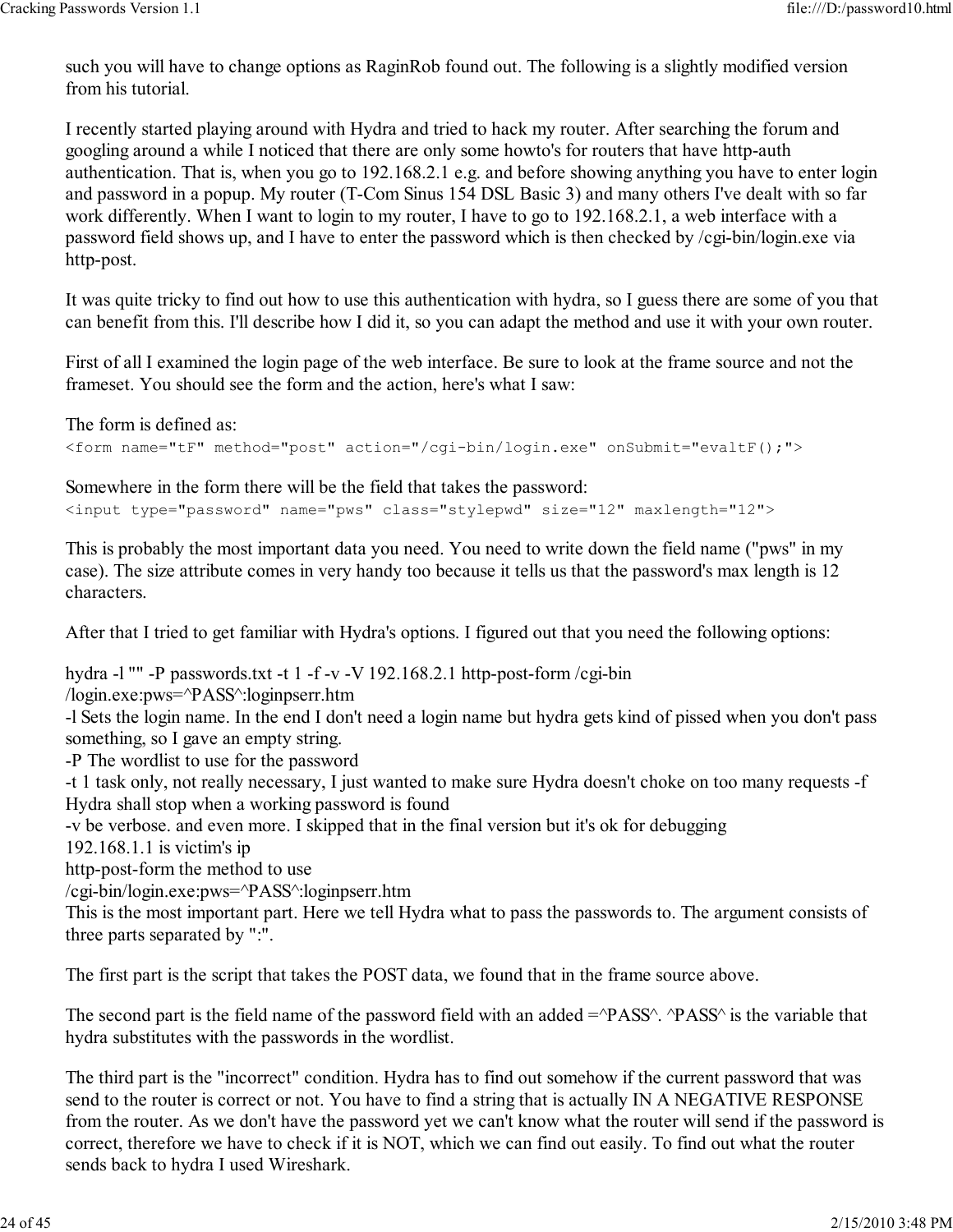Open up wireshark, go to the router login page, start capturing and then login with a wrong password. After that, stop capturing and apply a "http" filter. You will see the POST data sent from hydra to the router (you should also see the "pws=blabla" in the details, that's where hydra sends the passwords from the wordlist). Below that you'll find the router answer. In my case it says something like "This page has moved to loginpserr.htm" packed in some basic HTML. So I used the string loginpserr.htm to validate the .. uhm... faultyness. OMFG %-]

Hydra will consider a password as CORRECT when the router answer DOES NOT contain the given string. So be sure to take an expression that somehow sounds like "incorrect" or "wrong". If you took "the" for example, and the POSITVE response would be something like "the password you entered was correct", hydra will not recognize it as correct but incorrect.

If your router does not only need a password but also a username, you can easily add the according login name to the last part. So if you need to send the field "login" or whatever it is called in your case with the value "admin" as the only username you could use

/cgi-bin/login.exe:login=admin&pws=^PASS^:loginpserr.htm

When you need to try a whole username list then you can specify the list via -L usernames.txt and /cgi-bin/login.exe:login=^USER^&pws=^PASS^:loginpserr.htm

#### For dd-wrt do

- 1. boot BackTrack and login as root
- 2. hydra -l admin -P wordlist.txt -f -e ns 192.168.1.1 http-get /login.asp
- -l is for a username which is admin in this case. dd-wrt allows the user to chose the username that is require to login to the device so it could be anything.

-P is a wordlist of passwords to try

- -f stop hydra when it finds the password
- -v is for verbose

-e try no password and password the ip address of the device one of the currently supported options 192.168.1.1 is the IP of the AP

http-get is the correct option to this AP

/ is where you have to put in the username and password. In this case you have to put in the username and password before you can do anything. You will have to figure this out for yourself as each device is different.

3. some other option you may need are:

-t TASKS run TASKS number of connects in parallel (default: 16)

You may have to adjust this number down as larger numbers may cause the router to crash or misbehave. I usually use 10.

-v / -V verbose mode / show login+pass combination for each attempt

#### 8.1.2 Using Xhydra

Xhydra is Hydra with a GUI. This graphical interface is a good place for newbies to start practicing and then move to the command line. Pureh@te has made a video that demonstrates how to use Xhydra to bruteforce the password on a Wireless AP. You can watch the video at http://blip.tv/file/522320. I had to update my flash player so the video wasn't choppy. To update the flashplayer in BT4 do:

# apt-get remove flashplugin-nonfree

# wget http://fpdownload.macromedia.com/get/flashplayer/current/install\_flash\_player\_10\_linux.tar.gz &&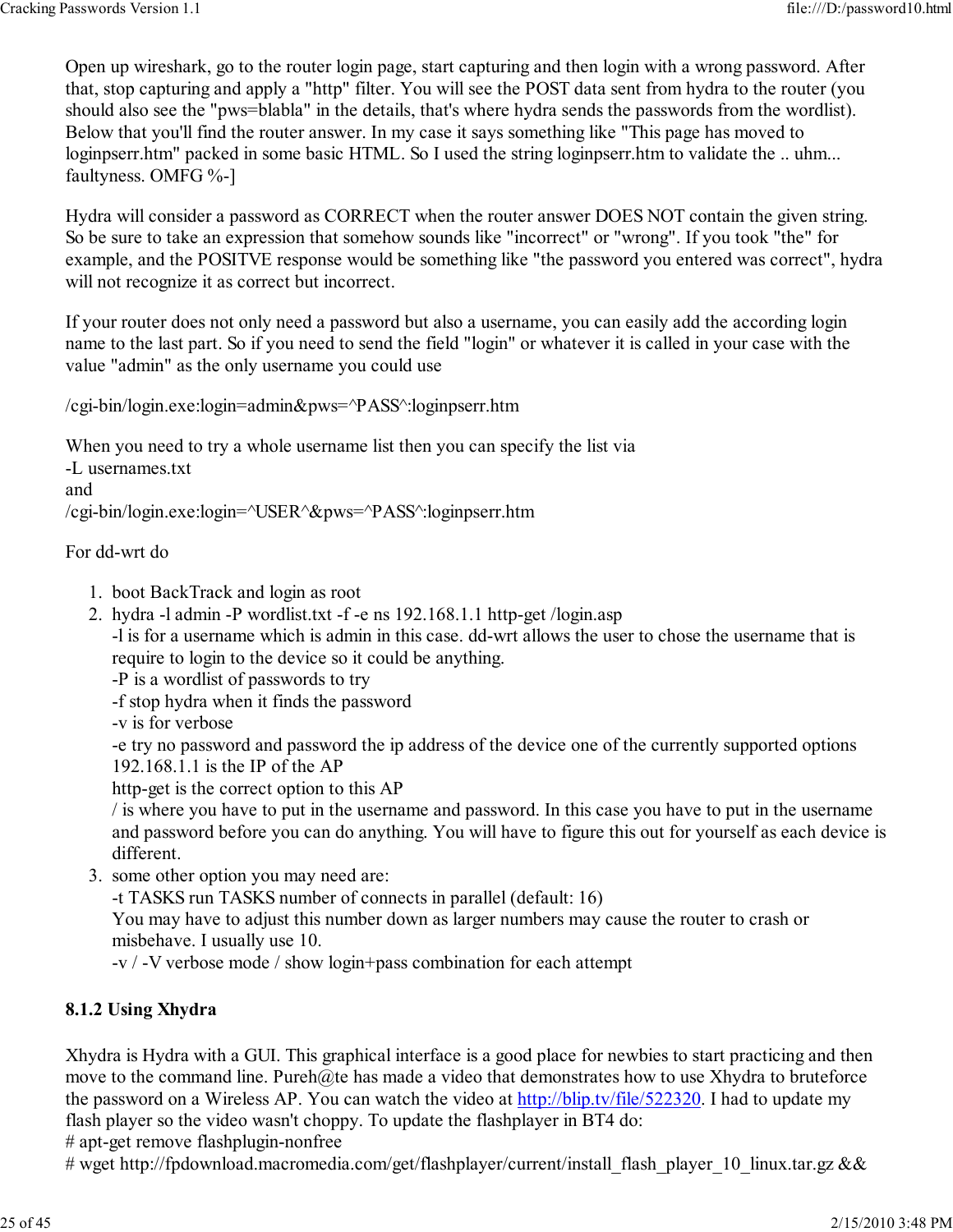tar xzf install\_flash\_player\_10\_linux.tar.gz && mkdir ~/.mozilla/plugins && mv libflashplayer.so ~/.mozilla /plugins

If you have problems with your attack after watching the video try decreasing the number of tasks to 10.

#### 8.1.3 Using Medusa

Medusa is like hydra in that it is a login bruteforcer. So what are there differences? You can see for yourself at http://www.foofus.net/jmk/medusa/medusa-compare.html

The short version medusa supports somethings while hydra doesn't and vice versa. For example. If you need to crack ncpfs you need medusa. If you need ICQ you need hydra. There are more differences so please read the above webpage.

The following command is used to attack my D-Link DI-808HV DSL router. # medusa -h 172.19.0.1 -u "admin" -P wordlist.txt -M http -h is the host you want to attack -u is the username you want to try. If there is no username use ""

-P is the wordlist you want to use

-M is the module you want to use

Here is the list of modules included with BackTrack 3 Final: # ls /usr/local/lib/medusa/modules/

| cys.mod mssql.mod                  | pop3.mod rsh.mod       |                                              |                 | snmp.mod vmauthd.mod |
|------------------------------------|------------------------|----------------------------------------------|-----------------|----------------------|
| ftp.mod mysql.mod                  | postgres.mod smbnt.mod |                                              | ssh.mod vnc.mod |                      |
| http.mod nntp.mod                  |                        | rexec.mod smtp-auth.mod svn.mod web-form.mod |                 |                      |
| imap.mod pcanywhere.mod rlogin.mod |                        | smtp-vrfy.mod telnet.mod wrapper.mod         |                 |                      |

Here is the list of modules included with BackTrack 4 Final: # ls /usr/lib/medusa/modules/

| cys.mod mssql.mod                        | pop3.mod smbnt.mod ssh.mod                     |         | web-form.mod |
|------------------------------------------|------------------------------------------------|---------|--------------|
| ftp.mod mysql.mod                        | rexec.mod smtp-vrfy.mod telnet.mod wrapper.mod |         |              |
| http.mod nntp.mod                        | rlogin.mod smtp.mod vmauthd.mod                |         |              |
| imap.mod pcanywhere.mod rsh.mod smtp.mod |                                                | vnc.mod |              |

Be sure to leave .mod off of the command line. The documentation at http://www.foofus.net/~jmk/medusa /medusa.html is lacking.

#### 8.1.4 Using John the Ripper to crack a Cisco hash

there are two passwords in Cisco equipment: enable and telnet. Within the enable command there are two ways to store the password

- 1. enable password (aka type 7)
- 2. enable secret (aka type 5)

enable password is the original encryption algorithm used by Cisco. The algorithm was not released to the general public, however the algorithm was figured out and at least two decryption programs are available on the internet. The source code to decrypt a type 7 password is available on the internet. enable password is a very weak algorithm and should not be used.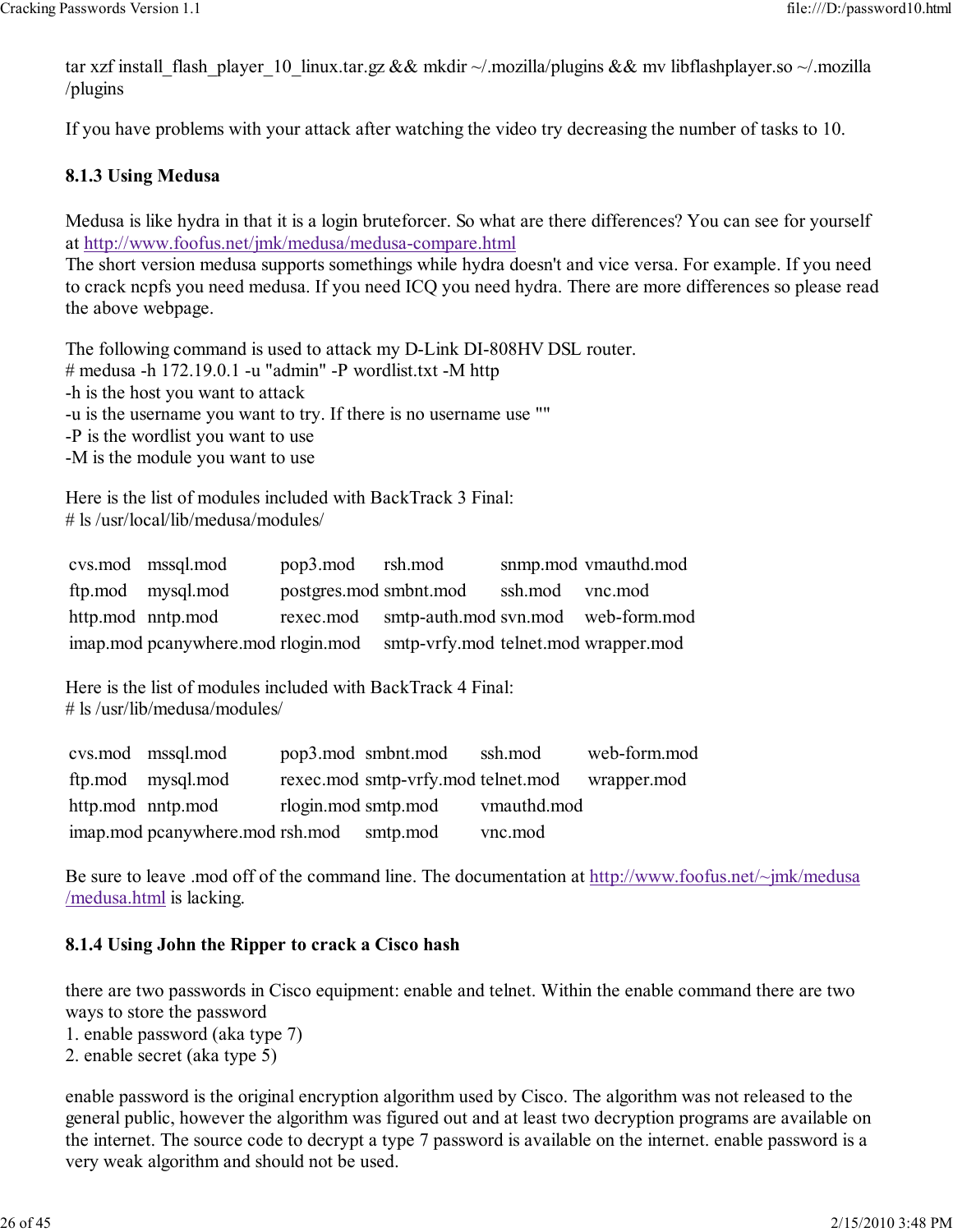enable secret is the replacement for enable password. enable secret takes the password and hashes it using the md5 hash. Hashes are one way algorithms. It is currently not possible to recover the password given the hash. You have to use a dictionary or brute force attack i.e. take every word in your dictionary, md5 hash it, and compare the dictionary hash to the cisco hash.

Once you have logged on to the router or switch you have to display the running configuration to get the hash. Type the following at the enable prompt:  $#$  show running-config

Look for enable secret 5 \$1\$sz0o\$PYahL33gyTuHm9a8/UfmC1 in the display. This is a md5 hashed password. If you see: enable password 7 03003E2E05077C4F4007 then the password is stored in the weak password encryption.

Once you have the hash use a text editor and put the hash into the following format and save it a chash: enable:\$1\$sz0o\$PYahL33gyTuHm9a8/UfmC1::::: Now you can use john to crack it # /usr/local/john/john /path/to/chash

#### 8.2 Using Windows Tools

#### 8.2.1 Using Brutus

Brutus is a windows application that does things similar to Hydra. You can find it at http://www.hoobie.net /brutus/

## 9 Cracking Applications

#### 9.1 Cracking Oracle 11g (sha1)

I cannot do any better than sending you to http://freeworld.thc.org/thc-orakelcrackert11g/

#### 9.2 Cracking Oracle passwords over the wire

Again The Hacker's Choice at http://freeworld.thc.org/thc-orakel/ has great documentation on this

#### 9.3 Cracking Office passwords

If you need to remove a password from an excel spreadsheet (workbook or sheet) the best I found is Excel Password Remover 2009 which can be downloaded from http://www.straxx.com/excel/password.html

Instructions from the straxx website on how to use Excel Password Remover 2009:

To load this add-in in Excel: Open it the same way you do with Excel workbooks. Installing the add-in does not work for all users.

Loading this add-in in Excel gives you two extra menu-items on the "Tools"-menu (or equivalent in non-English versions of Excel). These are:

- 1. Unprotect workbook
- 2. Unprotect sheet

ElcomSoft has Advanced Office Password Breaker and Advanced Office Password Recovery. You can read about the differences between at http://blog.crackpassword.com/2009/05/frequently-asked-question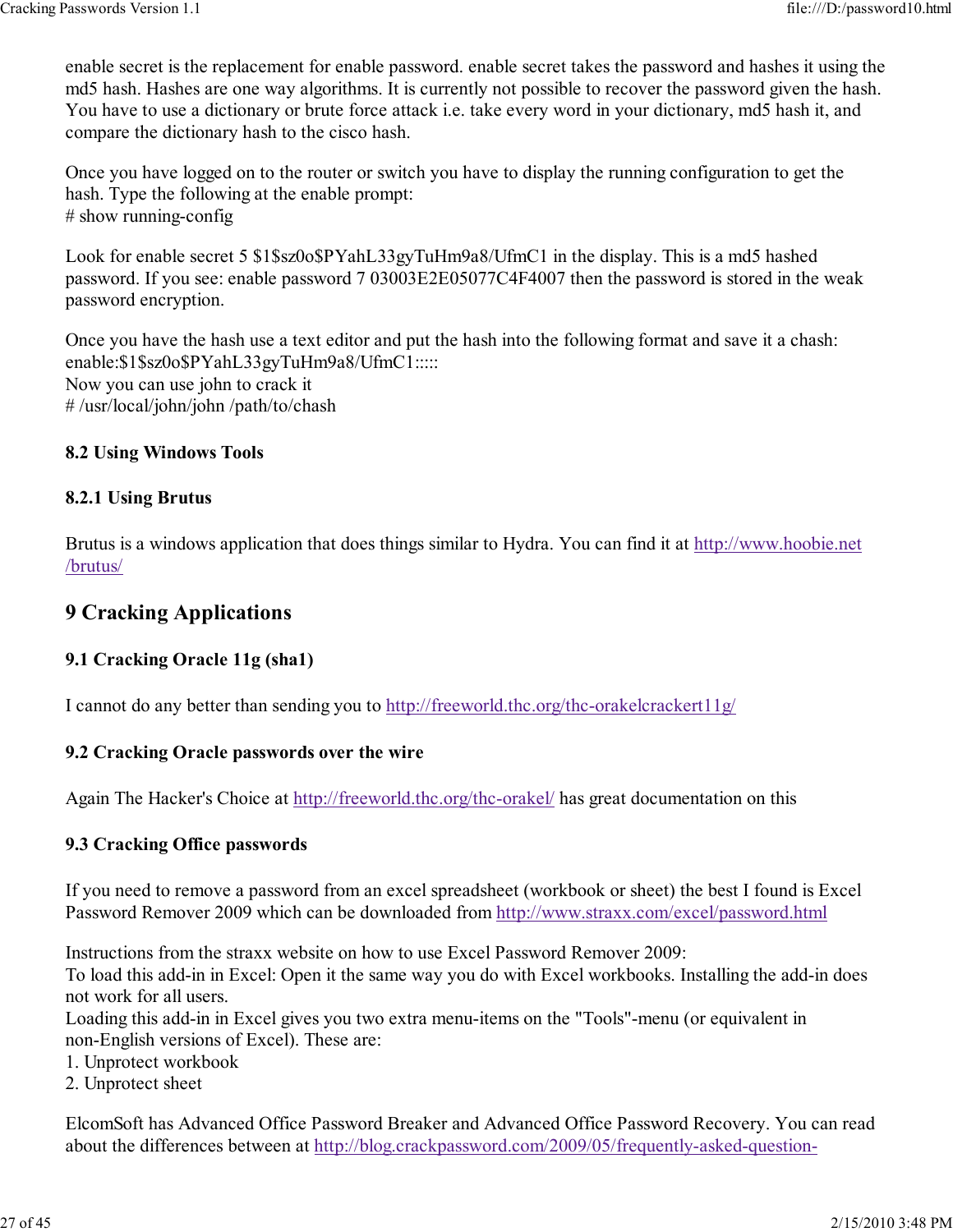advanced-office-password-recovery-or-advanced-office-password-breaker/. The short version is breaker only works on word and excel documents from 2003 and before. For anything else you need Advanced Office Password Recovery and it can take quite awhile to recover the password.

Goto http://www.gmayor.com/Remove\_Password.htm for instructions on how to remove the password from Office documents.

#### 9.4 Cracking rar passwords

The only free software to crack rar passwords is from http://www.crark.net. Version 3.2a adds CUDA support for Nvidia video card to increase cracking speed by up 15x. The source code is at http://www.crark.net/Cuda-OpenSrc.rar and binaries are available.

Next there is rarcrack. You can download the source code from http://sourceforge.net/projects/rarcrack/. You can read how to use rarcrack at http://www.mydigitallife.info/2009/01/06/how-to-recover-rar-7z-and-zippassword-with-rarcrack-in-linux/

You can also use Advanced Archive Password Recovery from http://www.elcomsoft.com/archpr.html to recover the password. Advanced Archive Password Recovery is not free. The advantage to Advanced Archive Password Recovery is that it supports a wide range of encryption and compression algorithms.

Finally cracking the password takes time. If you really need into that file you can just remove the password using winrar\_unlock from http://www.mydigitallife.info/2008/11/30/winrar-unlock-free-download-to-unlocklocked-protected-rar-archive-support-sfx-exe/

#### 9.5 Cracking zip passwords

You can use rarcrack to crack zip and 7z files. The source code is available from http://sourceforge.net /projects/rarcrack/.

fcrackzip is another tool to crack zip passwords. You can download the source code and windows binary from http://home.schmorp.de/marc/fcrackzip.html

Finally cracking the password takes time. If you really need into that file you should just try to remove the password.

#### 9.6 Cracking pdf passwords

There are two types of pdf passwords user and owner. A user password is set when the author of the pdf wants the end user to enter a password to view the pdf. In other words the password has to be entered each time the pdf is opened. The owner password is set when the author wants to prevent the person viewing the pdf from changing the permissions of the restricted features. If both passwords are set either password can open the document. However only the owner password can change permissions.

You can use PDFCrack to crack password protected pdf files. The source code is available from http://pdfcrack.sourceforge.net/. PDF Crack is made for Linux however it should work for any POSIX compatible system. rubypdf created a windows binary of PDFCrack using Cygwin. You can read about it at http://sourceforge.net/projects/pdfcrack/forums/forum/575585/topic/2224035. If your computer has a multi-core processor you might want to apply the following patch to PDFCrack http://sourceforge.net/projects /pdfcrack/forums/forum/575585/topic/3364643. This patch adds support for multi-core processors and speeds up the cracking process and yes there is a windows binary available.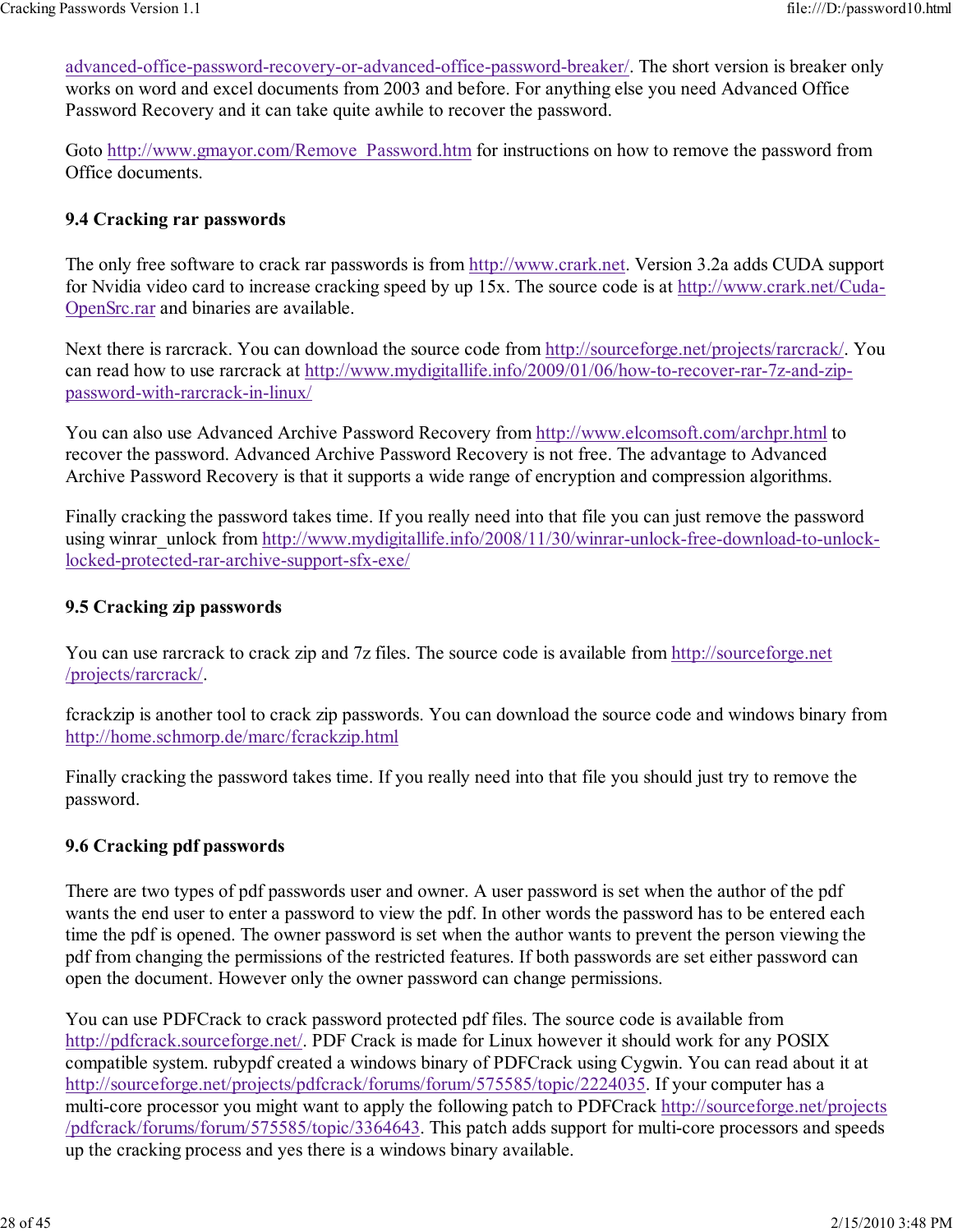GuaPDF available from http://www.guapdf.com/ can also crack password protected pdf files. GuaPDF can remove the restrictions of any password protected pdf. This includes support for Adobe 9 with 256 bit AES and 128 bit RC4 encryption. The removal process is instantanous. Note that only standard pdf security is supported. Cracking of third-party plugins and/or e-books is not supported. GuaPDF is supported on Linux, Windows, Solaris, DOS, and Mac OS. It supports multi-core processors and NVIDIA GPU cards. GuaPDF will remove restrictions from small pdf files for free. For larger files or a version that supports distributed cracking the program you must pay for the program.

Elcomsoft also makes a pdf password recovery program. It can be found at http://www.elcomsoft.com /apdfpr.html. Advanced PDF Password Recovery can remove both the user and owner passwords as well as remove any restrictions.

You can also try to open the PDF and print it to another pdf creater to remove the restrictions.

Finally cracking the password takes time. If you really need into that file you should just try to remove the password.

# 10 Wordlists aka Dictionary attack

Strictly speaking a wordlist is a file that contains words or phrases from everyday life. The premade files below are wordlists. The other instructions in this section are not really wordlists as the resulting file every possible combination (depending on the options you give the program) of characters. I have not come across a word to describe these files so I am naming a file that contains every possible combination of characters a combination list. Not very original but it does clearly differentiate between the two types of lists. The resulting combination list can be used in place of a wordlist. Please note that when you generate a combination list the file will be huge. Using the 95 English characters to generate every possible combination of 10 characters the resulting file size will be  $95^{\text{}}/10 =$ 59,873,693,923,837,900,000 bytes 59,873,693,923,837,900 KB

59,873,693,923,838 MB 59,873,693,924 GB 59,873,694 TB 59,874 PB 60 EB

For 14 characters the file size would be 4,877 YB

# 10.1 Using John the Ripper to generate a wordlist

For Windows use: C:\john\john-386.exe --stdout --incremental >wordlist.txt

For Linux use: #/usr/local/john/john --stdout --incremental >wordlist.txt

The resulting output will be written to the wordlist.txt file.

If you know the maximum length of the password you can use --stdout=length and john output passwords of that length or less. For example --stdout=5 will generate words that are 5 characters long or shorter. Please note that the maximum length john supports by default is 8. If you need to generate a 9 character or longer wordlist you will have to download the source and change a line or two of code. Or you can use a different tool.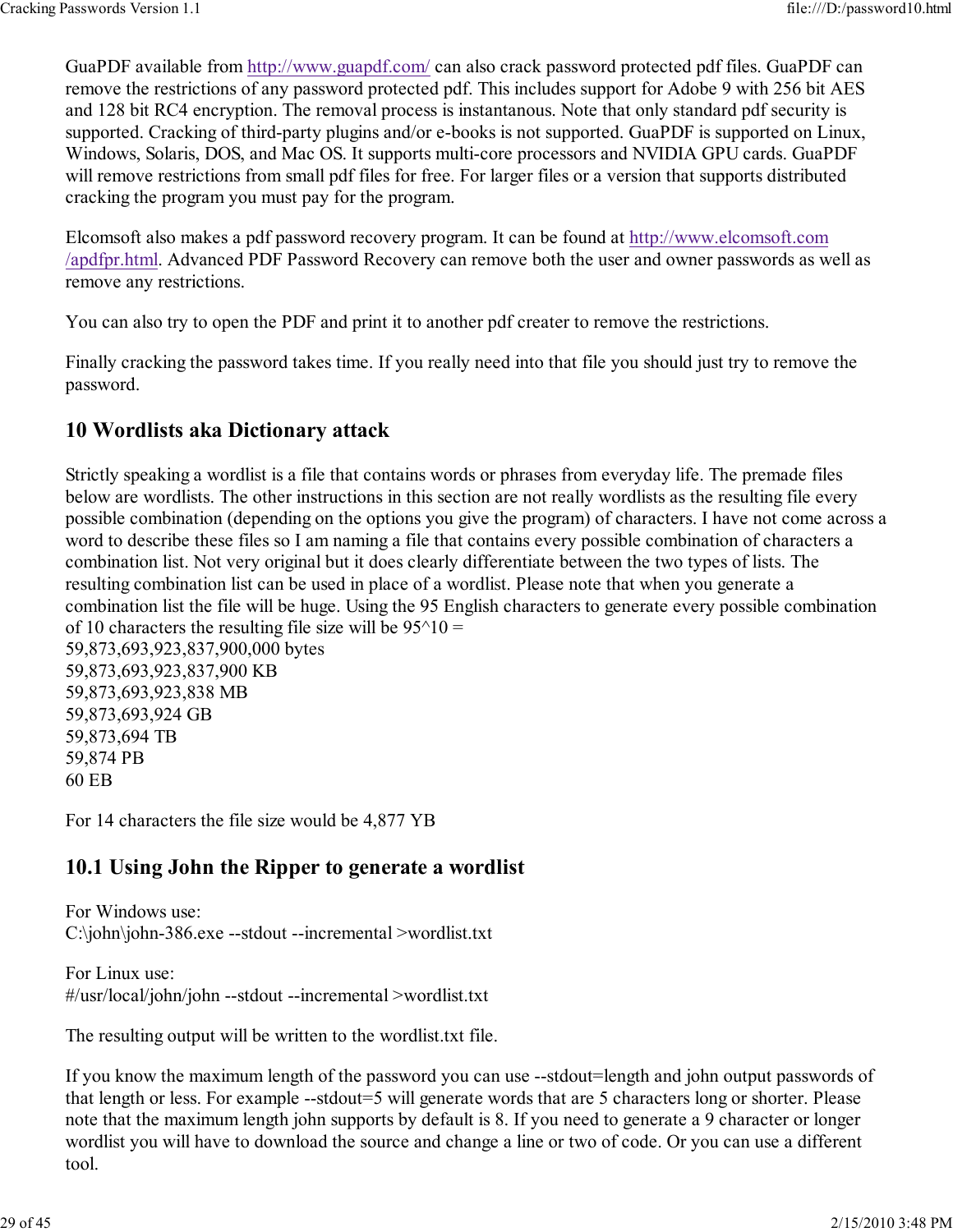You can also have john direct its output to other programs. For example to have john feed random passwords to air-crack use:

john  $-$ incremental=All  $-$ stdout | aircrack-ng  $-$ b 00:11:22:33:44:55  $-$ w  $-$ test.cap

# 10.2 Configuring John the Ripper to use a wordlist

If you have a wordlist (wordlist.txt) you want to try against NTLM hashes use the following command:

john -f:NT -w:wordlist.txt hash.txt

or you can edit the john.conf file to use your wordlist. So it would look like this:

[Options] # Wordlist file name, to be used in batch mode Wordlist = \$JOHN/wordlist.txt # Use idle cycles only  $Idle = N$ # Crash recovery file saving delay in seconds Save  $= 600$ # Beep when a password is found (who needs this anyway?)  $Beep = N$ 

# 10.3 Using crunch to generate a wordlist

in /pentest/password/crunch run it with a --help to see the options. It will ask for a minimum length, maximum length, character set etc.

# cd /pentest/password # crunch 1 8 abcdefghijklmnopqrstuvwxyz0123456789 or

# crunch 1 8 abcdefghijklmnopqrstuvwxyzABCDEFGHIJKLMNOPQRSTUVWXYZ0123456789 the character set can be whatever you want.

The optional fourth parameter allows you specific a pattern. For example if you know that the last 2 characters of a 8 character password are 99 you can do: # crunch 8 8 abcdefghijklmnopqrstuvwxyzABCDEFGHIJKLMNOPQRSTUVWXYZ0123456789 -t  $(a)$  $(a)$  $(a)$  $(a)$  $(a)$  $(0)$ 99

The  $\omega$  characters will change while the 99 remains constant.

The optional fifth parameter allows you to specify a starting string. This is useful if you have to stop in the middle a generation. Just do:

# tail output.txt

to see where the file left off and use -s start one character higher. For example: # crunch 8 8 abcdefghijklmnopqrstuvwxyzABCDEFGHIJKLMNOPQRSTUVWXYZ0123456789 aaaaaeDo aaaaaeDp aaaaaeDq aaaaaeDr aaaaaeDs aaaaaeDt aaaaaeDu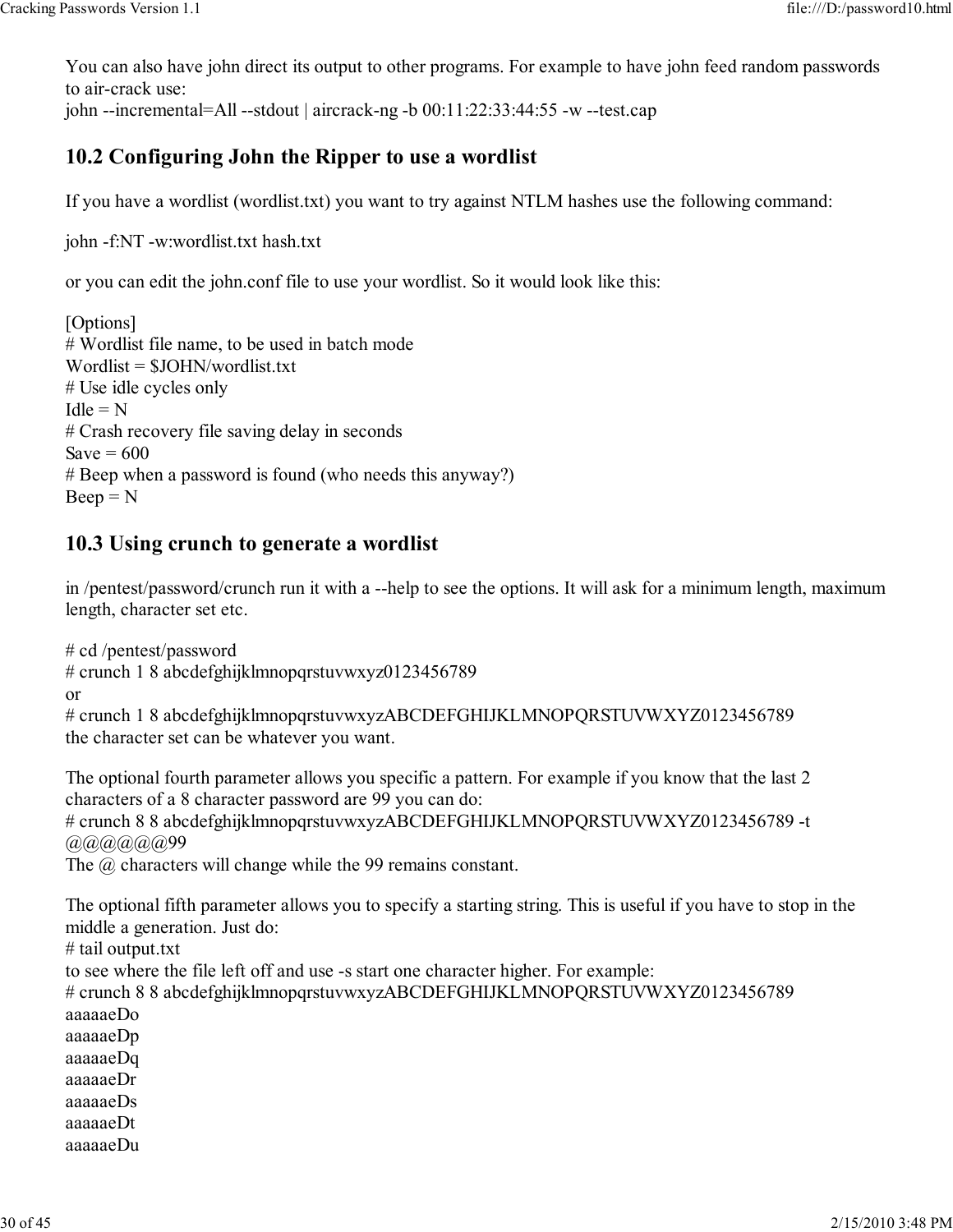aaaaaeDv aaaaaeDw aaaaaeDx aaaaaeDy Press Ctrl-C # crunch 8 8 abcdefghijklmnopqrstuvwxyzABCDEFGHIJKLMNOPQRSTUVWXYZ0123456789 -s aaaaaeDz aaaaaeDz aaaaaeDA aaaaaeDB aaaaaeDC aaaaaeDD

Use >output.txt to redirect the output from the screen to a file named output.txt

## 10.4 Generate a wordlist from a textfile or website

Sometimes users use words from their employeer's website. Their password could be the companies name or the name of the flagship product. I will show you how to download the website and convert it into a wordlist. These instructions are basically a text version of Pureh@te's flash video from http://blip.tv/rss/flash/533887. I had to update my flash player so the video wasn't choppy. To update the flashplayer in BT4 do:

# apt-get remove flashplugin-nonfree

# wget http://fpdownload.macromedia.com/get/flashplayer/current/install\_flash\_player\_10\_linux.tar.gz && tar xzf install\_flash\_player\_10\_linux.tar.gz && mkdir ~/.mozilla/plugins && mv libflashplayer.so ~/.mozilla /plugins

- 1. boot BackTrack and login as root
- 2. # mkdir /target
- 3. # cd /target
- 4. # wget -r http://targetwebsite.com wget -r will recursively download a website
- 5. # cd /pentest/password/wyl
- 6. # perl wyd.pl -n -o possiblepasswords.txt -/target
- 7.  $\#$  cd /root
- 8. # cat possiblepasswords.txt

You now have a large unsorted file containing duplicate words. You will have to sort and uniq the file before it is of any value. See section 15.7 on how to use sort and uniq.

# 10.5 Using premade wordlists

Xploitz and pureh@te have released their wordlists. The first two are torrents; the rest can be downloaded from the URL.

pureh@te's wordlist - http://www.h33t.com/details.php?id=178f55c67ca0f522831dbc67042a34983e6652f5

Xploitz's first wordlist - http://thepiratebay.org/tor/4017231

Xploitz's second wordlist part 1 - http://www.mediafire.com/?am2exxlnwma Xploitz's second wordlist part 2 - http://www.mediafire.com/?4mzmdsbhhcn Xploitz's second wordlist part 3 - http://www.mediafire.com/?4v9znjscgwt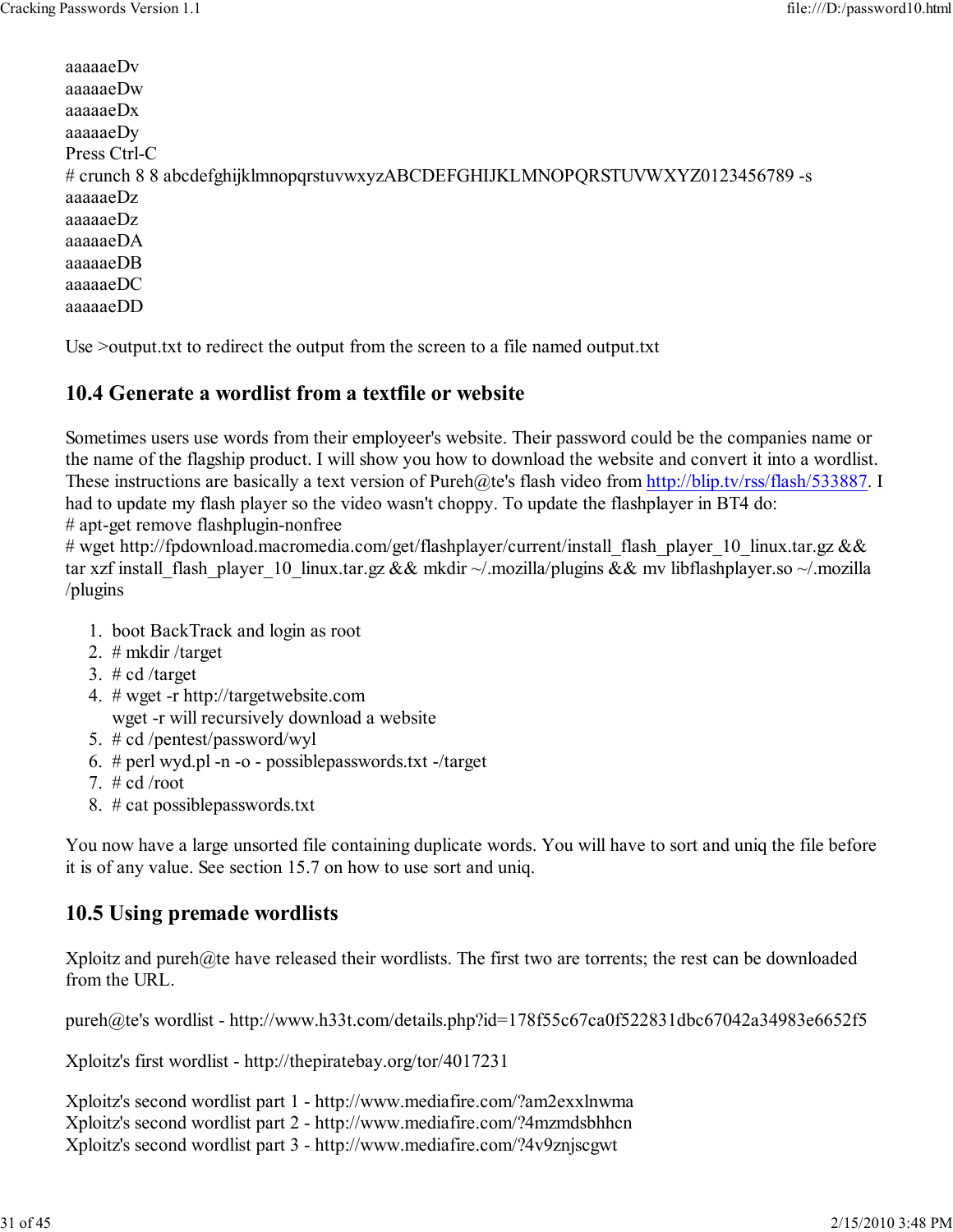Xploitz's second wordlist part 4 - http://www.mediafire.com/?dmj6yy3gw3x Xploitz's second wordlist part 5 - http://www.mediafire.com/?5tyidngmztx Xploitz's second wordlist part 6 - http://www.mediafire.com/?3utzg3jk1mb Xploitz's second wordlist part 7 - http://www.mediafire.com/?dmwdvdrgsgb

Pureh@te has released another wordlist. It is 64 million words 8-63 characters and it was made from his other wordlist.

http://www.megaupload.com/?d=7RN6ZB2E

## 10.6 Other wordlist generators

You could try the wg perl script from http://freshmeat.net/projects/wg/ # perl ./wg.pl -1 8 -u 64 -v abcdefghijklmnopqrstuvwxyzABCDEFGHIJKLMNOPQRSTUVWXYZ0123456789\`\~\!\@\#\\$\%\^\&\\*  $\langle\langle\langle\rangle\rangle\langle\cdot|\rangle+\langle\equiv|\langle\rangle\rangle\langle\rangle,\langle\langle\rangle\langle\rangle\langle\rangle\langle\rangle\langle\rangle\langle\rangle\langle\langle\rangle\langle\rangle\langle\rangle\langle\rangle\rangle$  words.txt

This will generate a list of "words" (actually character strings) between 8 and 64 characters long (-l 8 -u 64) and output it to a text file named "words.txt". The \ characters are there to escape the bash command characters.

Siph0n has taken a C program a thread, converted it to python, and made a couple of enhancements. Here is the python source code:

```
f=open('wordlist', 'w')
def xselections(items, n):
if n==0: yield []
else:
for i in xrange(len(items)):
for ss in xselections(items, n-1):
yield [items[i]]+ss
# Numbers = 48 - 57
# Capital = 65 - 90# Lower = 97 - 122
numb = range(48,58)cap = range(65, 91)low = range(97, 123)choice = 0while int(choice) not in range(1, 8):
choice = raw input(''')1) Numbers
2) Capital Letters
3) Lowercase Letters
4) Numbers + Capital Letters
5) Numbers + Lowercase Letters
6) Numbers + Capital Letters + Lowercase Letters
7) Capital Letters + Lowercase Letters
: ''')
choice = int(choice)
```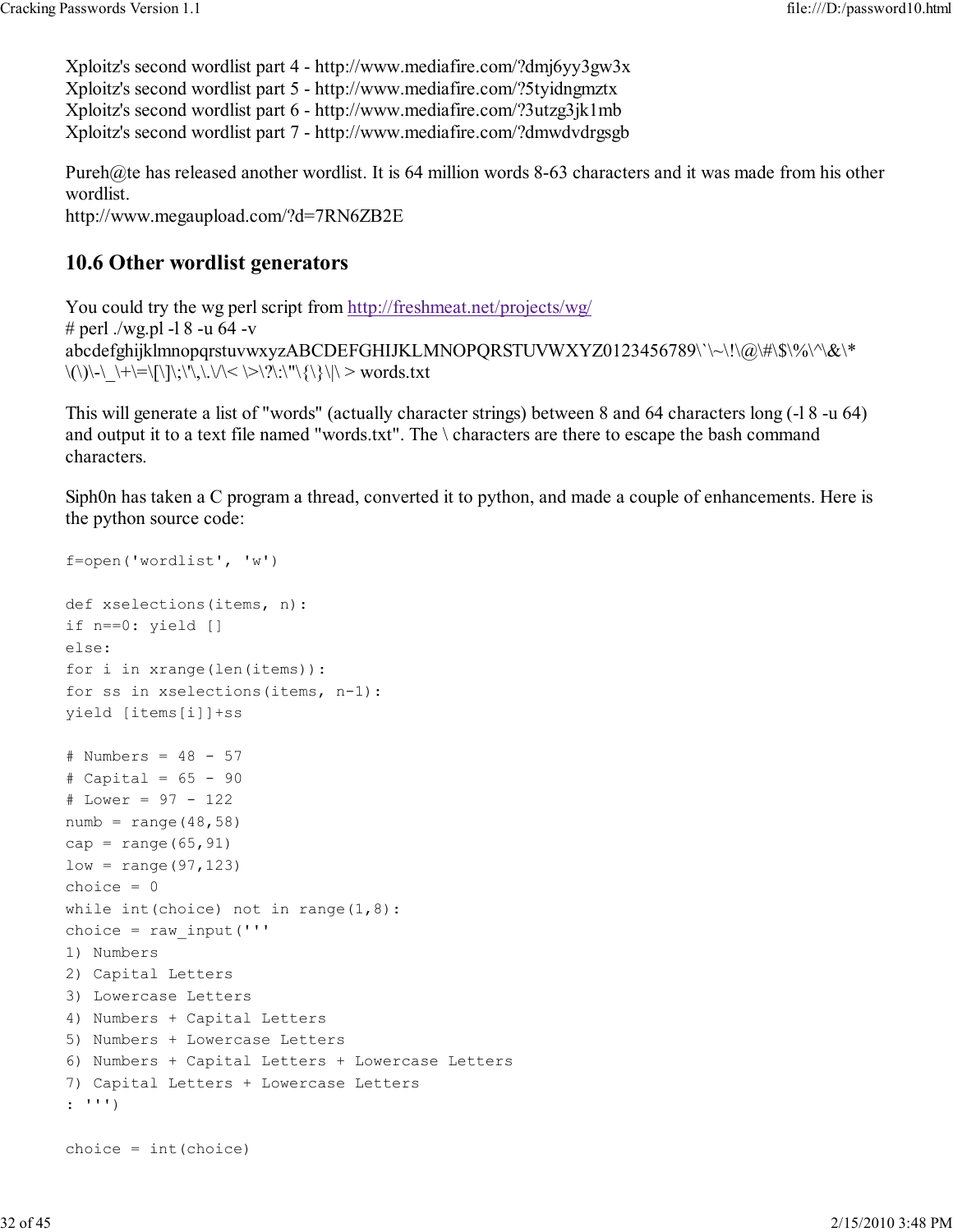$poss = []$ 

```
if choice == 1:
poss += numb
elif choice == 2:
poss += cap
elif choice == 3:
poss += low
elif choice == 4:
poss += numb
poss += cap
elif choice == 5:
poss += numb
poss += low
elif choice == 6:
poss += numb
poss += cap
poss += low
elif choice == 7:
poss += cap
poss += low
bigList = []
for i in poss:
bigList.append(str(chr(i)))
MIN = raw input("What is the min size of the word? ")
MIN = int(MIN)MAX = raw input("What is the max size of the word? ")MAX = int(MAX)for i in range(MIN,MAX+1):
for s in xselections(bigList, i): f.write(''.join(s) + '\n')
```
NOTE: When generating your own wordlists keep in mind that some programs (aircrack-ng) have a 2GB file size limit.

# 10.7 Manipulating your wordlist

So you now have a wordlist. What should you do with it? You need to manipulate it into something you can use. You can of course just use the wordlist without manipulating it, but you may be sacrificing performance and space. The first thing you should do is to combine, sort, and uniq all of the wordlists you have.

The following is from http://freeworld.thc.org/thc-hydra/README

uniq your dictionary files! this can save you a lot of time :-) cat words.txt | sort | uniq > dictionary.txt

If you know that the target is using a password policy (allowing users only to choose password with a minimum length of 6, containing a least one letter and one number, etc. use the tool pw-inspector which comes along with the hydra package to reduce the password list: cat dictionary.txt | pw-inspector -m  $6 - c$  2 -n > passlist.txt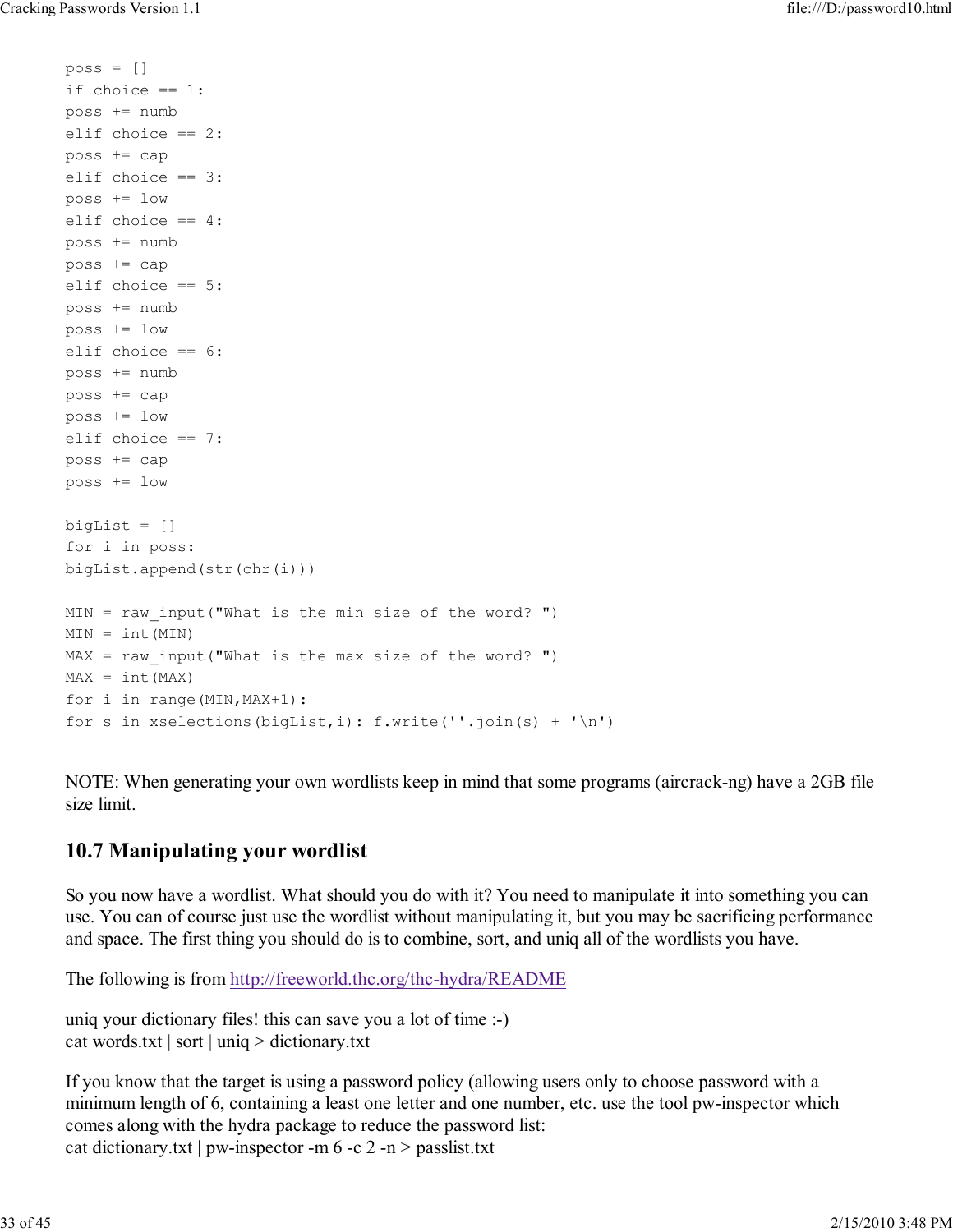If you are creating a wordlist specifically to crack WPA and WPA2 then the following command is what you should use as it will get rid of any words shorter than 8 characters and longer than 63: cat dictionary.txt | pw-inspector -m  $8 - M \le 3$  > WPAwordlist.txt

The above paragraph is true for any wordlist and very good advice. Remember you want as many possible words as you can fit on your storage device. More is better as long as the list only contains unique words.

To see the number of lines (or words in this case) in the file: # wc -l wordlist.txt

Now that you have a sorted, uniq'd wordlist you need to look at it and see what is in it. Opening a large wordlist in vi or kwrite can take a lot of time and memory. I prefer to use head and tail to view the beginning and end of the wordlist.

To view the first 30 lines of wordlist.txt: # head -n 30 wordlist.txt To view the last 30 lines of wordlist.txt: # tail -n 30 wordlist.txt

Say that the first 25 and last 23 lines are garbage and you want to delete them. Opening wordlist.txt in vi and kwrite might not work so good. You can use sed to change the file To delete the first 25 lines of wordlist.txt: # sed '1,25d' wordlist.txt To delete the last 23 lines of wordlist.txt: sed -n -e :a -e '1,23! {P;N;D;};N;ba'

Next you can use a permutator on your wordlist to make it bigger. A permutator will add wordlists based on criteria you set. For example you want to a number to each word in your wordlist. Or you want to change all of the a's to  $\omega$ 's. You can get a permutator from:

http://www.backtrack-linux.org/forums/backtrack-howtos/689-wordlist-menu-tool-backtrack-4-final.html

You can also take your wordlist and run it through john the ripper and increase its size by about 49 times.  $Use<sup>·</sup>$ 

john --wordlist=Wordlist.txt --rules --stdout >largelist.txt

If you are feeling a little lazy M1ck3y has created a script named Giga Wordlist Creator that can do all of this for you. You can download the script and find how to use it at (English Translation) http://translate.google.fr /translate?u=http%3A%2F%2Fwww.crack-wpa.fr%2Fforum%2Fviewtopic.php%3Fid%3D126&hl=fr& ie=UTF-8&sl=fr&tl=en

NOTE: When generating your own wordlists keep in mind that some programs (aircrack-ng) have a 2GB file size limit. There is also the issue of RAM. If you can keep the entire wordlist in RAM, the cracking will proceed that much faster. So keep your wordlists to a maximum of 2GB. If you have a 3GB wordlist and you want to break it into 1GB chucks do:

# split -bytes=1024 m/tmp/dictionary\_file\_3GB /tmp/smaller\_dictionary\_file please substitute 1024 m for whatever size you wish and change /tmp/ to the proper path you want to use.

It is also popular to leetify passwords. For example password becomes  $p@$ ssword, pa\$\$word, passw0rd, p@\$\$w0rd, etc. Here is a perl script written by Gitsnik and a modified version of Gitsnik's script and modified by robot

```
#!/usr/bin/env perl
```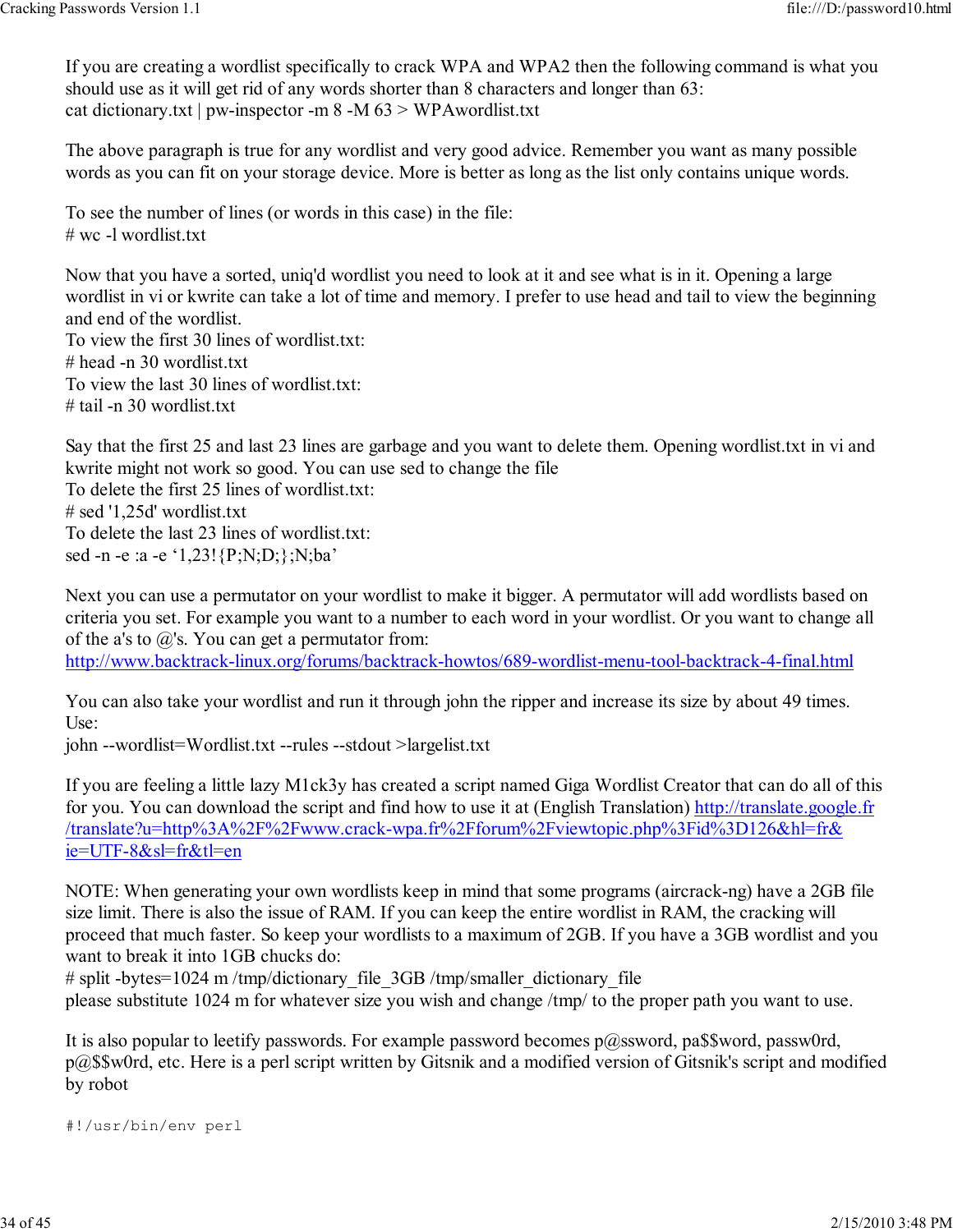```
use strict;
use warnings;
my %permution = (
"a" \Rightarrow [ "a", "A", "4", "0", "a","b" => "bBB",C^{\prime\prime} => C^{\prime\prime},
"\text{d}" \Rightarrow [\text{''d", "D", "l"}],"e" => "eE3",
"f'' => "fF'',
"g" => "gG9",
"h" \Rightarrow "hH",
"i" \Rightarrow "iI!|1",
"j" => "jJ",
"k" => [-"k", "K", "|\langle" \rangle]"l" \Rightarrow [ "l", "L", "!", "7", "1", "|", "|" ],
\mathbb{R}^n \Rightarrow [\mathbb{R}^n, \mathbb{R}^n, \mathbb{R}^n, \mathbb{R}^n]"n" \implies [ "n", "N", " | \ \rangle | " ],"\circ" => [ "\circ", "\circ", "\circ", "\circ", " ()" ],
"p" \Rightarrow "pP","q" => "qQ",
"r" \Rightarrow [ "r", "R", " | 2" ],"s" => "sS5\;
"t" => "tT71+",
"u" => "uU",
"\triangledown" \Rightarrow [ "v", "V", "\\/" ],
"\mathbf{w}" \Rightarrow [\mathbf{w}", "\mathbf{w}", "\mathbf{w}', "\mathbf{w}, "\mathbf{w}"x" => "xX",
"'' y" \Rightarrow "yY",
"z" => "zZ2",
);
# End config
while (my $word = <>>\rangle) {
chomp $word;
my @string = split //, lc(Sword);
permute(0, @string);
}
sub permute {
my $num = shift;
my \mathfrak{Gstr} = \mathfrak{G};
my $len = @str;
if (\text{Sum} >= \text{Slen}) {
foreach my $char (@str) {
print $char;
}
print "\n";
return;
```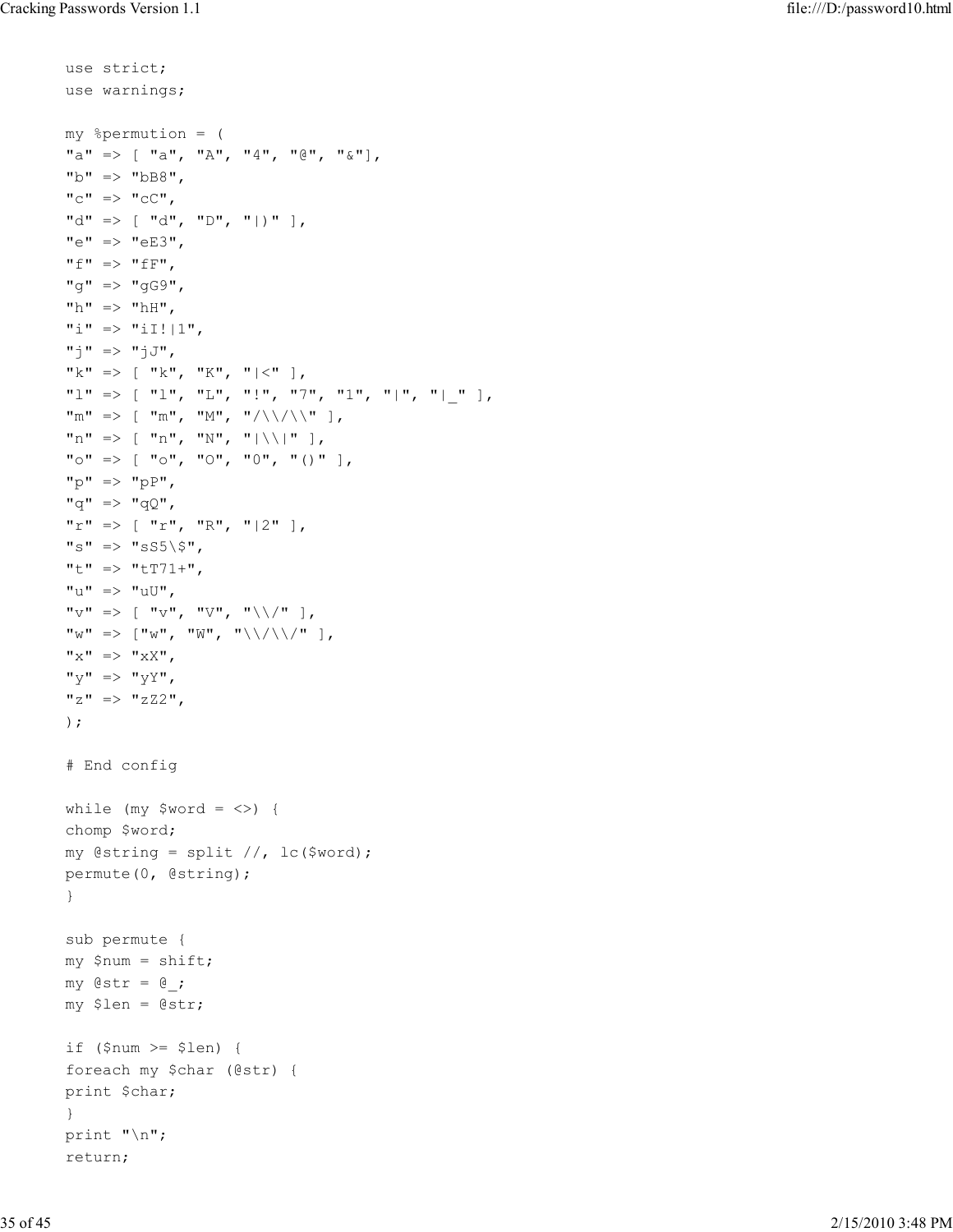```
}
my $per = $permution{$str[$num]};
if ($per) {
my @letters = ();
if (ref($per) eq 'ARRAY') {
@letters = @$per;
} else {
\thetaletters = split //, $per;
}
$per = "";foreach $per (@letters) {
my $s = "";
for (my $i = 0; $i < 1en; ++$i) {
if ($i eq 0) {
if ($i eq $num) {
$s = $per;} else {
$s = $str[0];}
} else {
if ($i eq $num) {
$s .= $per;} else {
$s := $str[$i];}
}
}
my \text{Qst} = \text{split} //, \text{ss};permute(($num + 1), @st);
}
} else {
permute(($num + 1), @str);
}
}
```
A python script that leetifies passwords is included with BackTrack 4. It can be found in /pentest/passwords /cupp. It is easy to use.

- 1. boot BackTrack and login as root
- 2. open a terminal window
- 3. # cd /pentest/password/cupp
- 4. # ./cupp -i
- 5. answer the questions and wait until the program is fisished generating its file.

# 11 Rainbow Tables

#### 11.1 What are they?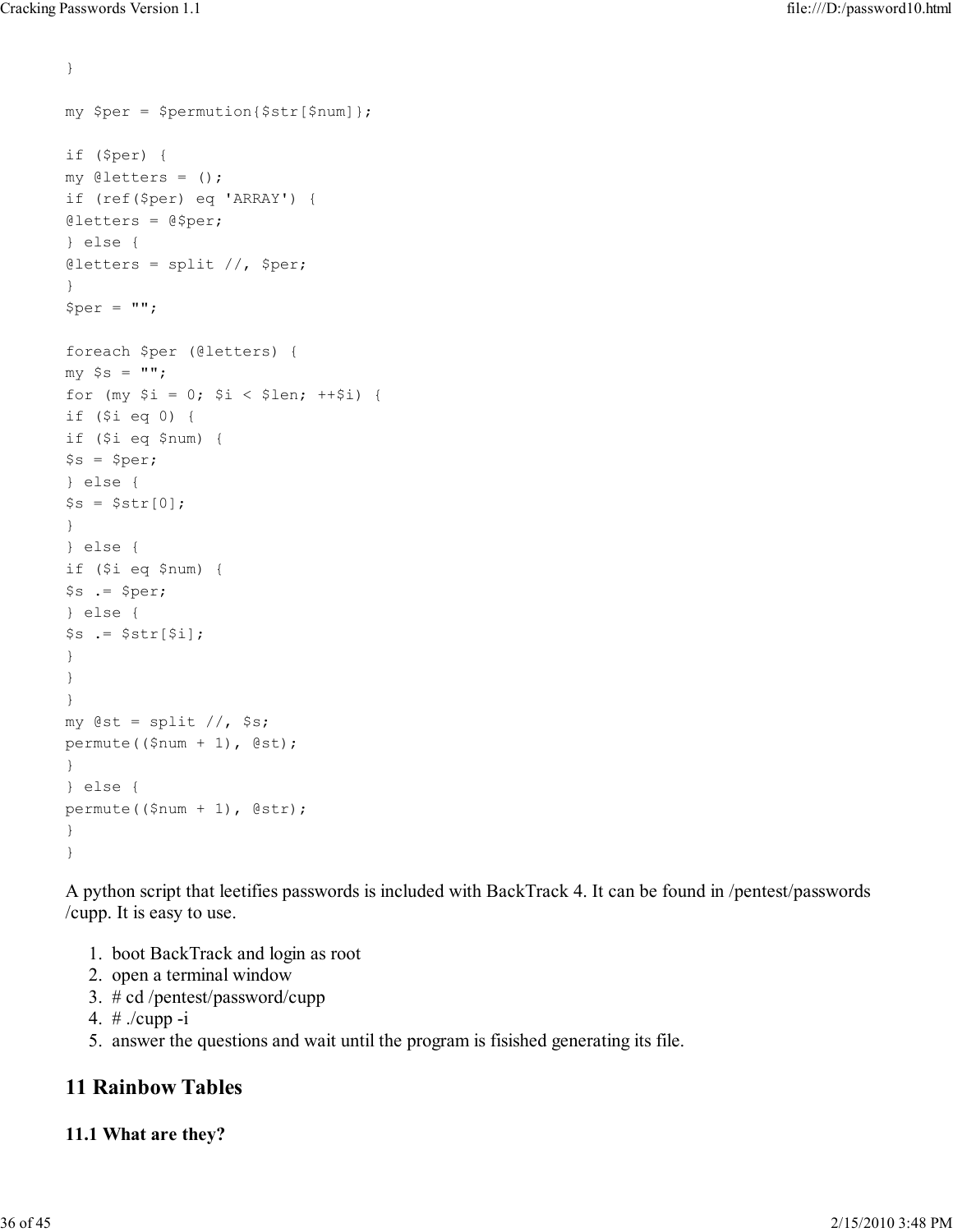Rainbow tables are files that contain pre-computed hashes of passwords. This drastically cuts down on the time it takes to crack passwords. You will need a set of tables for each algorithm you want to break. Since LM hashes are so weak I do not waste the disk space to store them. The last time I checked the size of the LM hash rainbow tables for a password of 1 to 7 characters and a character set of:

[ABCDEFGHIJKLMNOPQRSTUVWXYZ0123456789!@#\$%^&\*()-\_+=~`[]{}|\:;"'<>,.?/] was 120GB in size. The table was generated by Hak5. This table is supposed to have a 99.9% success rate. You do not need a table with 8 to 14 characters as the password is split into 2 separate 7 character hashes.

NTLM tables are larger as the possible character set is:

[abcdefghijklmnopqrstuvwxyzABCDEFGHIJKLMNOPQRSTUVWXYZ0123456789!@#\$%^&\*()-+=~`[] {}|\:;"'<>,.?/] and the password is not broken into smaller parts. Given this and most likely you have 6 or 7 character minimum password length; the size of the tables can be quite large. I have not found anywhere to download a reasonable set of NTLM rainbow tables. To me reasonable is from 1 to 14 characters using the above character set. A table using these specs will extremely large.

#### 11.2 Generating your own

To generate you rainbow tables you need three things: what algorithm are you going to need, the software to generate the table, a really fast PC or FPGA or GPU. Let us start with the NTLM algorithm. The BackTrack software has rtgen available to generate the tables. If you want to generate tables using windows download Cain & Abel from http://www.oxid.it/projects.html as that contains the latest release of winrtgen. For more information about rainbow tables visit The Ethical Hacker Network at http://www.ethicalhacker.net/content /view/94/24/

A set of tables that use the loweralpha-numeric-symbol14 character set for a maximum of 8 character password and a 99.6972% probability of success will take 120 tables and 175GB of disk space. I used winrtgen to get these figures.

#### 11.2.1 rcrack - obsolete

The current version of rcrack is 1.4 however version 1.3 and 1.4 only support windows. Version 1.2 is the only version that supports Linux. If you need to generate rainbow tables for any algorithms other than LM, MD5, and SHA1 you will have to recompile the RainbowCrack source code. The rtgen utility that comes with BackTrack 3 can only generate LM, MD5, and SHA1 tables. To recompile:

- 1. boot BackTrack and login as root
- 2. download the RainbowCrack source code from http://project-rainbowcrack.com/index.htm#download
- 3. Next download the algorithm patch using the link from the page above. This patch adds support for the NTLM, MD2, MD4 and RIPEMD160 algorithms
- 4. open a terminal prompt
- 5. # mkdir rc
- 6. # mv rainbowcrack-1.2-src.zip rc
- 7. # mv rainbowcrack-1.2-src-algorithmpatch.zip rc
- 8. # cd rc
- 9. # unzip rainbowcrack-1.2-src.zip
- 10. # unzip rainbowcrack-1.2-src-algorithmpatch.zip
- 11. # cp rainbowcrack-1.2-src-algorithmpatch/Hash\* rainbowcrack-1.2-src/src/
- 12. # cd rainbowcrack-1.2-src
- 13. # make -f makefile.linux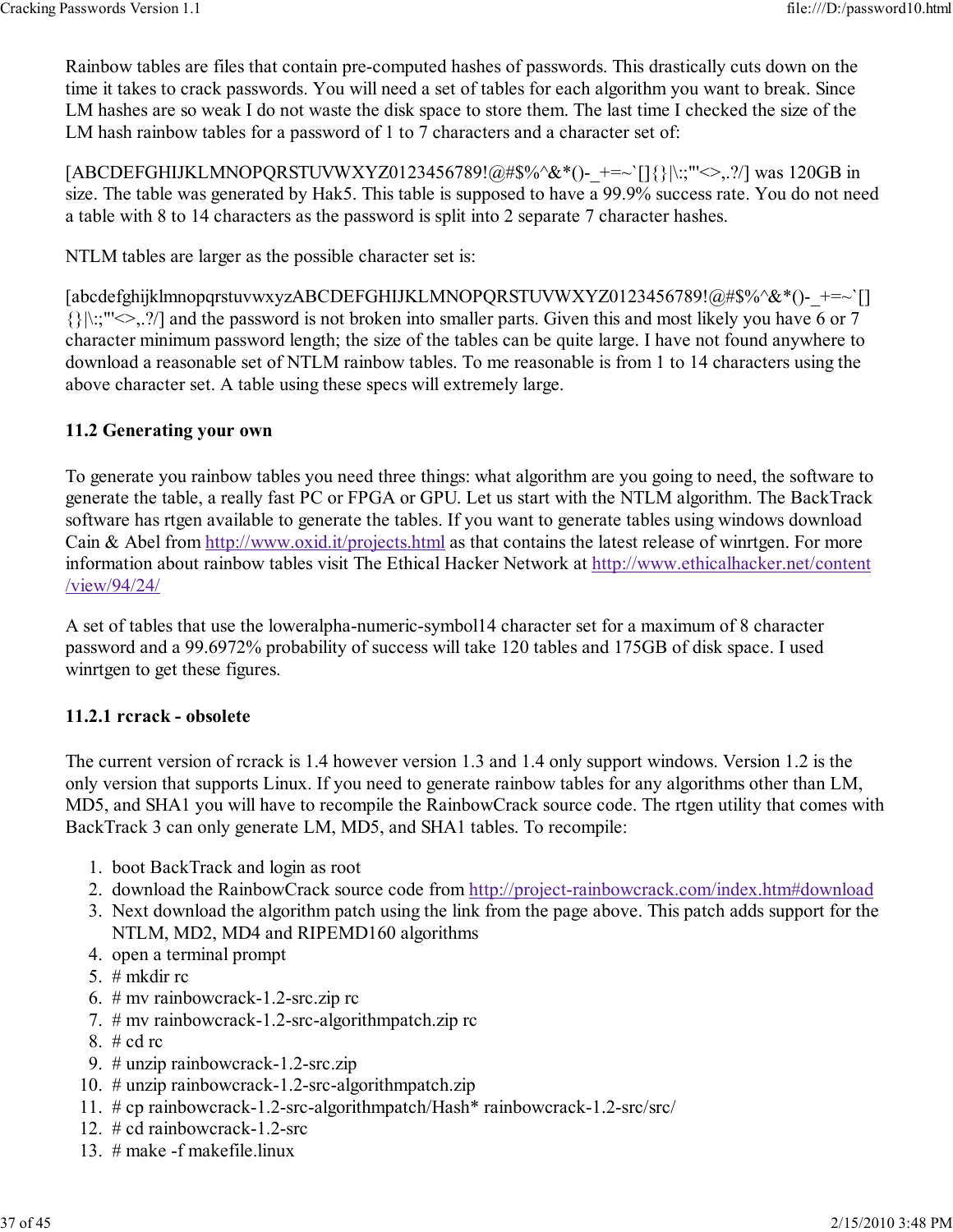- 14. # cp rcrack /pentest/password/rcrack/
- 15. # cp rt\* /pentest/password/rcrack/
- 16. # cd /pentest/password/rcrack

17.  $#$  rtgen

Look for the hash algorithm section and examine the list available algorithms. You should now see NTLM, MD2, MD4 and RIPEMD160 have been added. If they aren't there start over and try again.

Replace the charset.txt file in /pentest/password/rcrack with the following: # charset configuration file for winrtgen v1.2 by Massimiliano Montoro (mao@oxid.it) # compatible with rainbowcrack 1.1 and later by Zhu Shuanglei (shuanglei@hotmail.com)

```
alpha = [ABCDEFGHIJKLMNOPQRSTUVWXYZ]
alpha-space = [ABCDEFGHIJKLMNOPQRSTUVWXYZ ]
alpha-numeric = [ABCDEFGHIJKLMNOPQRSTUVWXYZ0123456789]
alpha-numeric-space = [ABCDEFGHIJKLMNOPQRSTUVWXYZ0123456789 ]
alpha-numeric-symbol14 = [ABCDEFGHIJKLMNOPQRSTUVWXYZ0123456789!@#$%^&*()-+=]
alpha-numeric-symbol14-space = [ABCDEFGHIJKLMNOPQRSTUVWXYZ0123456789!@#$%^&*()-+= ]
alpha-numeric-all = [ABCDEFGHIJKLMNOPQRSTUVWXYZ0123456789!@#\$\%^*@*()- +=~`[]
\{|\langle : , "\leq>, ?/\rangle\}alpha-numeric-all-space = [ABCDEFGHIJKLMNOPQRSTUVWXYZ0123456789!@#$%^&*()-+=~`[]
\{|\langle | \rangle : | \langle | \rangle \rangle \}
```

```
loweralpha = [abcdefghijklmnopqrstuvwxyz]
loweralpha-space = [abcdefghijklmnopqrstuvwxyz ]
loweralpha-numeric = [abcdefghijklmnopqrstuvwxyz0123456789]
loweralpha-numeric-space = [abcdefghijklmnopqrstuvwxyz0123456789 ]
loweralpha-numeric-symbol14 = [abcdefghijklmnopqrstuvwxyz0123456789!@#$%^&*()-+=]
loweralpha-numeric-symbol14-space = [abcdefghijklmnopqrstuvwxyz0123456789!@#$%^&*()-+=" ]
loweralpha-numeric-all = [abcdefghijklmnopqrstuvwxyz0123456789!@#$%^&*()- +=~`[]{}|\:;"'<>,.?/]
loweralpha-numeric-all-space = [abcdefghijklmnopqrstuvwxyz0123456789!@#\$\%^{\&*}()- +=~`[]
\{|\langle : , "\leq>, . ?/ |
```

```
mixalpha = [abcdefghijklmnopqrstuvwxyzABCDEFGHIJKLMNOPQRSTUVWXYZ]
mixalpha-space = [abcdefghijklmnopqrstuvwxyzABCDEFGHIJKLMNOPQRSTUVWXYZ ]
mixalpha-numeric = [abcdefghijklmnopqrstuvwxyzABCDEFGHIJKLMNOPQRSTUVWXYZ0123456789]
mixalpha-numeric-space =
[abcdefghijklmnopqrstuvwxyzABCDEFGHIJKLMNOPQRSTUVWXYZ0123456789 ]
mixalpha-numberic-symbol14 =[abcdefghijklmnopqrstuvwxyzABCDEFGHIJKLMNOPQRSTUVWXYZ0123456789!@#$%^&*()-+=]
mixalpha-numeric-symbol14-space =
[abcdefghijklmnopqrstuvwxyzABCDEFGHIJKLMNOPORSTUVWXYZ0123456789!@#$%^&*()-+= ]
mixalpha-numeric-all =
[abcdefghijklmnopqrstuvwxyzABCDEFGHIJKLMNOPQRSTUVWXYZ0123456789!@#$%^&*()-+=~`[]
\{|\rangle|: "'\rangle|, ?mixalpha-numeric-all-space =
[abcdefghijklmnopqrstuvwxyzABCDEFGHIJKLMNOPQRSTUVWXYZ0123456789!@#$%^&*()-_+=~`[]
{\{\}|\:; \text{""}\leq\; 2. ?/
```

```
byte = []numeric = [0123456789]
```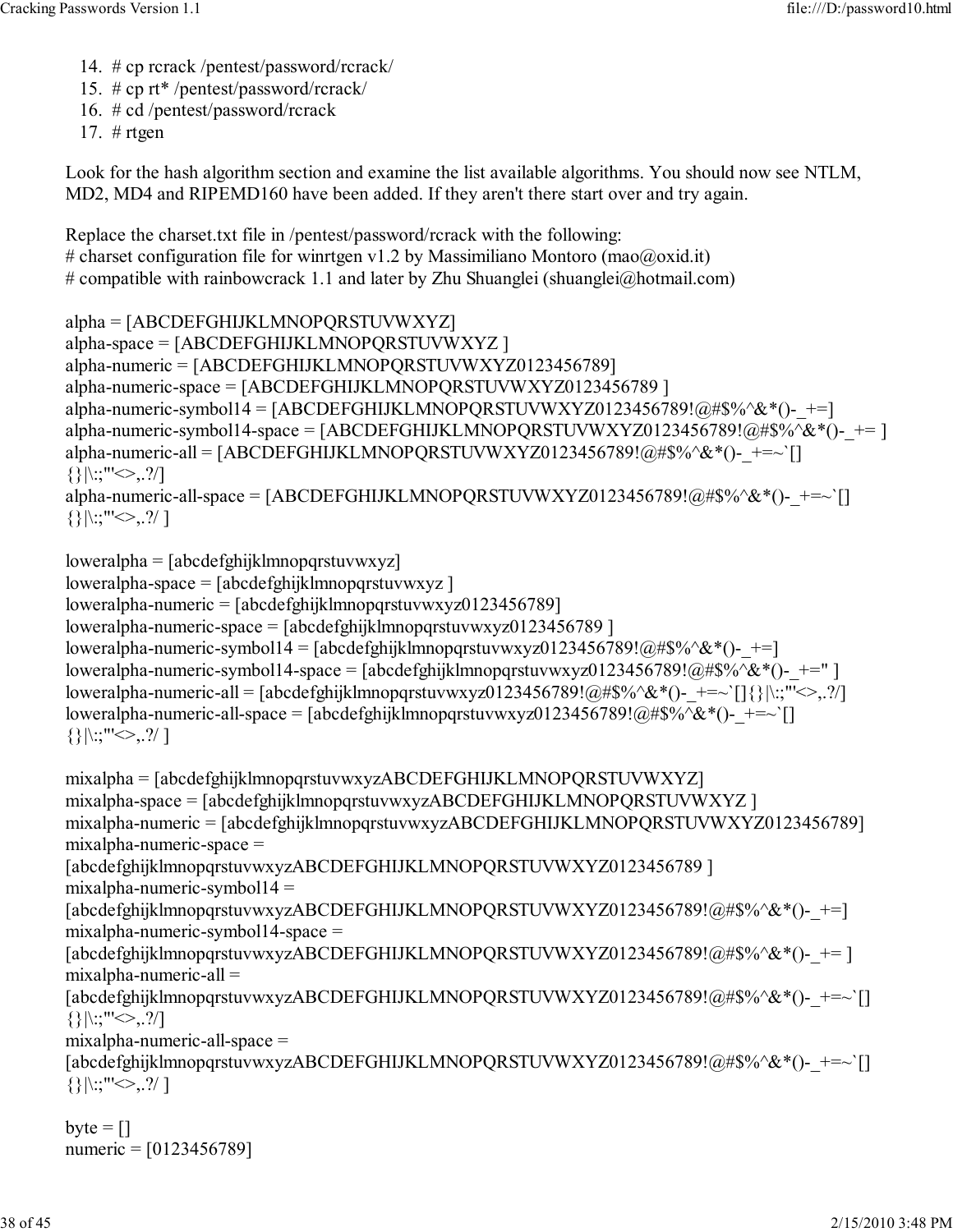numeric-space = [0123456789 ]

This new file adds support for many more character sets than the one that comes with rcrack or rcracki.

## 11.2.2 rcracki

rcracki is a modified version of rcrack which supports hybrid and indexed tables. The advantage of indexed tables is the size is reduced by 50% and lookup times are faster. Rainbowtables generated by rcrack and NOT compatible with rcracki. Rainbowtables generated by rcracki are NOT compatible with rcrack. You can convert rcracki rainbowtables to the old format using the rti2rto utility. Currently there is no rto2rti utility although one might be in the works. A hybrid table is a table that fits into 1 of 2 categories: 1) common passwords like password are tried first 2) the password is a combination of two character sets. For example password123 is a hybrid of the loweralpha and numeric character sets.

I spent almost 4 hours trying to get rcracki to compile. I seceded in compiling rotten by adding md5.cpp to the makefile.linux rtgen section. I added md5.cpp right before RainbowTableGenerate.cpp and then rtgen compiled fine. That took about 5 minutes to figure out and fix. I spent the rest of the time of rtdump. I just gave up. The linux version of rcracki is new so some things just don't work yet. Work is being done to get rcracki to work properly on linux but there is no ETA on when that will happen.

Here is how you are supposed to compile rcracki but it doesn't work yet:

- 1. boot BackTrack and login as root
- 2. download the rcracki source from http://www.freerainbowtables.com/phpBB3/viewtopic.php?&t=564
- 3. open a terminal window
- 4. # mkdir rcracki
- 5. # mv rcrackisrc.zip rcracki
- 6. # cd rcracki
- 7. # unzip rcrackisrc.zip
- 8. # make -f makefile.linux
- 9. # mkdir /pentest/password/rcracki
- 10. # cp rcrack /pentest/password/rcracki
- 11. # cp rtdump /pentest/password/rcracki
- 12. # cp rtgen /pentest/password/rcracki
- 13. # cp rtsort /pentest/password/rcracki
- 14. create the charset.txt using the charset.txt from rcrack section

#### 11.2.3 rcracki - boinc client

The current version of rcrack is now a boinc client. BOINC is an open-source software platform for computing using volunteered resources. By using the boinc client PowerBlade (maintainer of rcracki) only has to compile a small binary for each platform. This frees his time to work on taking generating rainbow tables to the next level. There are versions of the client for Windows (32-bit and 64-bit), Linux (32-bit and 64-bit), Mac OS X.

All you have to do is download and install the correct boinc client for your system from http://boinc.berkeley.edu/download\_all.php. Next point the boinc client to the project url of http://boinc.freerainbowtables.com/distrrtgen/

You need to create a separate account for chain generation. If you use the same email for your account at boinc.freerainbowtables.com and www.freerainbowtables.com, you will be able to view statistics about your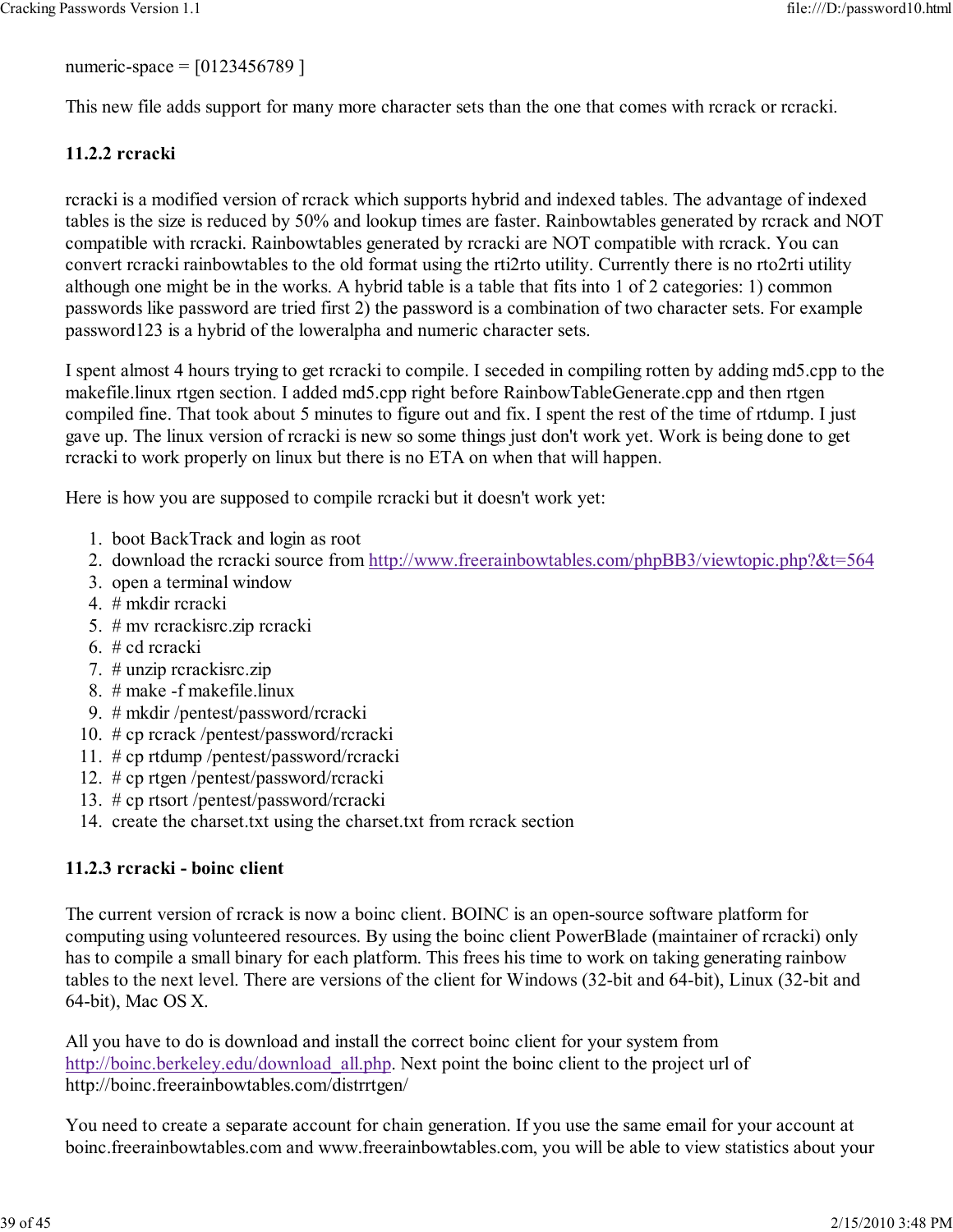progress.

#### 11.2.4 Generating a rainbow table

# rtgen ntlm loweralpha-numeric-symbol14 1 8 0 20000 97505489  $\quad$  XXX

rtgen is application ntlm is the algorithm you want to rtgen to use

loweralpha-numeric-symbol14 is the character set you want to use

1 is the minimum password length

8 is the maximum password length

0 is the table index - do not worry about it

20000 is the chain length, higher numbers increase the probability success rate without increasing the table size much. However a larger number will cause rcrack or rcracki a larger amount of time to walk them thus increasing the time it takes to crack the hashes. 20000 is probably the largest you should use.

97505489 is the number of chains to store in the table. Think of this as the size of table you want to generate. 97505489 is the right size to generate a table if you are going to store them on a DVD. With 97505489 you can store 3 tables on 1 DVD. Use 40000000 if you are going to store the table on a CD. You can use whatever number you want as long as the resulting table is less than 2GB in size. The password cracking tools have issues with tables greater than 2GB.

XXX is whatever you want appended to the filename. Since I know I need 120 tables I will start with 001 and end at \_120

So to generate 3 tables you do:

# rtgen ntlm loweralpha-numeric-symbol14 1 8 0 20000 97505489 \_001 # rtgen ntlm loweralpha-numeric-symbol14 1 8 0 20000 97505489 \_002 # rtgen ntlm loweralpha-numeric-symbol14 1 8 0 20000 97505489 \_003

which will result in the following files be created:

ntlm\_loweralpha-numeric-symbol14#1-8\_0\_20000x97505489\_001.rt ntlm\_loweralpha-numeric-symbol14#1-8\_0\_20000x97505489\_002.rt ntlm\_loweralpha-numeric-symbol14#1-8\_0\_20000x97505489\_003.rt

Once all of the tables have been generated you have to sort them before you can use them: # rtsort ntlm\_loweralpha-numeric-symbol14#1-8\_0\_20000x97505489\_001.rt # rtsort ntlm\_loweralpha-numeric-symbol14#1-8\_0\_20000x97505489\_002.rt # rtsort ntlm\_loweralpha-numeric-symbol14#1-8\_0\_20000x97505489\_003.rt

Each command will take awhile to complete. The larger the file the longer it takes. It is recommended that you do this on a PC with at least 2GB of RAM (if you use 97505489 as the number of chains) so the entire file can be loaded into RAM which makes the sort faster.

#### 11.3 WEP cracking

You do not need rainbow tables for WEP. See other postings for WEP cracking details.

#### 11.4 WPA-PSK

Rainbow tables can be used to crack the Pre-Shared Keys of WPA. The Church of WIFI has a 40GB torrent of rainbow tables that use  $\sim$ 1,000,000 words for a total of approximately 40GB of hash tables for the top 1000 SSID's. The torrent is at http://rainbowtables.shmoo.com/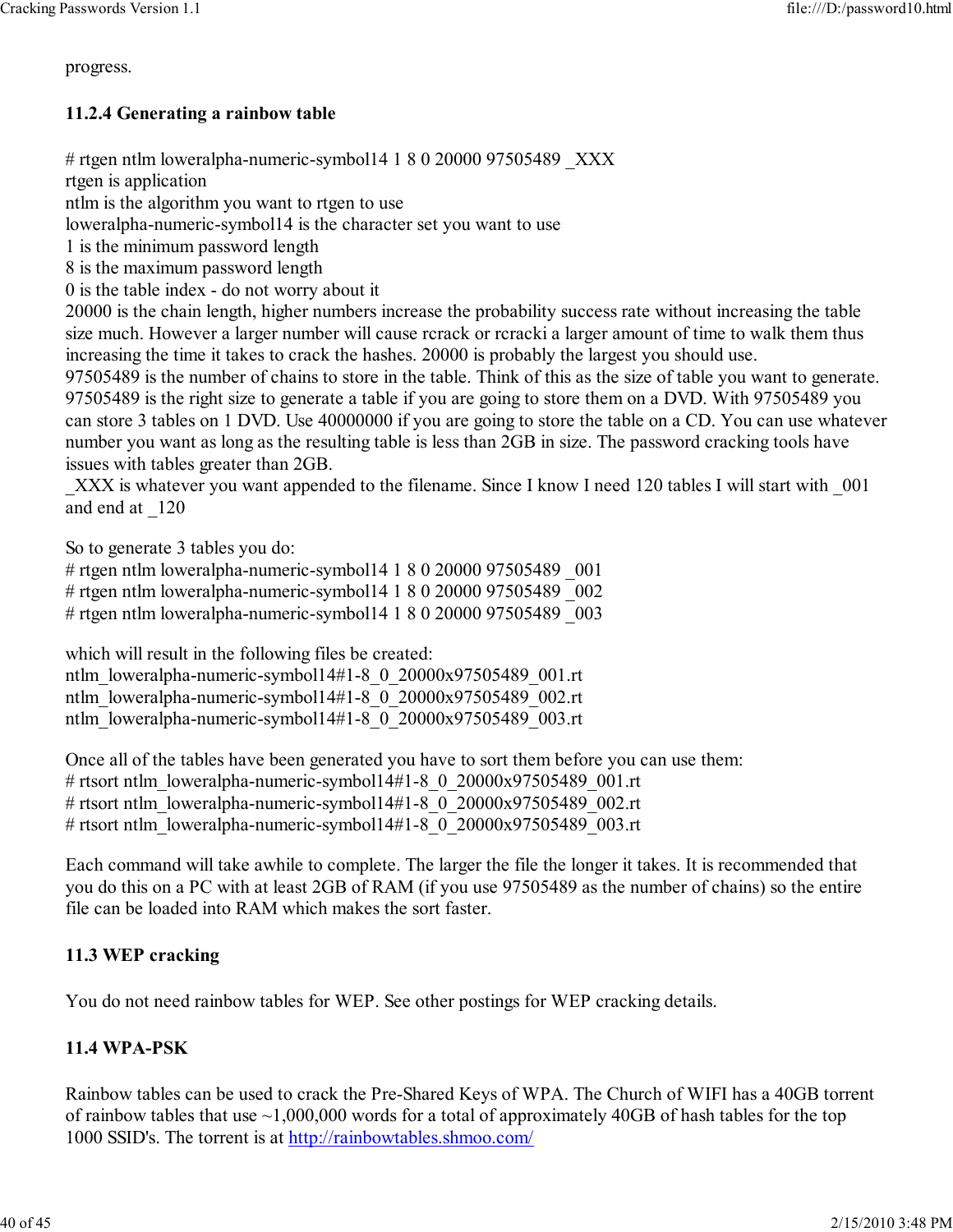You will need a torrent client as BackTrack 4 does not come with one. I suggest bittorrent. Ktorrent is also available however to install it on BackTrack Ktorrent will add in 46 dependencies and bittorrent will only add 1 dependience. To install all you need to do is:

# apt-get install bittorrent

# btdownloadcurses --url http://rainbowtables.shmoo.com

/95896A255A82D1FE8B6A2BFFC098B735058B30D7.torrent

Make sure you have at least 175GB of free disk space before you try this (37GB for the lzma file, 42GB for the tar file, 42GB for the individual files, and approximately 100MB for each import into the final database). Of course you can delete the lzma file once your have the tar file, and then delete the tar file once you have untarred the files and directories.

#### 11.4.1 airolib

to install the rainbow table in airolib for BT3 or BT4:

- 1. # lzma -d wpa\_tables.tar.lzma
- 2. Goto to lunch. The decompression will take awhile depending on fast your processor is.
- 3.  $# \text{tar}$  -x wpa.tar
- 4. Go home or goto sleep and come back the next morning with a name for the database you are about to create. I am using dbname for this example.
- 5. # airolib-ng dbname --import cowpatty /path/to/file/you/want/to/import for example # airolib-ng dbname --import cowpatty /mnt/usb/wordlist/wpa\_psk-h1kari\_renderman/xaa-0 /2WIRE044 You will see Reading header... Reading... Updating references... Writing...
- 6.  $#$  airolib-ng dbname --stats There are 1 ESSIDs and 995759 passwords in the database. 995759 out of 995759 possible combinations have been computed (100%).

ESSID Priority Done 2WIRE044 64 100.0

Now the odds of your SSID being in this database are probably not good. You can check the SSID.txt file that came with the torrent for your SSID. If your SSID is not in the database you can add it. To add a SSID you need to create a text file that has all of the SSIDs you want to add. airolib won't accept a SSID from the command line. Then you import the file:

# airolib-ng dbname --import essid newssid.txt Reading file... Writing... Done. # cat newssid.txt Test1 Test2 Test3 #airolib-ng dbname --stats There are 5 ESSIDs and 995759 passwords in the database. 1991518 out of 4978795 possible combinations have been computed (40%).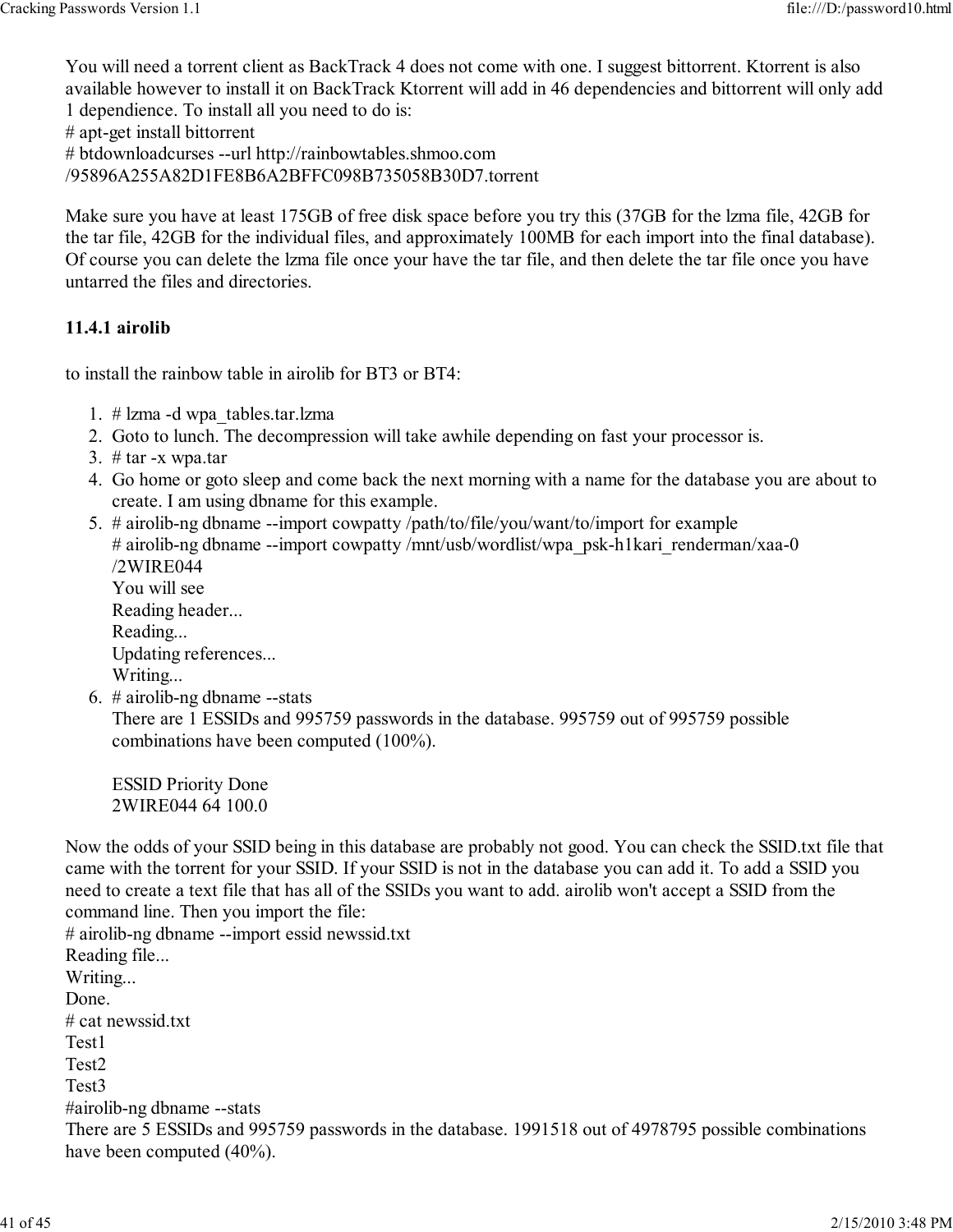ESSID Priority Done 2WIRE044 64 100.0 2WIRE047 64 100.0 Test1 64 0.0 Test2 64 0.0 Test3 64 0.0 Finally start batch processing to compute the hashes for the new SSIDs # airolib-ng test --batch This will take a long time depending on your processor speed. The nice thing is once it is done the table can be used over and over thus speeding up future attacks.

To use the rainbow table do: # aircrack-ng -r dbname wpa.cap

#### 11.4.2 pyrit

Pyrit is a GPU aware rainbow table generator geared specifically for WPA-PSK and WPA2-PSK password testing. Pureh@te has the definitive guide available at http://www.backtrack-linux.org/documents /BACKTRACK\_CUDA\_v2.0.pdf.

# 12 Distributed Password cracking

You can have a very fast computer but is not a match for 10 computer working on the problem. That is distributed processing. Each node in the cluster gets to work on a small part of the problem. There is a central node or server to coordinate the work.

#### 12.1 john

The openwall wiki (http://openwall.info/wiki/john/parallelization has a great article on the various attempts to add distributed processing capabilities to john the ripper.

#### 12.2 medussa (not a typo this is not medusa)

There is some well written documentation on how to compile and use medussa at http://www.krazyworks.com /distributed-password-cracking-with-medussa/. It appears that medussa hasn't seen any updates since 2004 but still appears to work fine. BackTrack 4 doesn't ship with gmp so you must do:

# apt-get install libgmp3-dev

which will download the missing dependency and its dependencies. gmp is required to do high precision math. It has nothing to do with gimp. medussa supports unixcrypt. It also supports md5 (FreeBSD, Linux, cisco) and sharaw. MD5 is slow and sharaw works on SHA1 with no salting.

# 13 using a GPU

Cuda is an acronym for Compute Unified Device Architecture. NVIDIA developed cuda as a parallel computing architecture which allows users to use their graphics card (if supported by cuda) to process data instead of their CPUs. ATI also has hardware and software that you can use to accelerate your nongraphical applications. ATI's solution is called Stream. You are probably thinking why would I want my graphics card to process data. The answer is you probably don't except for specific circumstances, i.e. password cracking. CPUs are designed for general purpose number crunching. As encryption has become more common place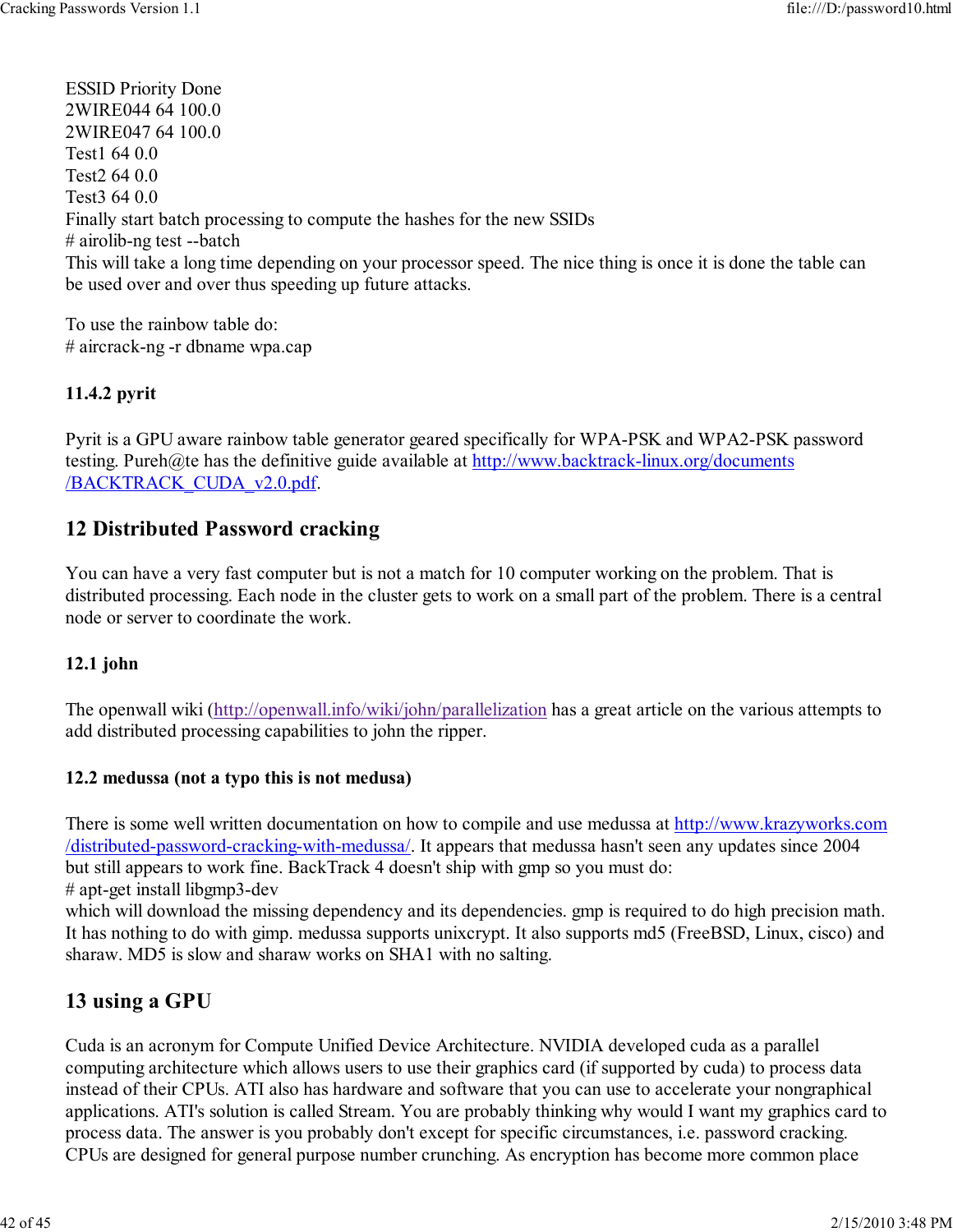Intel and AMD have added instructions to their processors to make certain algorithms perform faster. Intel has added 6 instructions to some of their processors in an effort to increase the speed of the processing AES encryption and decryption. There are also 2 instructions for AES key expansion. These instructions, once used by software, will increase the speed of cracking of AES. However these instructions pale in comparison to a graphics card. A graphics card does nothing but compute large numbers and that is basically all encryption is, the computing of large prime numbers.

#### 13.1 cuda - nvidia

The definitive guide was written by pureh@te and can be downloaded from http://www.backtrack-linux.org /documents/BACKTRACK\_CUDA\_v2.0.pdf. As the title says cuda is supported on NVIDIA cards. It is possible to run cuda applications on ATI cards however the results have been disappointing. If you have an ATI see the next section.

BackTrack 4 has several cuda enabled applications. Pyrit is probably the most used. See 11.4.2 pyrit on how to use pyrit.

#### 13.2 Stream - ati

You can read about Stream at http://www.amd.com/us/products/technologies/stream-technology/Pages /stream-technology.aspx. BackTrack 4 doesn't have any applications that support Stream that I know of. I don't have the hardware to test any applications for Stream support.

# 14 example hash.txt

Administrator:500:CEEB0FA9F240C200417EAF50CFAC29C3:D280553F0103F2E643406517296E7582::: a:1011:7584248B8D2C9F9EAAD3B435B51404EE:186CB09181E2C2ECAAC768C47C729904::: b:1012:AC5BA6A944526699AAD3B435B51404EE:F07A9DFFFC2C5C7F9D9EBC83FD69D68E::: c:1013:E7EED3F5C2C85B88AAD3B435B51404EE:6AA15B3D14492D3FA4AA7C5E9CDC0E6A::: d:1014:8142C9E2CCAFA80EAAD3B435B51404EE:D43EB3C12D597DFE44A31859C586B2DC:::

Changes from version 0.1

- Added a section on plain-text.info
- Added a section on using john the ripper with a custom character list
- Added Xploitz's and pureh@te's wordlists

Changes from version 0.2

- Added sections on using Ophcrack
- Added sections on Cain and Abel under windows
- Fixed a typo
- New html format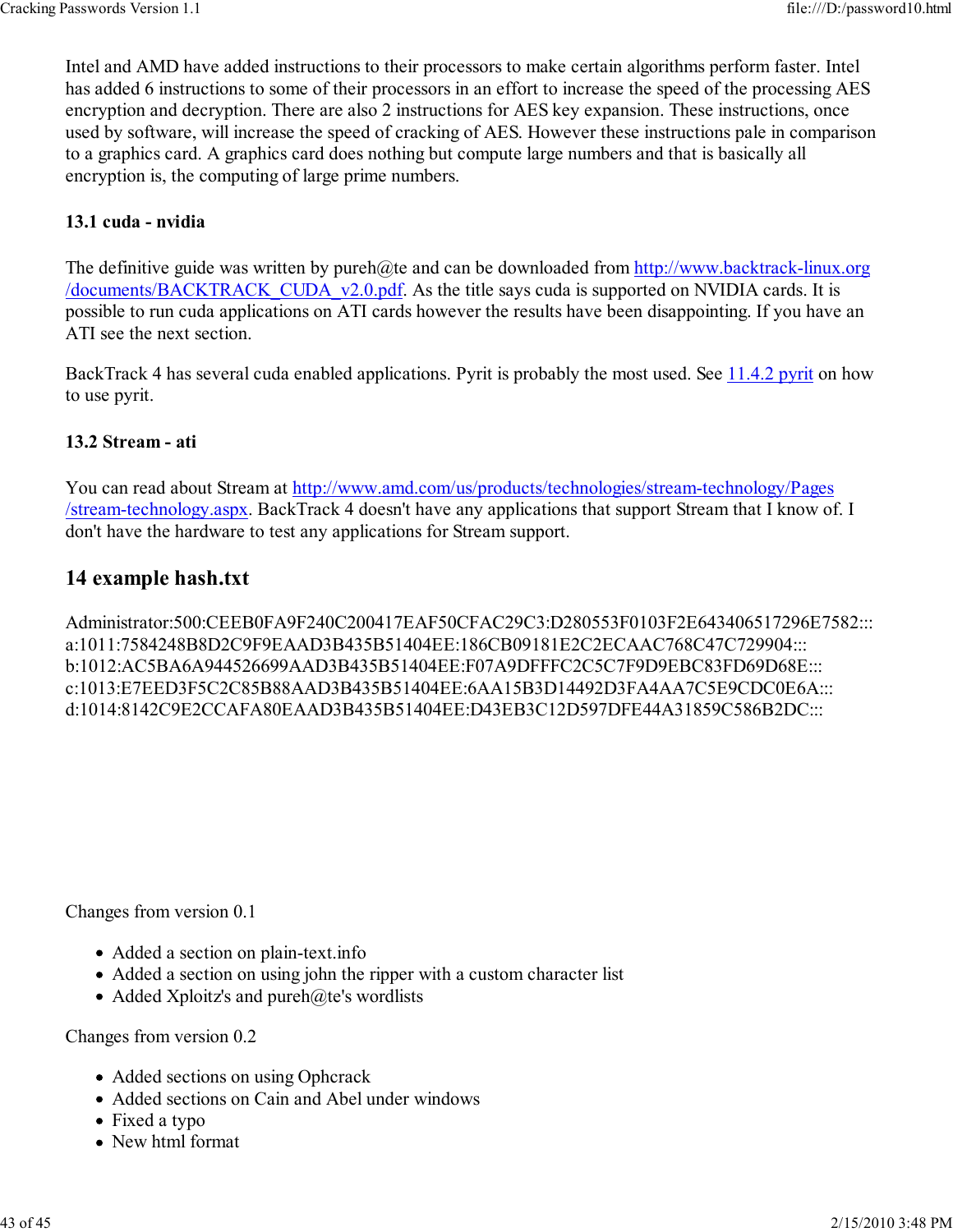Changes from version 0.3

- Moved some content to where it should have been
- Added a section on crunch
- Fixed typos
- Fixed a whole lot of html errors
- Slightly rearranged things to flow better

Changes from version 0.4

- Added a section on cached credentials
- Expanded the Novell section
- Fixed typos
- Fixed a couple of html errors
- Moved some things around
- New utility to dump passwords

Changes from version 0.5

- added wpa pw-inspector command
- added a wordlist manipulation section
- added usage of fgdump
- added rcracki section
- added a sample hash.txt to play with
- moved a few things around for a better flow

Changes from version 0.6

- added a section on generating a wordlist from a website
- added head, tail, and sed commands to wordlist manipulation
- added a section on Xhydra (pointing to Pureh@te's video)
- added a section on gsecdump
- added a section on medusa
- added a section on Cisco
- expanded the crunch section
- moved everything around in an effort to make things easier to find
- the dumbforce and knownforce are not finished

Changes from version 0.7

• Fixed john --incremental=All --stdout | aircrack-ng -b 00:11:22:33:44:55 -w --test.cap missing a - Thanks to roblad for pointing it out.

Changes from version 0.8

- updated the guide to support BT4-Pre-Final
- switched from transitional html to strict html
- added a section on cracking office passwords
- added a section on cracking rar passwords
- added a section on cracking zip passwords
- added a section on cracking pdf passwords
- added instructions for remote password dumping for fgdump
- point users to john the ripper wiki for dumbforce and knownforce usage